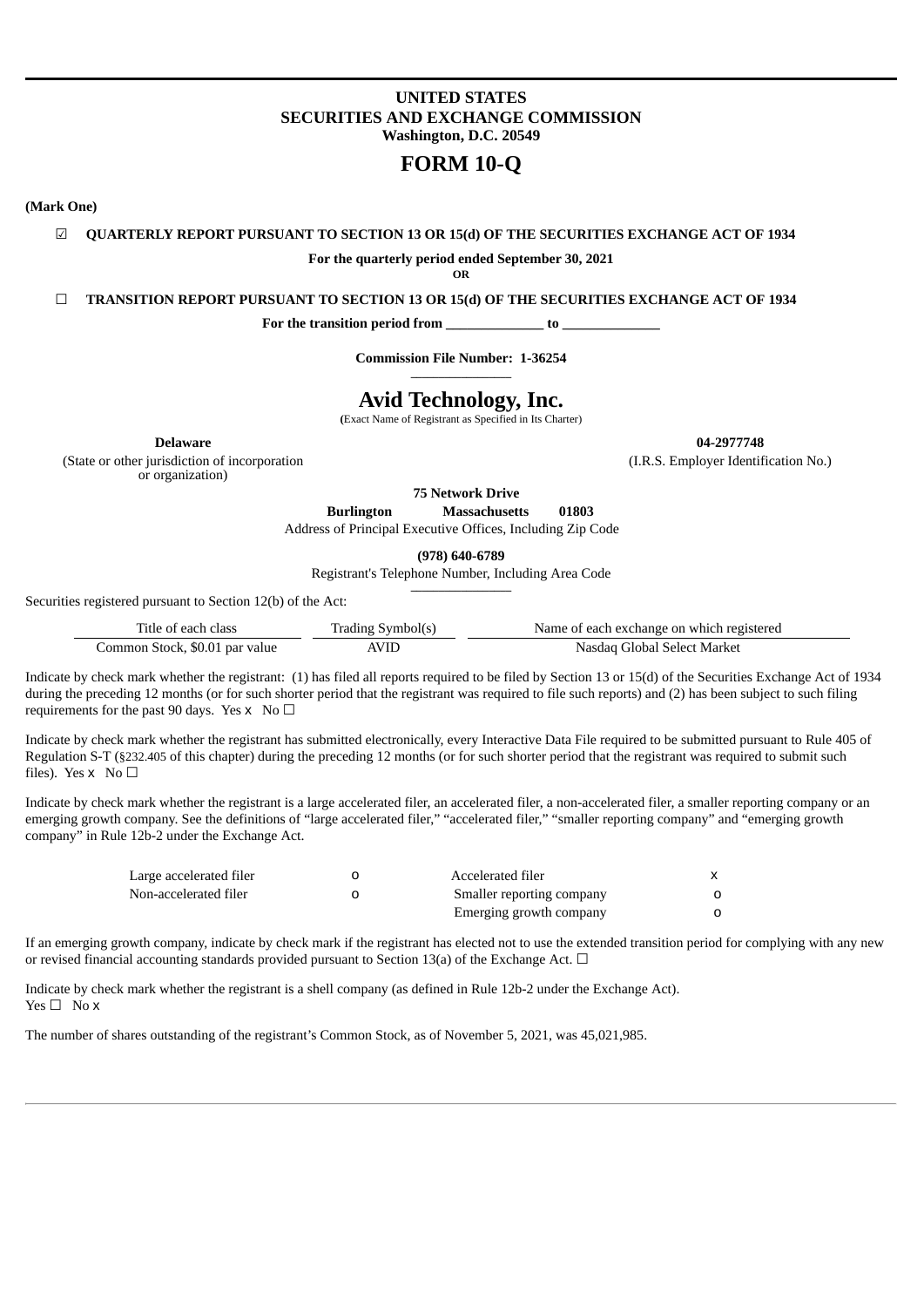### **AVID TECHNOLOGY, INC. FORM 10-Q FOR THE QUARTERLY PERIOD ENDED SEPTEMBER 30, 2021**

# **TABLE OF CONTENTS**

# **[PART](#page-3-0) I. FINANCIAL [INFORMATION](#page-3-0)**

| ITEM 1.                  | <b>UNAUDITED FINANCIAL STATEMENTS</b>                                                                                                    |                |
|--------------------------|------------------------------------------------------------------------------------------------------------------------------------------|----------------|
|                          | Condensed Consolidated Statements of Operations for the three and nine months ended September 30, 2021 and 2020                          |                |
|                          | Condensed Consolidated Statements of Comprehensive Income for the three and nine months ended September 30, 2021 and                     | $\overline{2}$ |
|                          | 2020                                                                                                                                     |                |
|                          | Condensed Consolidated Balance Sheets as of September 30, 2021 and December 31, 2020                                                     | 3              |
|                          | Condensed Consolidated Statements of Changes in Stockholders' Deficit for the three and nine months ended September 30,<br>2021 and 2020 | 4              |
|                          | Condensed Consolidated Statements of Cash Flows for the nine months ended September 30, 2021 and 2020                                    | 6              |
|                          | Notes to Unaudited Condensed Consolidated Financial Statements                                                                           | 7              |
| ITEM 2.                  | MANAGEMENT'S DISCUSSION AND ANALYSIS OF FINANCIAL CONDITION AND RESULTS OF OPERATIONS                                                    | 20             |
| ITEM 3.                  | <b>QUANTITATIVE AND QUALITATIVE DISCLOSURES ABOUT MARKET RISK</b>                                                                        | 32             |
| ITEM 4.                  | <b>CONTROLS AND PROCEDURES</b>                                                                                                           | 32             |
|                          |                                                                                                                                          |                |
| PART II.                 | <b>OTHER INFORMATION</b>                                                                                                                 |                |
|                          |                                                                                                                                          |                |
| ITEM 1.                  | <b>LEGAL PROCEEDINGS</b>                                                                                                                 | 34             |
| ITEM 1A.                 | <b>RISK FACTORS</b>                                                                                                                      | 34             |
| ITEM 2.                  | UNREGISTERED SALES OF EQUITY SECURITIES AND USE OF PROCEEDS                                                                              | 34             |
| ITEM 6.                  | <b>EXHIBITS</b>                                                                                                                          | 34             |
|                          |                                                                                                                                          |                |
| <b>INDEX TO EXHIBITS</b> |                                                                                                                                          | 35             |
|                          |                                                                                                                                          |                |
| <b>SIGNATURE</b>         |                                                                                                                                          | 36             |
|                          |                                                                                                                                          |                |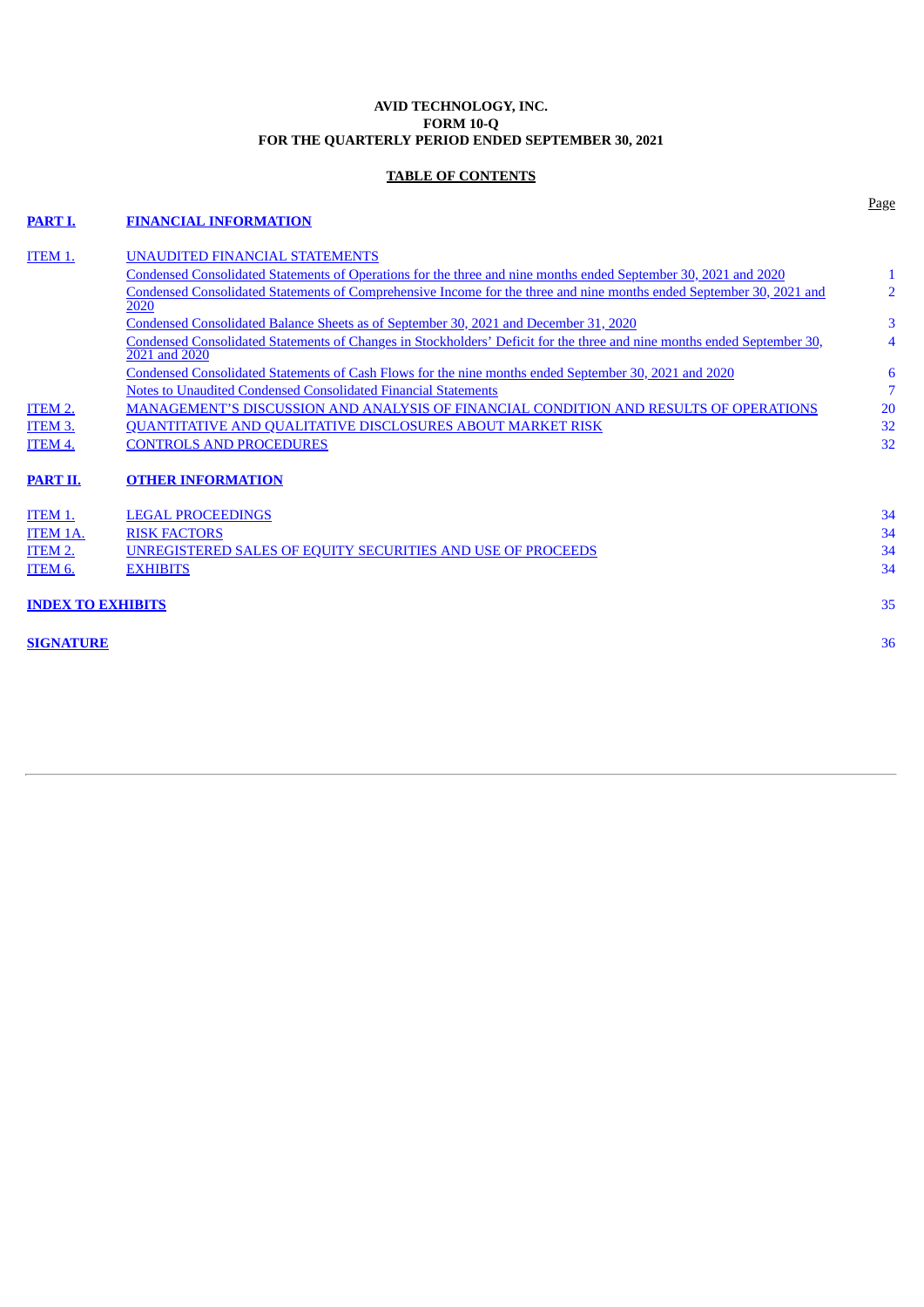### **CAUTIONARY NOTE REGARDING FORWARD-LOOKING STATEMENTS**

This Quarterly Report on Form 10-Q ("Form 10-Q") includes forward-looking statements within the meaning of the Private Securities Litigation Reform Act of 1995. For this purpose, any statements contained in this Form 10-Q that relate to future results or events are forward-looking statements. Forwardlooking statements may be identified by use of forward-looking words, such as "anticipate," "believe," "confidence," "could," "estimate," "expect," "feel," "intend," "may," "plan," "should," "seek," "will," and "would," or similar expressions.

Forward-looking statements may involve subjects relating to, among others, the following:

- the effects that the COVID-19 pandemic, including variants, and its related consequences may have on the national and global economy and on our business and operations, revenues, cash flows and profitability, and capital resources;
- our ability to successfully implement our strategy, including our cost saving measures and other actions implemented in response to the COVID-19 pandemic;
- the anticipated trends and developments in our markets and the success of our products in these markets;
- our ability to develop, market, and sell new products and services;
- our business strategies and market positioning;
- our ability to achieve our goal of expanding our market positions;
- our ability to accelerate growth of our Cloud-enabled platform;
- anticipated trends relating to our sales, financial condition or results of operations, including our shift to a recurring revenue model and complex enterprise sales with long sales cycles;
- the expected timing of recognition of revenue backlog as revenue, and the timing of recognition of revenues from subscription offerings;
- our ability to successfully consummate acquisitions, and investment transactions and to successfully integrate acquired businesses;
- the anticipated performance of our products;
- our ability to maintain adequate supplies of products and components, including through sole-source supply arrangements;
- our plans regarding repatriation of foreign earnings;
- the outcome, impact, costs, and expenses of pending litigation or any new litigation or government inquiries to which we may become subject;
- the effect of the continuing worldwide macroeconomic uncertainty on our business and results of operations, including Brexit;
- our compliance with covenants contained in the agreements governing our indebtedness;
- our ability to service our debt and meet the obligations thereunder;
- the effect of seasonal changes in demand for our products and services;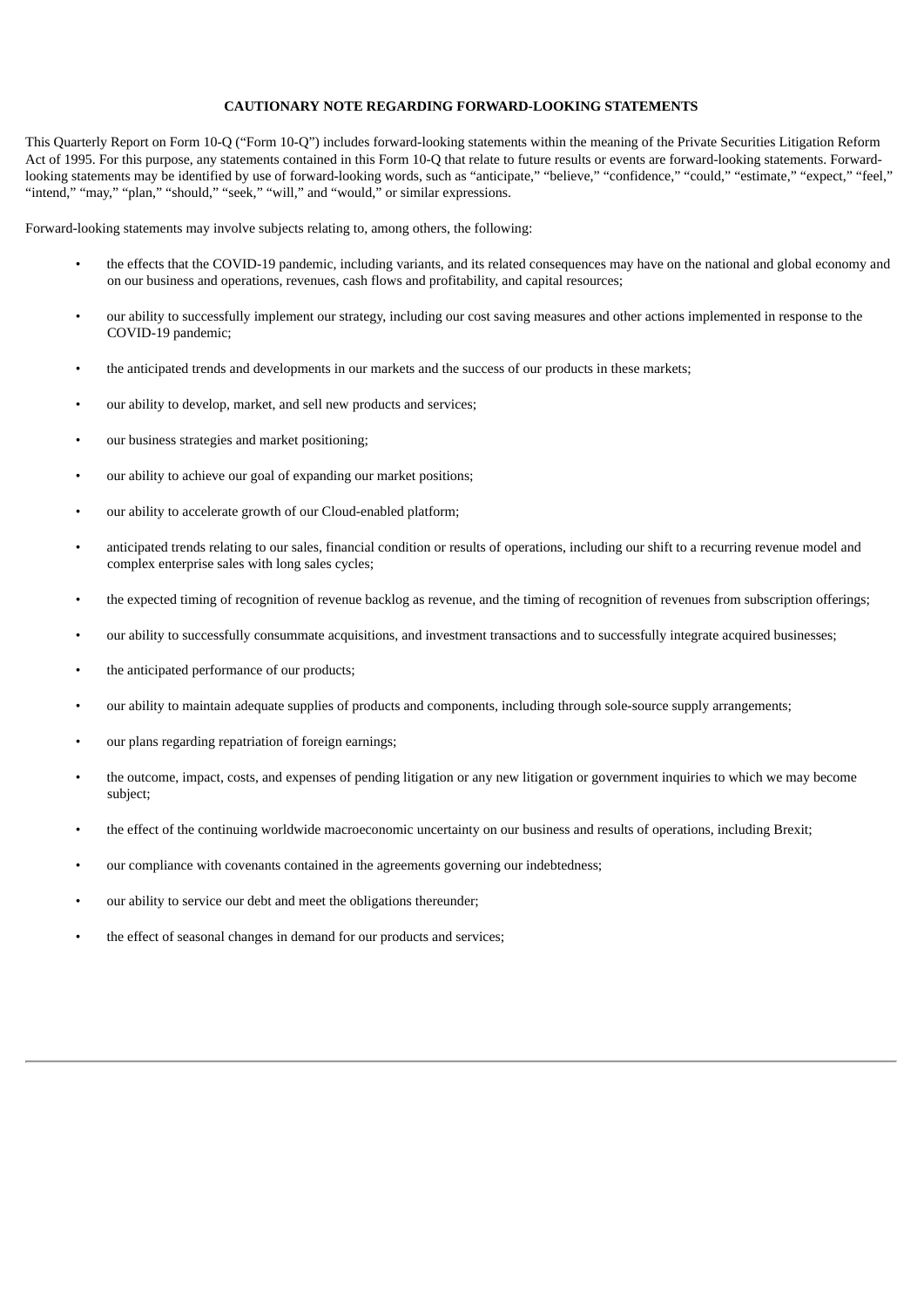- fluctuations in foreign exchange and interest rates;
- the risk of restatement of our financial statements;
- estimated asset and liability values;
- our ability to protect and enforce our intellectual property rights; and
- the expected availability of cash to fund our business and our ability to maintain adequate liquidity and capital resources, generally and in the wake of the COVID-19 pandemic

Actual results and events in future periods may differ materially from those expressed or implied by forward-looking statements in this Form 10-Q. There are a number of factors that could cause actual events or results to differ materially from those indicated or implied by forward-looking statements, many of which are beyond our control, including the risk factors discussed herein and in Part I, Item 1A of our Annual Report on Form 10-K for the year ended December 31, 2020, in Part II, Item 1A of this Quarterly Report on Form 10-Q, and in other documents we file from time to time with the U.S. Securities and Exchange Commission ("SEC"). In addition, the forward-looking statements contained in this Form 10-Q represent our estimates only as of the date of this filing and should not be relied upon as representing our estimates as of any subsequent date. While we may elect to update these forward-looking statements in the future, we specifically disclaim any obligation to do so, whether to reflect actual results, changes in assumptions, changes in other factors affecting such forward-looking statements, or otherwise.

<span id="page-3-0"></span>We own or have rights to trademarks and service marks that we use in connection with the operation of our business. "Avid" is a trademark of Avid Technology, Inc. Other trademarks, logos, and slogans registered or used by us and our subsidiaries in the United States and other countries include, but are not limited to, the following: Avid, Avid NEXIS, AirSpeed, FastServe, MediaCentral, Media Composer, Pro Tools, and Sibelius. Other trademarks appearing in this Form 10-Q are the property of their respective owners.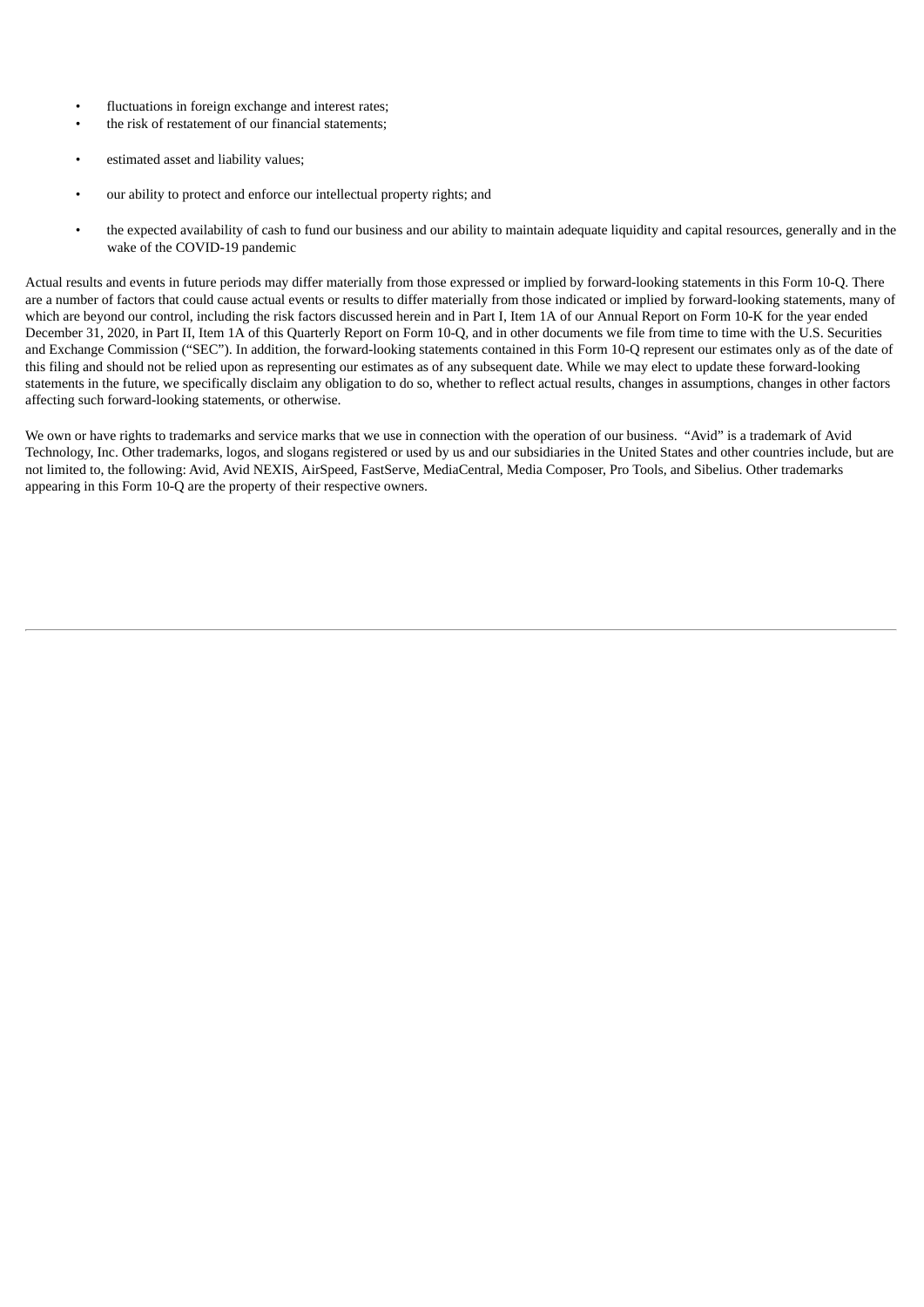# **PART I - FINANCIAL INFORMATION**

# <span id="page-4-1"></span><span id="page-4-0"></span>**ITEM 1. UNAUDITED FINANCIAL STATEMENTS**

# **AVID TECHNOLOGY, INC. CONDENSED CONSOLIDATED STATEMENTS OF OPERATIONS**

(in thousands except per share data, unaudited)

|                                                      | <b>Three Months Ended</b><br>September 30, |      |         | <b>Nine Months Ended</b><br>September 30, |         |              |           |
|------------------------------------------------------|--------------------------------------------|------|---------|-------------------------------------------|---------|--------------|-----------|
|                                                      | 2021                                       | 2020 |         |                                           | 2021    |              | 2020      |
| <b>Net revenues:</b>                                 |                                            |      |         |                                           |         |              |           |
| Products                                             | \$<br>36,850                               | \$   | 35,775  | \$                                        | 107,295 | \$           | 98,121    |
| <b>Services</b>                                      | 64,790                                     |      | 54,656  |                                           | 183,585 |              | 158,044   |
| <b>Total net revenues</b>                            | 101,640                                    |      | 90,431  |                                           | 290,880 |              | 256,165   |
| <b>Cost of revenues:</b>                             |                                            |      |         |                                           |         |              |           |
| Products                                             | 20,468                                     |      | 20,957  |                                           | 60,044  |              | 58,873    |
| <b>Services</b>                                      | 15,269                                     |      | 11,217  |                                           | 43,379  |              | 34,322    |
| Total cost of revenues                               | 35,737                                     |      | 32,174  |                                           | 103,423 |              | 93,195    |
| <b>Gross profit</b>                                  | 65,903                                     |      | 58,257  |                                           | 187,457 |              | 162,970   |
|                                                      |                                            |      |         |                                           |         |              |           |
| <b>Operating expenses:</b>                           |                                            |      |         |                                           |         |              |           |
| Research and development                             | 17,129                                     |      | 13,623  |                                           | 48,639  |              | 42,116    |
| Marketing and selling                                | 24,413                                     |      | 19,998  |                                           | 66,511  |              | 64,977    |
| General and administrative                           | 14,901                                     |      | 10,796  |                                           | 42,214  |              | 34,144    |
| Restructuring costs, net                             | (88)                                       |      | 723     |                                           | 1,001   |              | 1,008     |
| <b>Total operating expenses</b>                      | 56,355                                     |      | 45,140  |                                           | 158,365 |              | 142,245   |
| <b>Operating income</b>                              | 9,548                                      |      | 13,117  |                                           | 29,092  |              | 20,725    |
| Interest expense, net                                | (1,646)                                    |      | (4,566) |                                           | (5,547) |              | (15, 437) |
| Other income, net                                    | 7,864                                      |      | 143     |                                           | 4,459   |              | 233       |
| Income before income taxes                           | 15,766                                     |      | 8,694   |                                           | 28,004  |              | 5,521     |
| Provision for income taxes                           | 991                                        |      | 707     |                                           | 1,832   |              | 1,546     |
| <b>Net income</b>                                    | \$<br>14,775                               | \$   | 7,987   | $\mathbb{S}$                              | 26,172  | $\mathbb{S}$ | 3,975     |
| Net income per common share - basic                  | \$0.32                                     |      | \$0.18  |                                           | \$0.58  |              | \$0.09    |
| Net income per common share - diluted                | \$0.32                                     |      | \$0.18  |                                           | \$0.56  |              | \$0.09    |
|                                                      |                                            |      |         |                                           |         |              |           |
| Weighted-average common shares outstanding - basic   | 45,564                                     |      | 44,019  |                                           | 45,115  |              | 43,665    |
| Weighted-average common shares outstanding - diluted | 46,428                                     |      | 44,758  |                                           | 46.449  |              | 44,498    |

1

<span id="page-4-2"></span>*The accompanying notes are an integral part of the condensed consolidated financial statements.*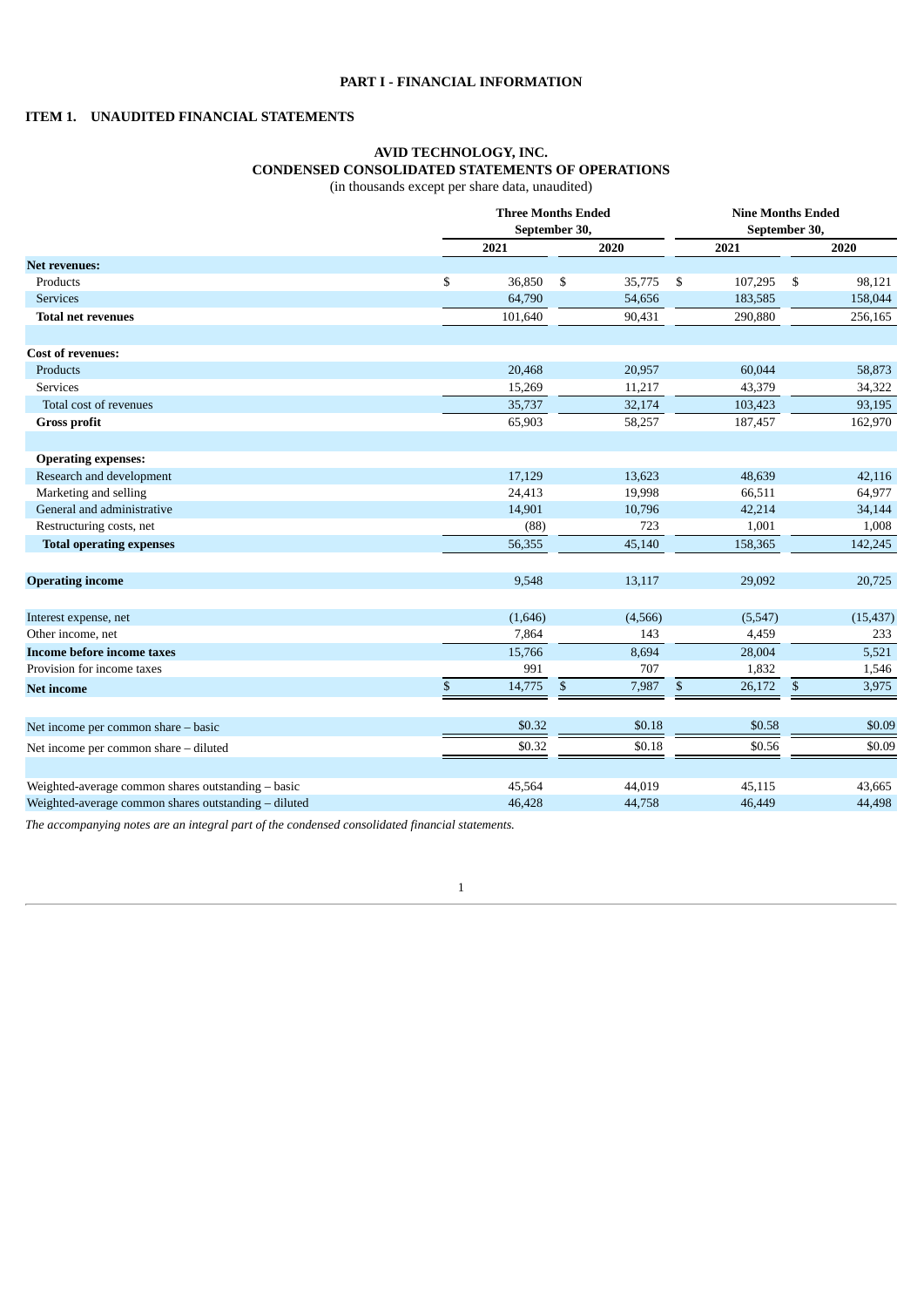# **AVID TECHNOLOGY, INC. CONDENSED CONSOLIDATED STATEMENTS OF COMPREHENSIVE INCOME**

(in thousands, unaudited)

|                                                                                                                                                              | <b>Three Months Ended</b><br>September 30, |              |       | <b>Nine Months Ended</b><br>September 30, |         |      |       |
|--------------------------------------------------------------------------------------------------------------------------------------------------------------|--------------------------------------------|--------------|-------|-------------------------------------------|---------|------|-------|
|                                                                                                                                                              | 2021                                       |              | 2020  |                                           | 2021    |      | 2020  |
| <b>Net income</b>                                                                                                                                            | 14,775                                     | $\mathbf{S}$ | 7,987 | S.                                        | 26,172  | - \$ | 3,975 |
|                                                                                                                                                              |                                            |              |       |                                           |         |      |       |
| Other comprehensive (loss) income:                                                                                                                           |                                            |              |       |                                           |         |      |       |
| Foreign currency translation adjustments                                                                                                                     | (738)                                      |              | 995   |                                           | (1,980) |      | 1,114 |
|                                                                                                                                                              |                                            |              |       |                                           |         |      |       |
| <b>Comprehensive income</b>                                                                                                                                  | 14,037                                     |              | 8,982 |                                           | 24,192  | -\$  | 5,089 |
| $\sim$<br>$\mathcal{L} = \{ \mathbf{r} \mid \mathbf{r} \in \mathcal{L} \}$ , and the set of $\mathcal{L} = \{ \mathbf{r} \mid \mathbf{r} \in \mathcal{L} \}$ |                                            |              |       |                                           |         |      |       |

<span id="page-5-0"></span>*The accompanying notes are an integral part of the condensed consolidated financial statements.*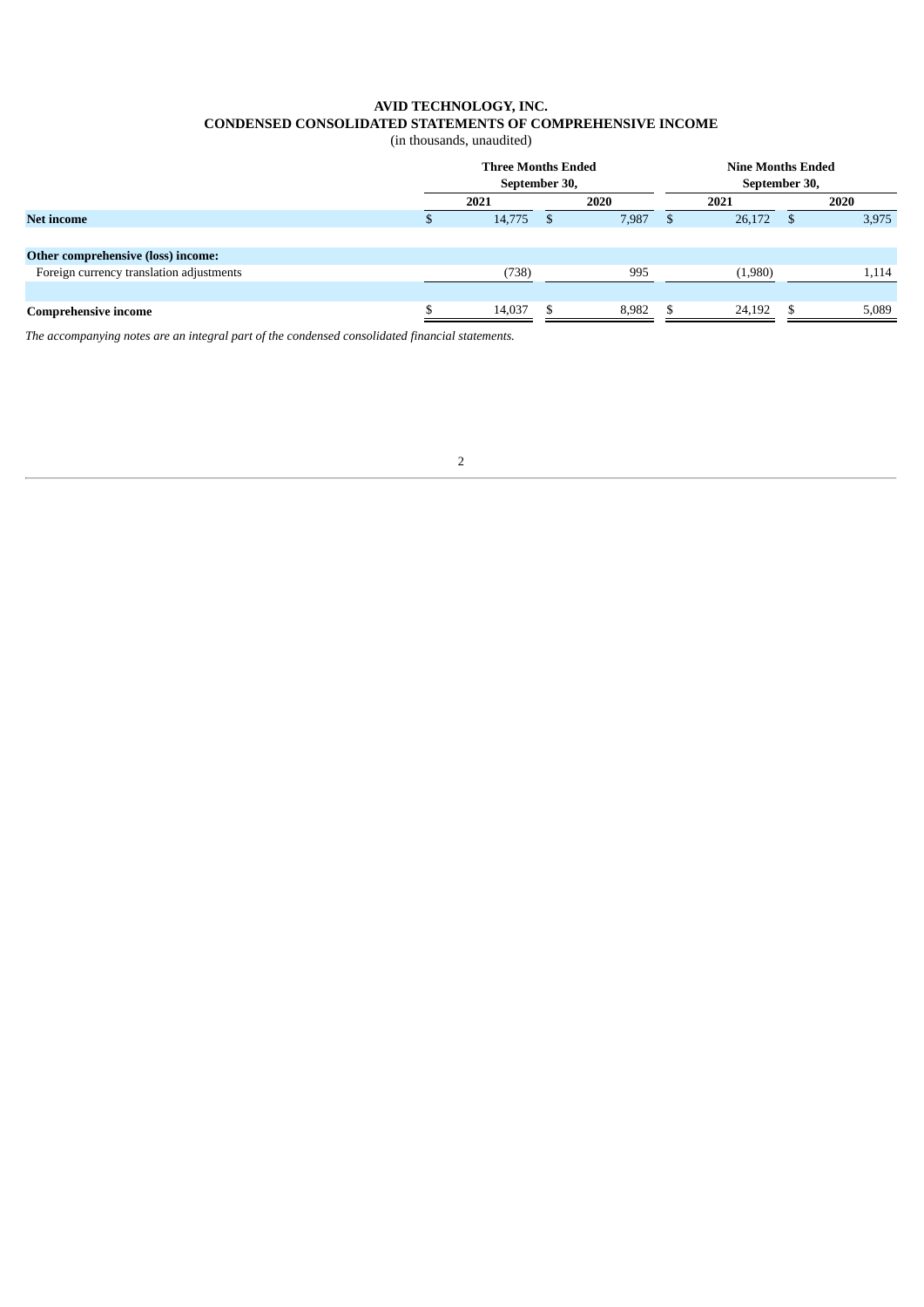# **AVID TECHNOLOGY, INC. CONDENSED CONSOLIDATED BALANCE SHEETS**

(in thousands, unaudited)

|                                                                                                                                                                                                                                            | September 30,<br>2021 |              | December 31,<br>2020 |
|--------------------------------------------------------------------------------------------------------------------------------------------------------------------------------------------------------------------------------------------|-----------------------|--------------|----------------------|
| <b>ASSETS</b>                                                                                                                                                                                                                              |                       |              |                      |
| <b>Current assets:</b>                                                                                                                                                                                                                     |                       |              |                      |
| Cash and cash equivalents                                                                                                                                                                                                                  | \$<br>50,485          | $\mathbb{S}$ | 79,899               |
| Restricted cash                                                                                                                                                                                                                            | 1,422                 |              | 1,422                |
| Accounts receivable, net of allowances of \$1,422 and \$1,478 at September 30, 2021 and December 31, 2020, respectively                                                                                                                    | 58,125                |              | 78,614               |
| Inventories                                                                                                                                                                                                                                | 22,215                |              | 26,568               |
| Prepaid expenses                                                                                                                                                                                                                           | 6,766                 |              | 6,044                |
| Contract assets                                                                                                                                                                                                                            | 22,612                |              | 18,579               |
| Other current assets                                                                                                                                                                                                                       | 2,335                 |              | 2,366                |
| <b>Total current assets</b>                                                                                                                                                                                                                | 163,960               |              | 213,492              |
| Property and equipment, net                                                                                                                                                                                                                | 15,211                |              | 16,814               |
| Goodwill                                                                                                                                                                                                                                   | 32,643                |              | 32,643               |
| Right of use assets                                                                                                                                                                                                                        | 25,202                |              | 29,430               |
| Deferred tax assets, net                                                                                                                                                                                                                   | 5,413                 |              | 6,801                |
| Other long-term assets                                                                                                                                                                                                                     | 6,462                 |              | 5,958                |
| <b>Total assets</b>                                                                                                                                                                                                                        | \$<br>248,891 \$      |              | 305,138              |
|                                                                                                                                                                                                                                            |                       |              |                      |
| <b>LIABILITIES AND STOCKHOLDERS' DEFICIT</b>                                                                                                                                                                                               |                       |              |                      |
| <b>Current liabilities:</b>                                                                                                                                                                                                                |                       |              |                      |
| Accounts payable                                                                                                                                                                                                                           | \$<br>22,413          | \$           | 21,823               |
| Accrued compensation and benefits                                                                                                                                                                                                          | 26,320                |              | 29,105               |
| Accrued expenses and other current liabilities                                                                                                                                                                                             | 34,511                |              | 42,264               |
| Income taxes payable                                                                                                                                                                                                                       | 1,447                 |              | 1,664                |
| Short-term debt                                                                                                                                                                                                                            | 9,159                 |              | 4,941                |
| Deferred revenue                                                                                                                                                                                                                           | 76,658                |              | 87,974               |
| <b>Total current liabilities</b>                                                                                                                                                                                                           | 170,508               |              | 187,771              |
| Long-term debt                                                                                                                                                                                                                             | 162,990               |              | 202,759              |
| Long-term deferred revenue                                                                                                                                                                                                                 | 10,109                |              | 11,284               |
| Long-term lease liabilities                                                                                                                                                                                                                | 24,466                |              | 28,462               |
| Other long-term liabilities                                                                                                                                                                                                                | 7,249                 |              | 7,786                |
| <b>Total liabilities</b>                                                                                                                                                                                                                   | 375,322               |              | 438.062              |
|                                                                                                                                                                                                                                            |                       |              |                      |
| <b>Commitments and contingencies (Note 7)</b>                                                                                                                                                                                              |                       |              |                      |
| Stockholders' deficit:                                                                                                                                                                                                                     |                       |              |                      |
| Common stock, par value \$0.01; authorized: 100,000 shares; issued: 45,693 shares at September 30, 2021 and 44,420 shares<br>at December 31, 2020; outstanding: 45,281 shares at September 30, 2021 and 44,420 shares at December 31, 2020 | 454                   |              | 442                  |
| Treasury stock                                                                                                                                                                                                                             | (11, 169)             |              |                      |
| Additional paid-in capital                                                                                                                                                                                                                 | 1,030,116             |              | 1,036,658            |
| Accumulated deficit                                                                                                                                                                                                                        | (1, 142, 175)         |              | (1, 168, 347)        |
| Accumulated other comprehensive loss                                                                                                                                                                                                       | (3,657)               |              | (1,677)              |
| <b>Total stockholders' deficit</b>                                                                                                                                                                                                         | (126, 431)            |              | (132, 924)           |
| Total liabilities and stockholders' deficit                                                                                                                                                                                                | \$<br>248,891         | \$           | 305,138              |

<span id="page-6-0"></span>*The accompanying notes are an integral part of the condensed consolidated financial statements.*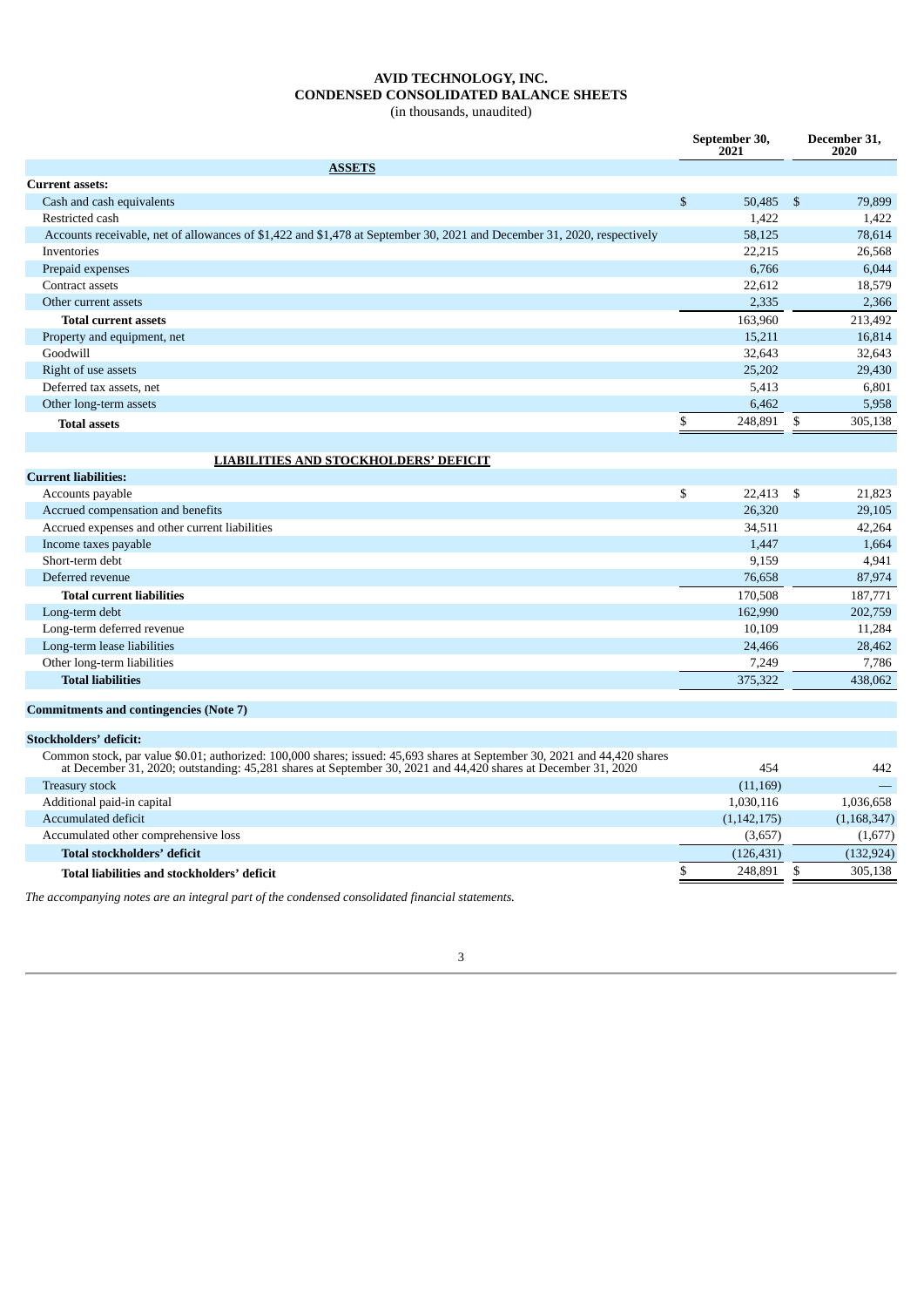# **AVID TECHNOLOGY, INC. CONDENSED CONSOLIDATED STATEMENTS OF CHANGES IN STOCKHOLDERS' DEFICIT**

(in thousands, unaudited)

|                                               |                                         |                       | Nine Months Ended September 30, 2021 |                    |                               |                                 |                             |                          |
|-----------------------------------------------|-----------------------------------------|-----------------------|--------------------------------------|--------------------|-------------------------------|---------------------------------|-----------------------------|--------------------------|
|                                               | <b>Shares</b> of<br><b>Common Stock</b> |                       | <b>Additional</b>                    |                    |                               |                                 | <b>Accumulated</b><br>Other | <b>Total</b>             |
|                                               | <b>Issued</b>                           | In<br><b>Treasury</b> | Common<br><b>Stock</b>               | Paid-in<br>Capital | Accumulated<br><b>Deficit</b> | <b>Treasury</b><br><b>Stock</b> | Comprehensive<br>Loss       | Stockholders'<br>Deficit |
| Balances at January 1, 2021                   | 44,420                                  |                       | 442                                  | 1,036,658          | (1, 168, 347)                 |                                 | (1,677)                     | (132, 924)               |
| Stock issued pursuant to employee stock plans | 592                                     |                       | $6\phantom{1}$                       | (7, 712)           |                               |                                 |                             | (7,706)                  |
| Stock-based compensation                      | $\overline{\phantom{0}}$                |                       |                                      | 3,122              |                               |                                 |                             | 3,122                    |
| Net income                                    |                                         |                       |                                      |                    | 4,391                         |                                 |                             | 4,391                    |
| Other comprehensive loss                      |                                         |                       |                                      |                    |                               |                                 | (1, 457)                    | (1,457)                  |
| Balances at March 31, 2021                    | 45,012                                  |                       | 448                                  | 1,032,068          | (1, 163, 956)                 | $\overline{\phantom{0}}$        | (3, 134)                    | (134, 574)               |
| Stock issued pursuant to employee stock plans | 513                                     |                       | $\overline{4}$                       | (5, 973)           |                               |                                 |                             | (5,969)                  |
| Stock-based compensation                      |                                         |                       |                                      | 3,580              |                               |                                 |                             | 3,580                    |
| Net income                                    |                                         |                       |                                      |                    | 7,006                         |                                 |                             | 7,006                    |
| Other comprehensive income                    |                                         |                       |                                      |                    |                               |                                 | 215                         | 215                      |
| Balances at June 30, 2021                     | 45,525                                  |                       | 452                                  | 1,029,675          | (1, 156, 950)                 |                                 | (2,919)                     | (129, 742)               |
| Stock issued pursuant to employee stock plans | 168                                     |                       | $2^{\circ}$                          | (3,073)            |                               |                                 |                             | (3,071)                  |
| Repurchase of common stock                    | $\hspace{0.05cm}$                       | (412)                 |                                      |                    |                               | (11, 169)                       |                             | (11, 169)                |
| Stock-based compensation                      |                                         |                       |                                      | 3,514              |                               |                                 |                             | 3,514                    |
| Net income                                    |                                         |                       |                                      |                    | 14,775                        |                                 |                             | 14,775                   |
| Other comprehensive loss                      |                                         |                       |                                      |                    |                               |                                 | (738)                       | (738)                    |
| Balances at September 30, 2021                | 45,693                                  | (412)                 | 454                                  | 1,030,116          | (1, 142, 175)                 | (11, 169)                       | (3,657)                     | (126, 431)               |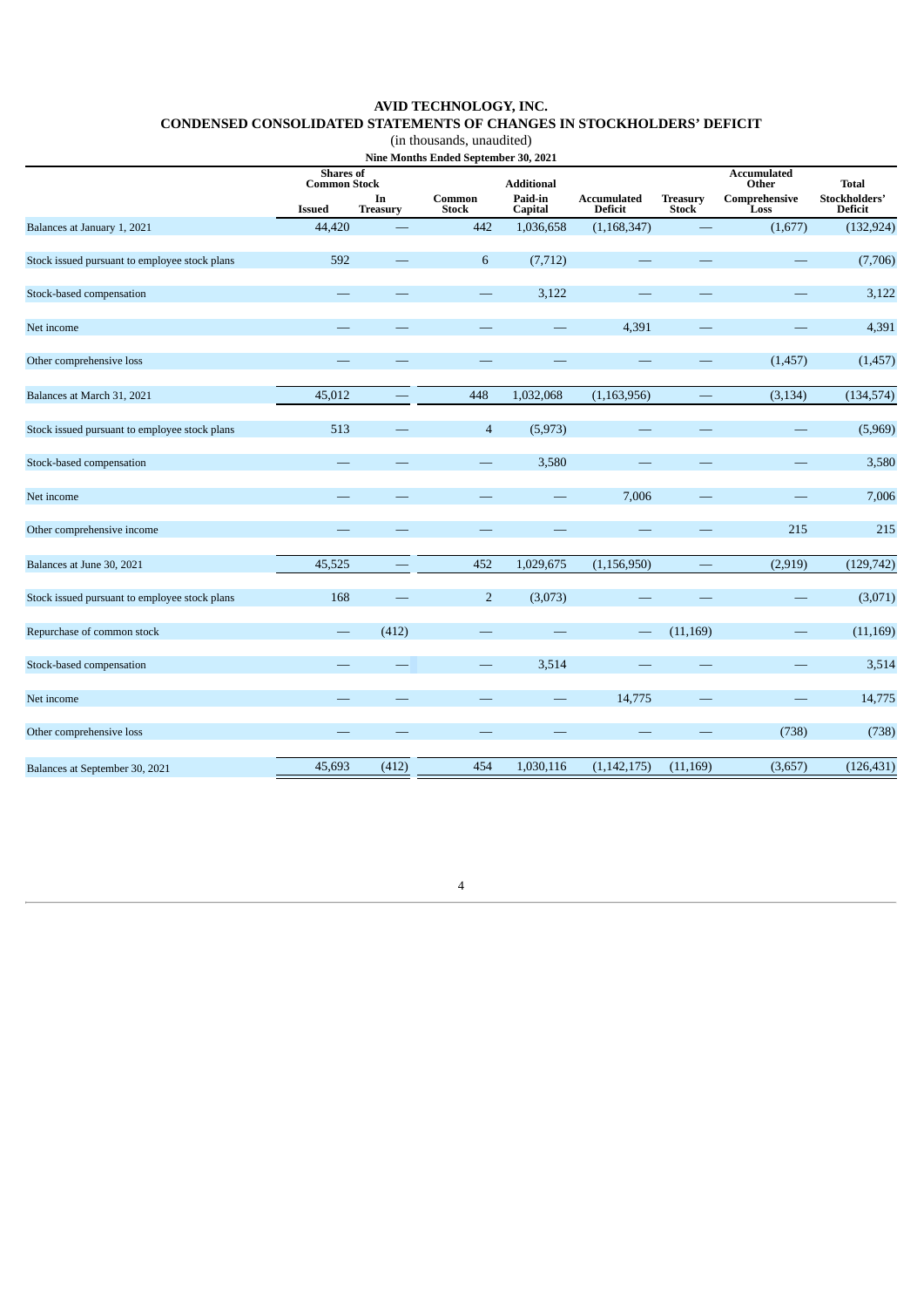|                                               |                                         |                       | Nine Months Ended September 30, 2020 |                    |                               |                                 |                             |                                 |
|-----------------------------------------------|-----------------------------------------|-----------------------|--------------------------------------|--------------------|-------------------------------|---------------------------------|-----------------------------|---------------------------------|
|                                               | <b>Shares</b> of<br><b>Common Stock</b> |                       |                                      | <b>Additional</b>  |                               |                                 | <b>Accumulated</b><br>Other | <b>Total</b>                    |
|                                               | <b>Issued</b>                           | In<br><b>Treasury</b> | Common<br><b>Stock</b>               | Paid-in<br>Capital | Accumulated<br><b>Deficit</b> | <b>Treasury</b><br><b>Stock</b> | Comprehensive<br>Loss       | Stockholders'<br><b>Deficit</b> |
| Balances at January 1, 2020                   | 43,150                                  |                       | 430                                  | 1,027,824          | (1, 179, 409)                 |                                 | (3,930)                     | (155,085)                       |
| Stock issued pursuant to employee stock plans | 398                                     |                       | $\overline{4}$                       | (1,818)            |                               |                                 |                             | (1,814)                         |
| Stock-based compensation                      |                                         |                       |                                      | 2,109              |                               |                                 |                             | 2,109                           |
| Net loss                                      |                                         |                       |                                      |                    | (5,857)                       |                                 |                             | (5,857)                         |
| Other comprehensive loss                      |                                         |                       |                                      |                    |                               |                                 | (815)                       | (815)                           |
| Balances at March 31, 2020                    | 43,548                                  |                       | 434                                  | 1,028,115          | (1, 185, 266)                 |                                 | (4,745)                     | (161, 462)                      |
| Stock issued pursuant to employee stock plans | 368                                     |                       | 3                                    | (538)              |                               |                                 |                             | (535)                           |
| Stock-based compensation                      |                                         |                       |                                      | 2,726              |                               |                                 |                             | 2,726                           |
| Net income                                    |                                         |                       |                                      |                    | 1,845                         |                                 |                             | 1,845                           |
| Other comprehensive income                    |                                         |                       |                                      |                    |                               |                                 | 934                         | 934                             |
| Balances at June 30, 2020                     | 43,916                                  |                       | 437                                  | 1,030,303          | (1, 183, 421)                 |                                 | (3, 811)                    | (156, 492)                      |
| Stock issued pursuant to employee stock plans | 207                                     |                       | $\overline{2}$                       | (1)                |                               |                                 |                             | $\mathbf{1}$                    |
| Stock-based compensation                      |                                         |                       |                                      | 3,297              |                               |                                 |                             | 3,297                           |
| Net income                                    |                                         |                       |                                      |                    | 7,987                         |                                 |                             | 7,987                           |
| Other comprehensive income                    |                                         |                       |                                      |                    |                               |                                 | 995                         | 995                             |
| Balances at September 30, 2020                | 44,123                                  |                       | 439                                  | 1,033,599          | (1, 175, 434)                 |                                 | (2,816)                     | (144, 212)                      |
|                                               |                                         |                       |                                      |                    |                               |                                 |                             |                                 |

<span id="page-8-0"></span>*The accompanying notes are an integral part of the condensed consolidated financial statements.*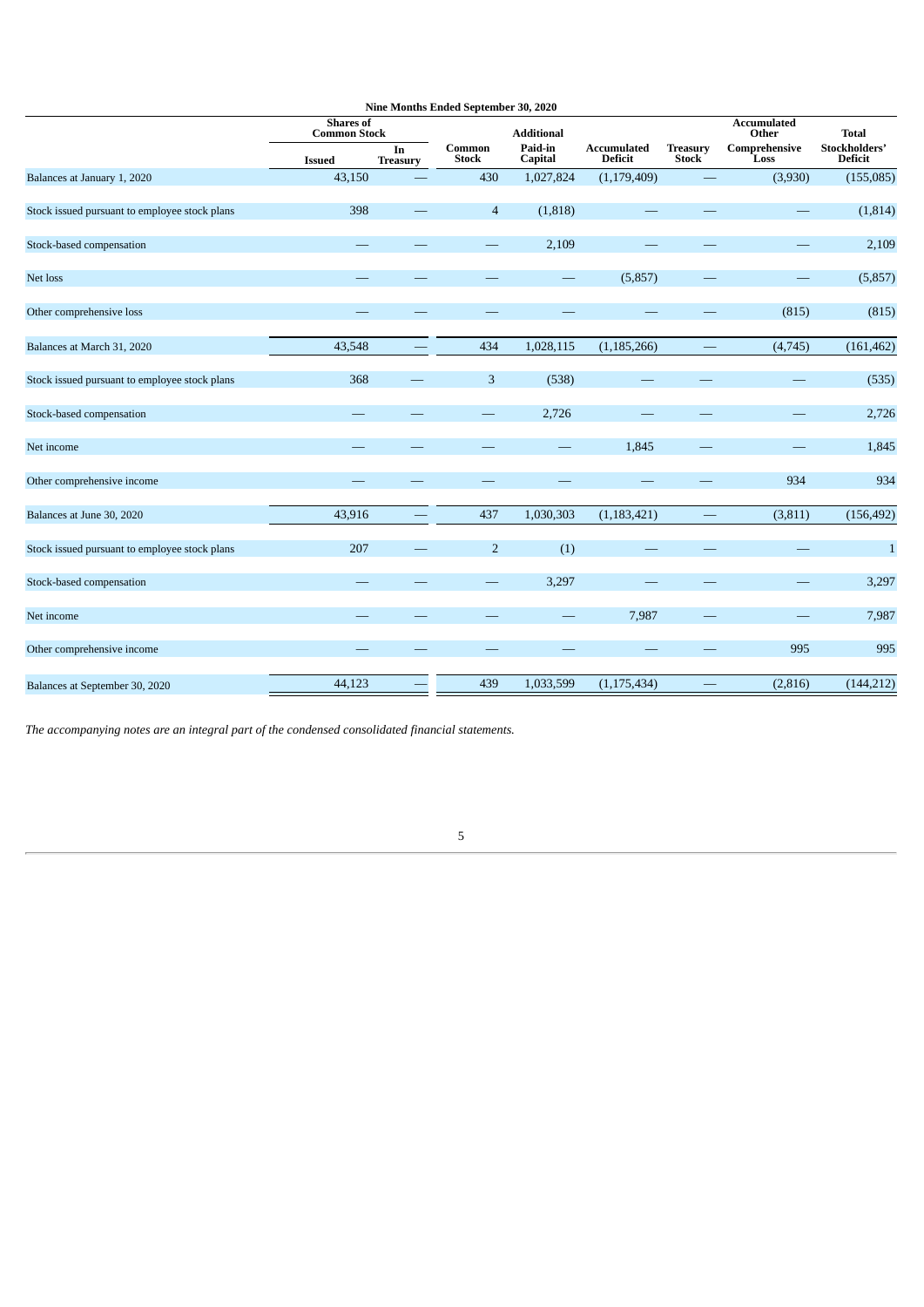# **AVID TECHNOLOGY, INC. CONDENSED CONSOLIDATED STATEMENTS OF CASH FLOWS**

(in thousands, unaudited)

|                                                                                       |          | <b>Nine Months Ended</b><br>September 30, |               |           |
|---------------------------------------------------------------------------------------|----------|-------------------------------------------|---------------|-----------|
|                                                                                       |          | 2021                                      |               | 2020      |
| <b>Cash flows from operating activities:</b>                                          |          |                                           |               |           |
| Net income                                                                            | \$       | 26,172                                    | \$            | 3,975     |
| Adjustments to reconcile net income to net cash provided by operating activities:     |          |                                           |               |           |
| Depreciation and amortization                                                         |          | 6,323                                     |               | 6,317     |
| Allowance for doubtful accounts                                                       |          | 401                                       |               | 1,349     |
| Stock-based compensation expense                                                      |          | 10,216                                    |               | 8,132     |
| Non-cash provision for restructuring                                                  |          | 841                                       |               | 653       |
| Non-cash interest expense                                                             |          | 386                                       |               | 3,408     |
| Loss on extinguishment of debt                                                        |          | 2,579                                     |               |           |
| Gain on forgiveness of PPP loan                                                       |          | (7,800)                                   |               |           |
| Unrealized foreign currency transaction (gains) losses                                |          | (1,400)                                   |               | 219       |
| Benefit from deferred taxes                                                           |          | 1,388                                     |               | 997       |
| Changes in operating assets and liabilities:                                          |          |                                           |               |           |
| Accounts receivable                                                                   |          | 20,089                                    |               | 12,741    |
| Inventories                                                                           |          | 4,353                                     |               | 788       |
| Prepaid expenses and other assets                                                     |          | (1, 343)                                  |               | 1,390     |
| Accounts payable                                                                      |          | 590                                       |               | (26, 440) |
| Accrued expenses, compensation and benefits and other liabilities                     |          | (10, 635)                                 |               | 7,752     |
| Income taxes payable                                                                  |          | (217)                                     |               | 81        |
| Deferred revenue and contract assets                                                  |          | (16, 525)                                 |               | (12, 519) |
| Net cash provided by operating activities                                             |          | 35,418                                    |               | 8,843     |
| <b>Cash flows from investing activities:</b>                                          |          |                                           |               |           |
| Purchases of property and equipment                                                   |          | (4,750)                                   |               | (5,619)   |
| Net cash used in investing activities                                                 |          | (4,750)                                   |               | (5,619)   |
| <b>Cash flows from financing activities:</b>                                          |          |                                           |               |           |
| Proceeds from revolving line of credit                                                |          |                                           |               | 22,000    |
| Repayment on revolving line of credit                                                 |          |                                           |               | (22,000)  |
| Proceeds from long-term debt                                                          |          | 180,000                                   |               | 7,800     |
| Repayment of debt                                                                     |          | (208, 142)                                |               | (1, 474)  |
| Payments for repurchase of common stock                                               |          | (10, 526)                                 |               |           |
| Payments for repurchase of outstanding notes                                          |          |                                           |               | (28, 867) |
| Proceeds from the issuance of common stock under employee stock plans                 |          | 363                                       |               | 252       |
| Common stock repurchases for tax withholdings for net settlement of equity awards     |          | (17, 108)                                 |               | (2,610)   |
| Unwind capped call cash receipt                                                       |          |                                           |               | 875       |
| Prepayment penalty on extinguishment of debt                                          |          | (1,169)                                   |               |           |
| Payments for credit facility issuance costs                                           |          | (2,574)                                   |               | (289)     |
| Net cash used in financing activities                                                 |          | (59, 156)                                 |               | (24, 313) |
| Effect of exchange rate changes on cash, cash equivalents and restricted cash         |          | (927)                                     |               | 1,394     |
| Net decrease in cash, cash equivalents and restricted cash                            |          | (29, 415)                                 |               | (19,695)  |
| Cash, cash equivalents and restricted cash at beginning of period                     |          | 83,638                                    |               | 72,575    |
| Cash, cash equivalents and restricted cash at end of period                           |          | 54,223                                    |               | 52,880    |
| <b>Supplemental information:</b>                                                      |          |                                           |               |           |
| Cash and cash equivalents                                                             | \$       | 50,485                                    | \$            | 49,142    |
| Restricted cash                                                                       | \$       | 1,422                                     | \$            | 1,664     |
| Restricted cash included in other long-term assets                                    | \$       | 2,316                                     | \$            | 2,074     |
| Total cash, cash equivalents and restricted cash shown in the statement of cash flows | \$       | 54,223                                    | ${\mathbb S}$ | 52,880    |
|                                                                                       |          |                                           |               |           |
| Cash paid (refunded) for income taxes<br>Cash paid for interest                       | \$<br>\$ | 706                                       | \$            | (659)     |
|                                                                                       |          | 6,354                                     | \$            | 13,579    |

<span id="page-9-0"></span>*The accompanying notes are an integral part of the condensed consolidated financial statements.*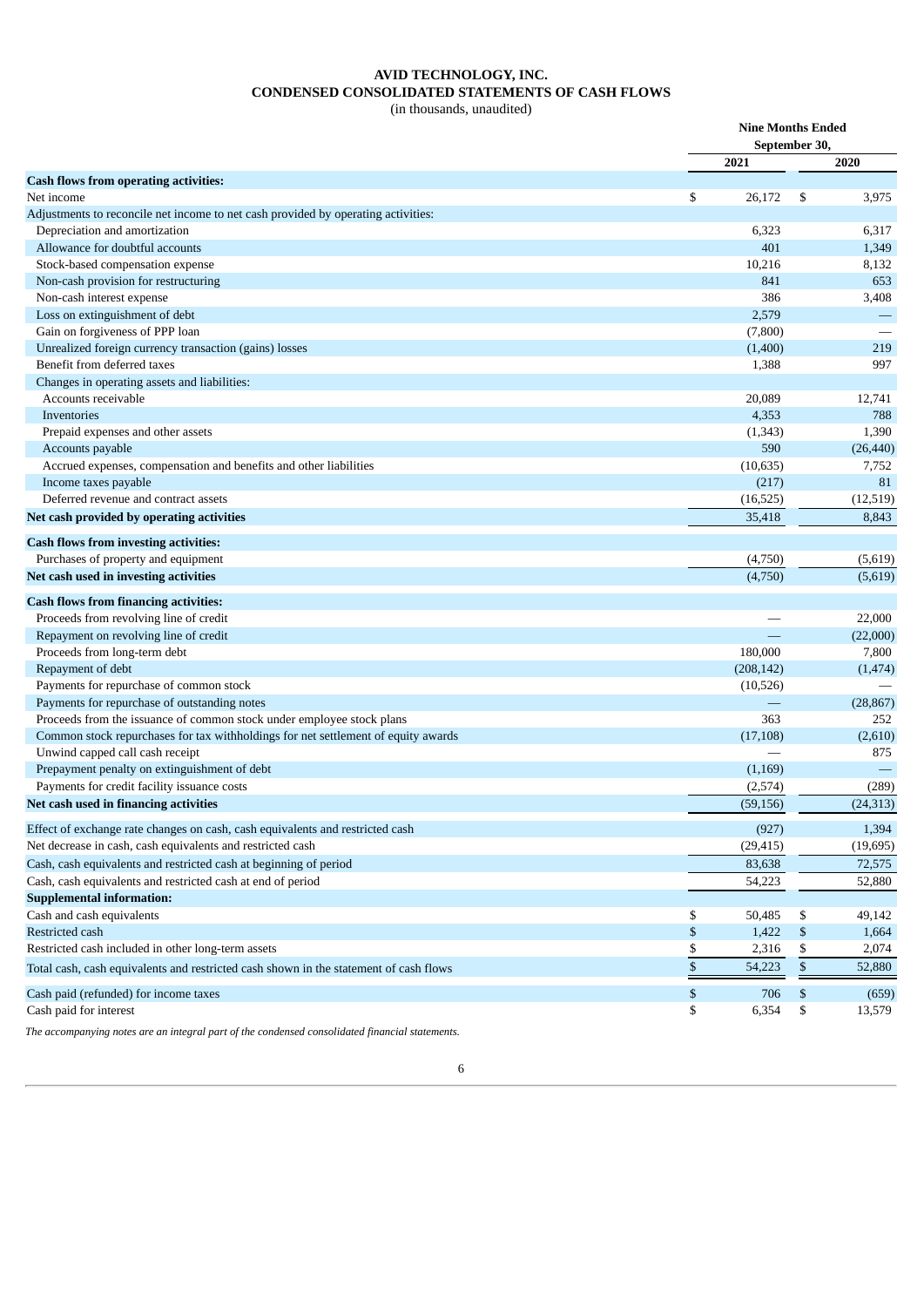### **AVID TECHNOLOGY, INC. NOTES TO UNAUDITED CONDENSED CONSOLIDATED FINANCIAL STATEMENTS (Unaudited)**

### **1. FINANCIAL INFORMATION**

The accompanying condensed consolidated financial statements include the accounts of Avid Technology, Inc. and its wholly owned subsidiaries (collectively, "we" or "our"). These financial statements are unaudited. However, in the opinion of management, the condensed consolidated financial statements reflect all normal and recurring adjustments necessary for their fair statement. Interim results are not necessarily indicative of results expected for any other interim period or a full year. We prepared the accompanying unaudited condensed consolidated financial statements in accordance with the instructions for Form 10-Q and, therefore, include all information and footnotes necessary for a complete presentation of operations, comprehensive income, financial position, changes in stockholders' deficit, and cash flows in conformity with accounting principles generally accepted in the United States of America ("U.S. GAAP"). The accompanying condensed consolidated balance sheet as of December 31, 2020 was derived from our audited consolidated financial statements and does not include all disclosures required by U.S. GAAP for annual financial statements. We filed audited consolidated financial statements as of and for the year ended December 31, 2020 in our Annual Report on Form 10-K for the year ended December 31, 2020, which included information and footnotes necessary for such presentation. The financial statements contained in this Form 10-Q should be read in conjunction with the audited consolidated financial statements in our Annual Report on Form 10-K for the year ended December 31, 2020.

The consolidated results of operations for the three or nine months ended September 30, 2021 are not necessarily indicative of the results that may be expected for the fiscal year ending December 31, 2021. The Company's results of operations are affected by economic conditions, including macroeconomic conditions and levels of business and consumer confidence.

The novel coronavirus (COVID-19) pandemic, together with the measures implemented or recommended by governmental authorities and private organizations in response to the pandemic, has had a material adverse impact to the Company's business, operating results and financial condition primarily due to reduced demand for our products and services which has led to lower net revenues.

The Company began experiencing a significant decline in international and domestic demand due to COVID-19 by the end of the first quarter of 2020, and this reduction in demand continued through the balance of 2020. These economic impacts were the result of, but not limited to:

- the postponement or cancellation of film and television productions, major sporting events, and live music events;
- delays in purchasing and projects by our enterprise customers and channel partners;
- disruption to the supply chain caused by distribution and other logistical issues, including disruptions arising from government restrictions; and
- decreased productivity due to travel restrictions, work-from-home policies or shelter-in-place orders.

Through 2021, our results have shown a gradual recovery towards pre-pandemic spending levels with the continuing positive signs of recovery from the impacts of the COVID-19 pandemic driven by vaccination and government stimulus programs, particularly in the United States. At the same time, certain countries continue to face challenges with renewed lockdowns and travel restrictions and there remains uncertainty relating to the ongoing spread and severity of the virus and its variants. While we are encouraged by the trends we have seen so far in 2021, to the extent that the pandemic continues to have negative impacts on economies, our results could be affected and uneven. Consequently, we will continue to evaluate our financial position in light of future developments, particularly those relating to COVID-19.

Our preparation of condensed consolidated financial statements in conformity with U.S. GAAP requires management to make estimates and assumptions that affect the reported amounts of assets and liabilities and disclosures of contingent assets and liabilities at the dates of the condensed consolidated financial statements and the reported amounts of revenues and expenses during the reported periods. Actual results could differ from our estimates.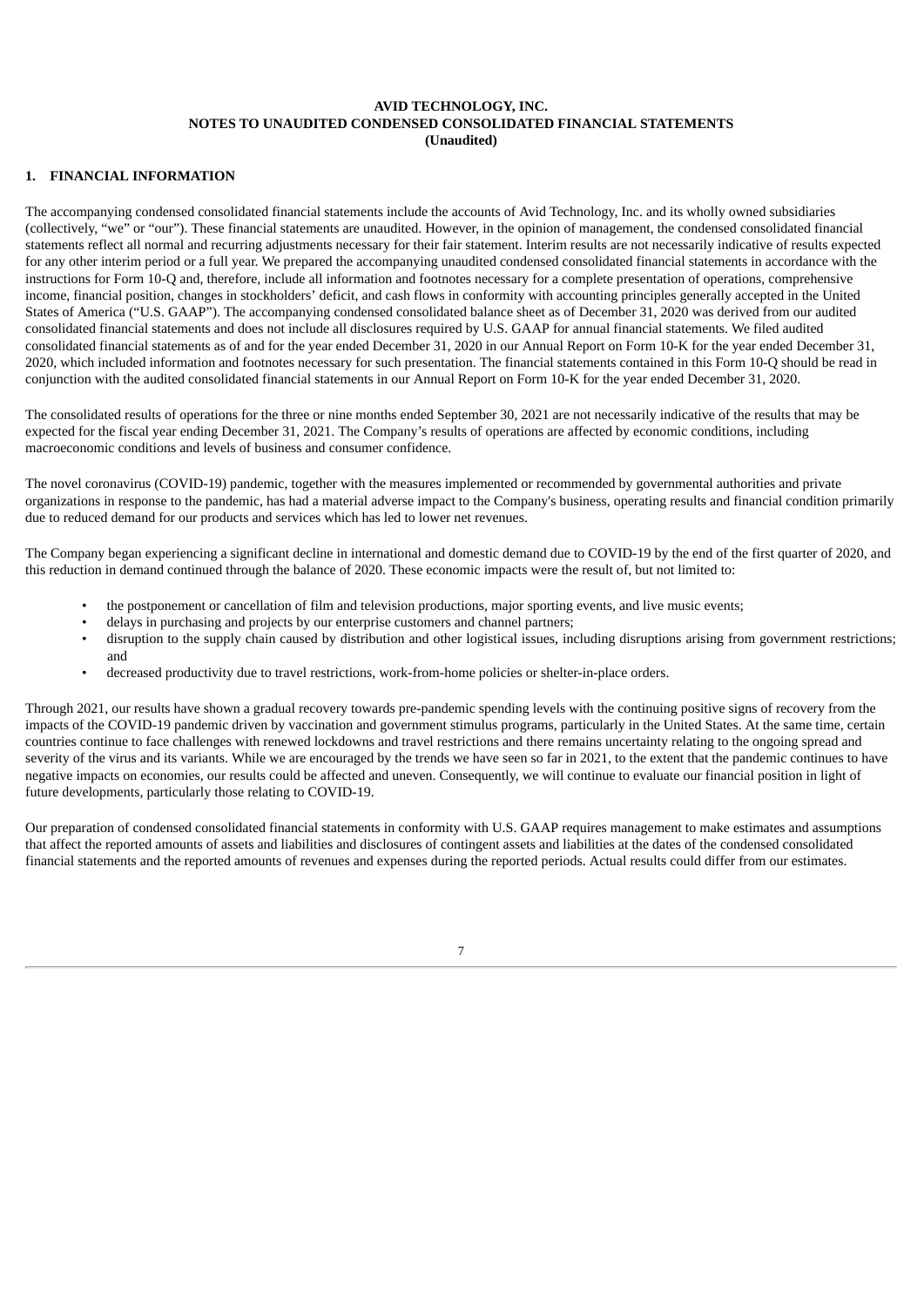#### *Significant Accounting Policies - Revenue Recognition*

We enter into contracts with customers that include various combinations of products and services, which are typically capable of being distinct and are accounted for as separate performance obligations. We account for a contract when (i) it has approval and commitment from both parties, (ii) the rights of the parties have been identified, (iii) payment terms have been identified, (iv) the contract has commercial substance, and (v) collectability is probable. We recognize revenue upon transfer of control of promised products or services to customers, which typically occurs upon shipment or delivery depending on the terms of the underlying contracts, in an amount that reflects the consideration we expect to receive in exchange for those products or services.

We often enter into contractual arrangements that have multiple performance obligations, one or more of which may be delivered subsequent to the delivery of other performance obligations. These arrangements may include a combination of products, maintenance, training, and professional services. We allocate the transaction price of the arrangement based on the relative estimated standalone selling price of each distinct performance obligation.

See Note 9 for disaggregated revenue schedules and further discussion on revenue and deferred revenue performance obligations and the timing of revenue recognition.

#### **Recent Accounting Pronouncements**

#### *Recently Adopted Accounting Pronouncements*

On January 1, 2021, we adopted ASU 2019-12, *Simplifying the Accounting for Income Taxes* ("ASU 2019-12"). ASU 2019-12 is intended to enhance and simplify aspects of the income tax accounting guidance in ASC 740 as part of the FASB's simplification initiative. This guidance is effective for fiscal years and interim periods within those years beginning after December 15, 2020 with early adoption permitted. Our adoption of ASU 2019-12 did not have a material impact on our consolidated financial statements.

#### *Recent Accounting Pronouncements To Be Adopted*

In March 2020, the Financial Accounting Standards Board ("FASB") issued ASU 2020-04, *Facilitation of the Effects of Reference Rate Reform on Financial Reporting* ("ASU 2020-04"). ASU 2020-04 is intended to provide temporary optional expedients and exceptions to the U.S. GAAP guidance on contract modifications and hedge accounting to ease the financial reporting burdens related to the expected market transition from the London Interbank Offered Rate (LIBOR) and other interbank offered rates to alternative reference rates. This guidance is effective beginning on March 12, 2020, and the Company may elect to apply the amendments prospectively through December 31, 2022. The Company is currently evaluating the impact this guidance may have on its consolidated financial statements and related disclosures.

### **2. NET INCOME PER SHARE**

Net income per common share is presented for both basic income per share ("Basic EPS") and diluted income per share ("Diluted EPS"). Basic EPS is based on the weighted-average number of common shares outstanding during the period. Diluted EPS is based on the weighted-average number of common shares and common share equivalents outstanding during the period.

The potential common shares that were considered anti-dilutive securities were excluded from the diluted earnings per share calculations for the relevant periods either because the sum of the exercise price per share and the unrecognized compensation cost per share was greater than the average market price of our common stock for the relevant periods, or because they were considered contingently issuable. The contingently issuable potential common shares result from certain stock options and restricted stock units granted to our employees that vest based on performance conditions, market conditions, or a combination of performance and market conditions.

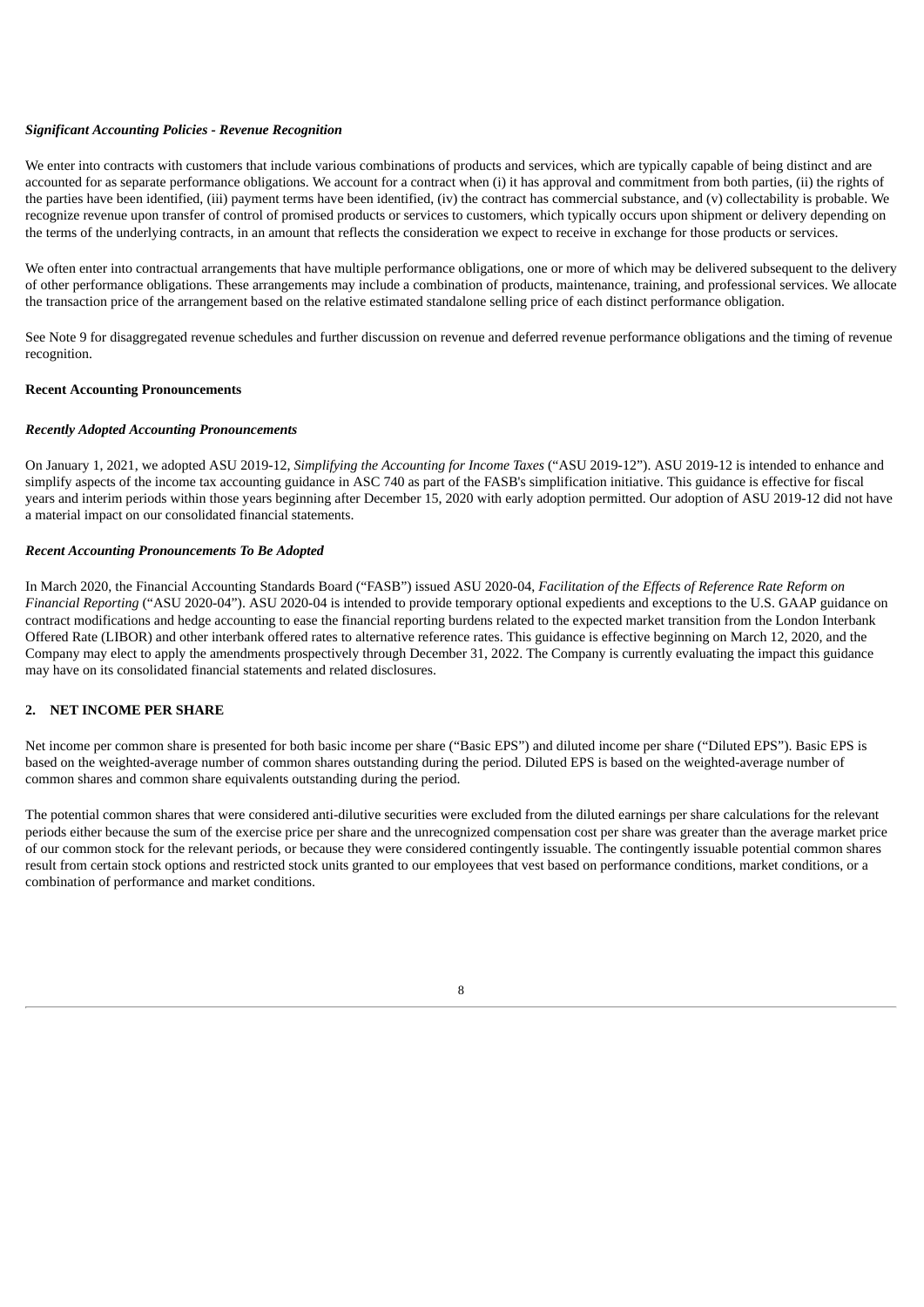The following table sets forth (in thousands) potential common shares that were considered anti-dilutive securities at September 30, 2021 and 2020:

|                                       | <b>September 30, 2021</b> | September 30, 2020 |
|---------------------------------------|---------------------------|--------------------|
| <b>Options</b>                        |                           | 390                |
| Non-vested restricted stock units     | 930                       | 3,220              |
| Anti-dilutive potential common shares | 930                       | 3,610              |

The following table sets forth (in thousands) the basic and diluted weighted common shares outstanding for the three and nine months ended September 30, 2021:

|                                              |        | Three months ended                    |                                       | Nine month ended |
|----------------------------------------------|--------|---------------------------------------|---------------------------------------|------------------|
|                                              |        | September 30, 2021 September 30, 2020 | September 30, 2021 September 30, 2020 |                  |
| Weighted common shares outstanding - basic   | 45.564 | 44,019                                | 45,115                                | 43,665           |
| Net effect of common stock equivalents       | 864    | 739                                   | 1.334                                 | 833              |
| Weighted common shares outstanding - diluted | 46,428 | 44,758                                | 46,449                                | 44.498           |

# **3. FAIR VALUE MEASUREMENTS**

# *Assets Measured at Fair Value on a Recurring Basis*

We measure deferred compensation investments on a recurring basis. As of September 30, 2021 and December 31, 2020, our deferred compensation investments were classified as either Level 1 or Level 2 in the fair value hierarchy. Assets valued using quoted market prices in active markets and classified as Level 1 are money market and mutual funds. Assets valued based on other observable inputs and classified as Level 2 are insurance contracts.

The following tables summarize our deferred compensation investments measured at fair value on a recurring basis (in thousands):

|                              |                          |     | <b>Fair Value Measurements at Reporting Date Using</b>                                                                                                                      |                                                                                              |      |                                                                             |                                                    |                                                                  |  |  |
|------------------------------|--------------------------|-----|-----------------------------------------------------------------------------------------------------------------------------------------------------------------------------|----------------------------------------------------------------------------------------------|------|-----------------------------------------------------------------------------|----------------------------------------------------|------------------------------------------------------------------|--|--|
|                              | September 30,<br>2021    |     |                                                                                                                                                                             | <b>Ouoted Prices in</b><br><b>Active Markets</b><br>for Identical<br><b>Assets (Level 1)</b> |      | <b>Significant</b><br>Other<br><b>Observable</b><br><b>Inputs (Level 2)</b> |                                                    | <b>Significant</b><br><b>Unobservable</b><br>Inputs<br>(Level 3) |  |  |
| Financial assets:            |                          |     |                                                                                                                                                                             |                                                                                              |      |                                                                             |                                                    |                                                                  |  |  |
| Deferred compensation assets | \$                       | 372 | S                                                                                                                                                                           | 99                                                                                           | - \$ | 273                                                                         | -S                                                 |                                                                  |  |  |
|                              |                          |     |                                                                                                                                                                             |                                                                                              |      | <b>Fair Value Measurements at Reporting Date Using</b>                      |                                                    |                                                                  |  |  |
|                              | <b>December 31, 2020</b> |     | <b>Significant</b><br><b>Ouoted Prices in</b><br><b>Active Markets</b><br>Other<br>for Identical<br><b>Observable</b><br><b>Assets (Level 1)</b><br><b>Inputs (Level 2)</b> |                                                                                              |      |                                                                             | Significant<br>Unobservable<br>Inputs<br>(Level 3) |                                                                  |  |  |
| Financial assets:            |                          |     |                                                                                                                                                                             |                                                                                              |      |                                                                             |                                                    |                                                                  |  |  |
| Deferred compensation assets | \$                       | 522 | -\$                                                                                                                                                                         | 282                                                                                          | - \$ | 240                                                                         | \$                                                 |                                                                  |  |  |

*Financial Instruments Not Recorded at Fair Value*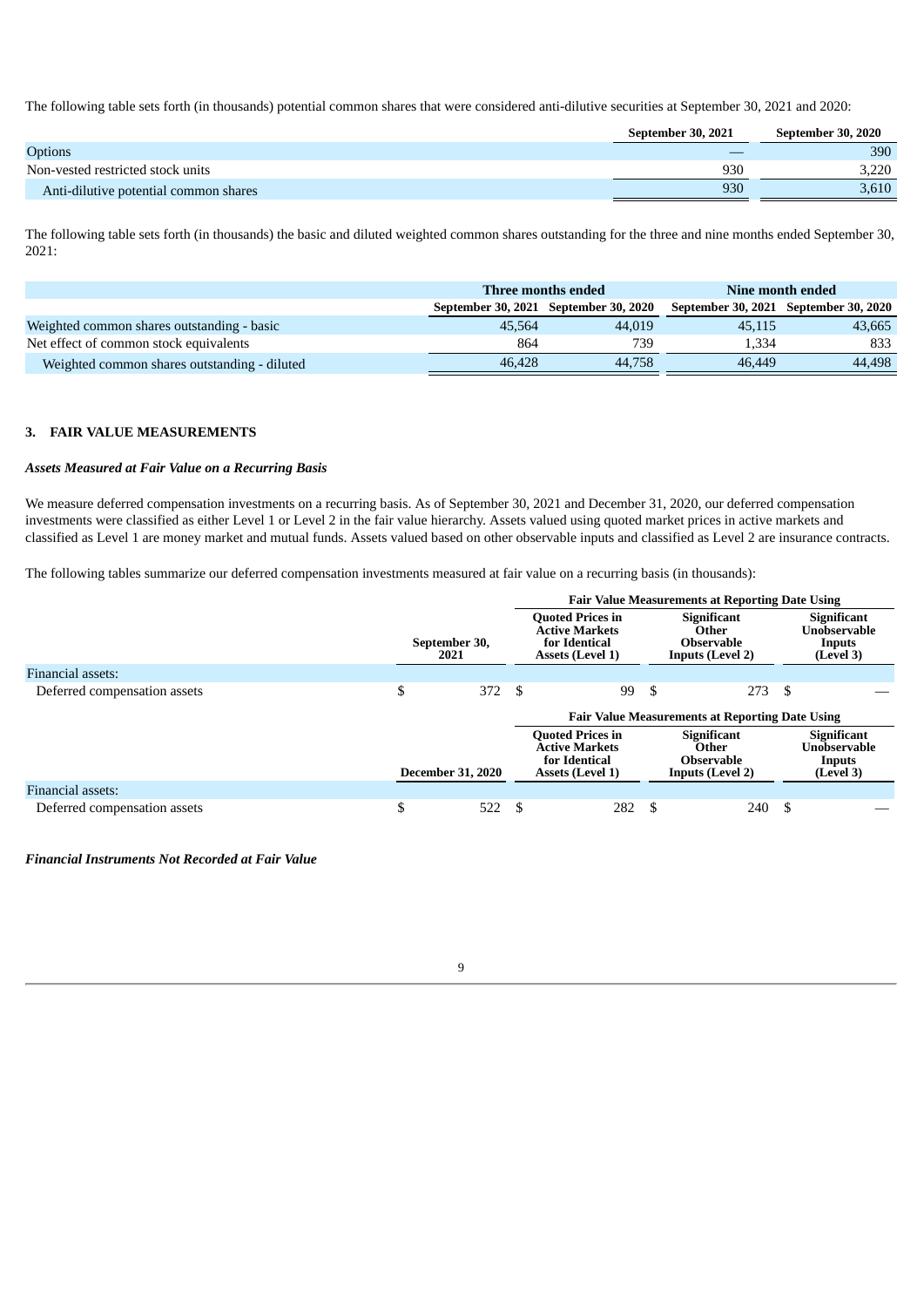The carrying amounts of our other financial assets and liabilities including cash, accounts receivable, accounts payable, and accrued liabilities approximate their respective fair values because of the relatively short period of time between their origination and their expected realization or settlement.

# **4. INVENTORIES**

Inventories consisted of the following (in thousands):

|                 | September 30, 2021 | <b>December 31, 2020</b> |
|-----------------|--------------------|--------------------------|
| Raw materials   | 6,710              | 8,223                    |
| Work in process | 304                | 353                      |
| Finished goods  | 15,201             | 17,992                   |
| Total           | 22,215             | 26,568                   |

As of September 30, 2021 and December 31, 2020, finished goods inventory included \$1.6 million and \$1.2 million, respectively, associated with products shipped to customers and deferred labor costs for arrangements where revenue recognition had not yet commenced.

# **5. LEASES**

We have entered into a number of facility leases to support our research and development activities, sales operations, and other corporate and administrative functions in North America, Europe, and Asia, which qualify as operating leases under U.S. GAAP. We also have a limited number of equipment leases that qualify as either operating or finance leases. We determine if contracts with vendors represent a lease or have a lease component under U.S. GAAP at contract inception. Our leases have remaining terms ranging from less than one year to seven years. Some of our leases include options to extend or terminate the lease prior to the end of the agreed upon lease term. For purposes of calculating lease liabilities, lease terms include options to extend or terminate the lease when it is reasonably certain that we will exercise such options.

Operating lease right of use assets and liabilities are recognized based on the present value of the future minimum lease payments over the lease term at the lease commencement date. As our leases generally do not provide an implicit rate, we use an estimated incremental borrowing rate in determining the present value of future payments. The incremental borrowing rate represents an estimate of the interest rate we would incur at lease commencement to borrow an amount equal to the lease payments on a collateralized basis over the term of a lease within a particular location and currency environment. As of September 30, 2021, the weighted average incremental borrowing rate was 6.0% and the weighted average remaining lease term was 6.0 years.

Finance lease right of use assets and liabilities are recognized based on the present value of the future minimum lease payments over the lease term at the lease commencement date. Each lease agreement provides an implicit discount rate used to determine the present value of future payments. As of September 30, 2021, the weighted-average discount rate was 2.3% and the weighted average remaining lease term was 2.0 years.

Lease costs for minimum lease payments is recognized on a straight-line basis over the lease term. Our total operating lease costs were \$1.7 million and \$2.2 million for the three months ended September 30, 2021 and September 30, 2020, respectively, and \$5.4 million and \$7.2 million for the nine months ended September 30, 2021 and September 30, 2020, respectively. Related cash payments were \$1.9 million and \$2.0 million for the three months ended September 30, 2021 and September 30, 2020, respectively, and were \$5.8 million and \$6.9 million for the nine months ended September 30, 2021 and September 30, 2020, respectively. Short term lease costs were \$0.4 million and \$1.0 million for the three and nine months ended September 30, 2021, respectively. Short term lease costs for the three and nine months ended September 30, 2020 were immaterial. Operating lease costs are included within research and development, marketing and selling, and general and administrative lines on the condensed consolidated statements of operations, and the related cash payments are included in the operating cash flows on the condensed consolidated statements of cash flows. Finance lease costs, variable lease costs, and sublease income are not material.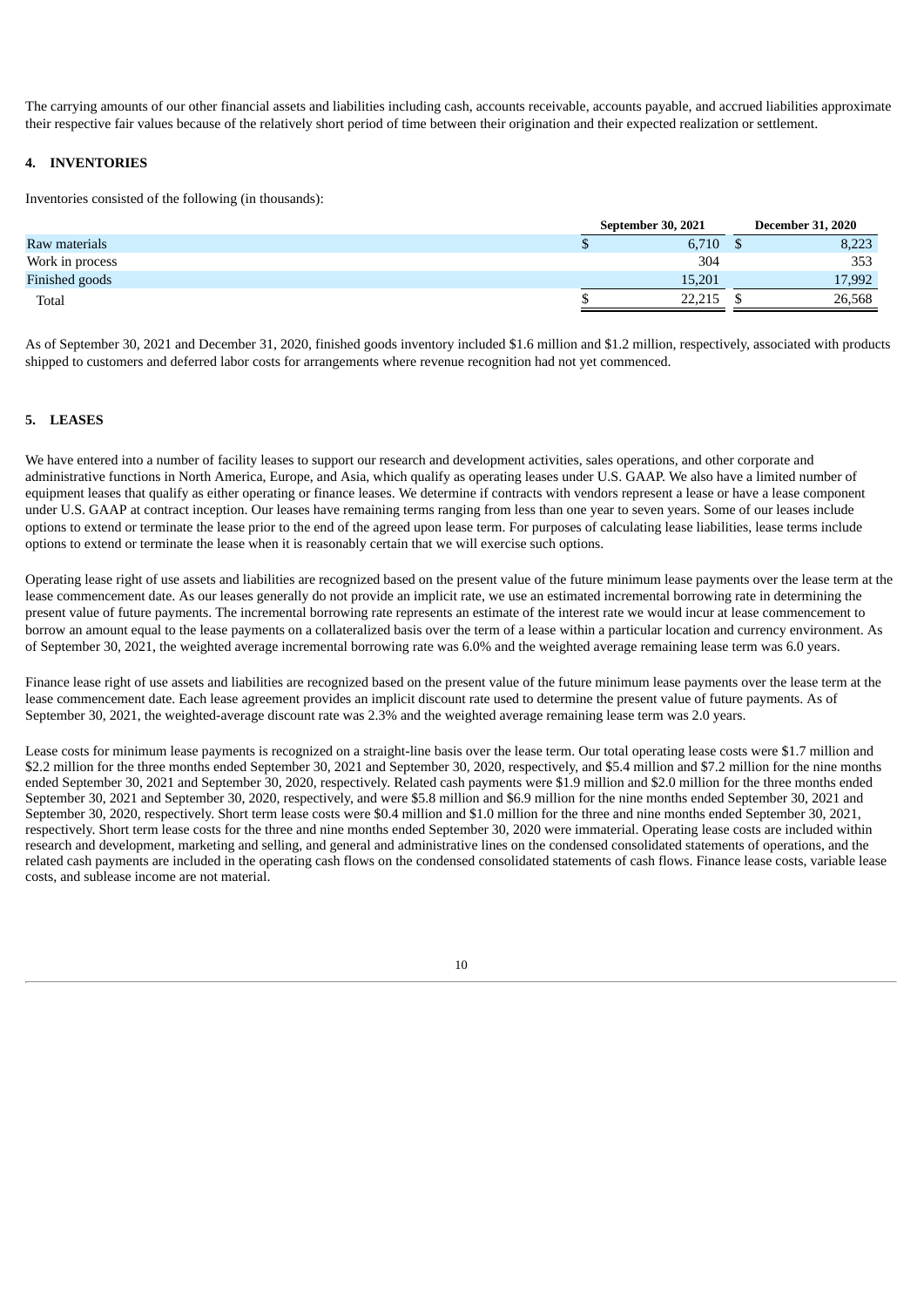The table below reconciles the undiscounted future minimum lease payments for operating and finance leases under non-cancelable leases with terms of more than one year to the total lease liabilities recognized on the condensed consolidated balance sheets as of September 30, 2021 (in thousands):

| <b>Year Ending December 31,</b>                       | <b>Operating Leases</b> | <b>Finance Leases</b> |
|-------------------------------------------------------|-------------------------|-----------------------|
| 2021 (excluding nine months ended September 30, 2021) | 1,847 \$                | 167                   |
| 2022                                                  | 6,549                   | 255                   |
| 2023                                                  | 5,613                   | 226                   |
| 2024                                                  | 4.942                   |                       |
| 2025                                                  | 5,031                   |                       |
| <b>Thereafter</b>                                     | 11,695                  |                       |
| Total future minimum lease payments                   | 35,677 \$               | 648                   |
| Less effects of discounting                           | (6,004)                 | (13)                  |
| Total lease liabilities                               | 29,673 \$               | 635                   |

Supplemental balance sheet information related to leases was as follows (in thousands):

| <b>September 30, 2021</b> |
|---------------------------|
| 25,202                    |
|                           |
| (5,207)                   |
| (24, 466)                 |
| (29, 673)                 |
|                           |

| <b>Finance Leases</b>                          | September 30, 2021 |
|------------------------------------------------|--------------------|
| Other assets                                   | 490                |
|                                                |                    |
| Accrued expenses and other current liabilities | (246)              |
| Other long-term liabilities                    | (389)              |
| Total lease liabilities                        | (635)              |

# **6. OTHER LONG-TERM LIABILITIES**

Other long-term liabilities consisted of the following (in thousands):

|                             |   | September 30, 2021 |  | <b>December 31, 2020</b> |
|-----------------------------|---|--------------------|--|--------------------------|
| Deferred compensation       | ω | 5,407              |  | 5,818                    |
| Finance lease liabilities   |   | 389                |  | 472                      |
| Other long-term liabilities |   | 1.453              |  | l,496                    |
| Total                       |   | 7.249              |  | 7,786                    |

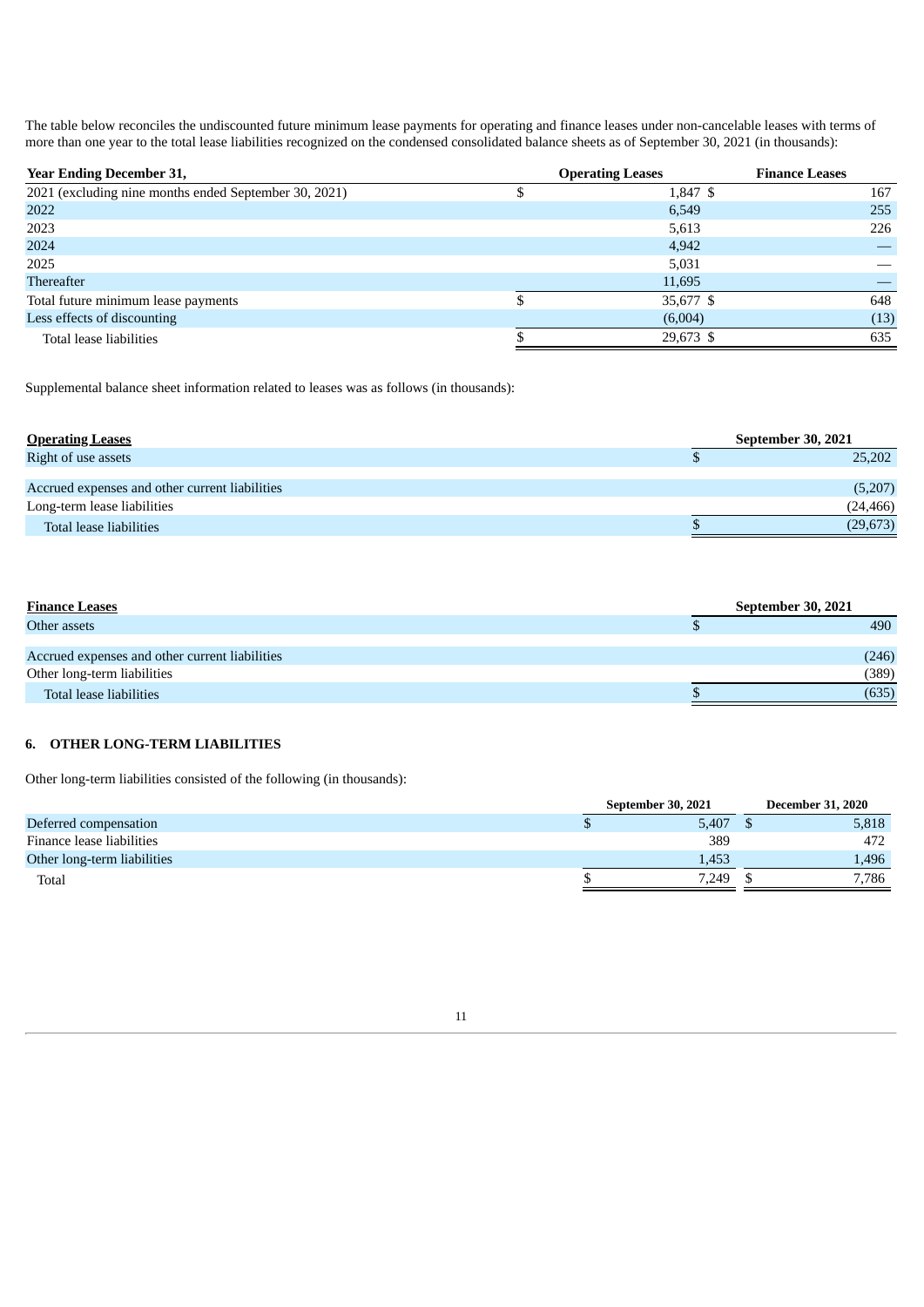# **7. COMMITMENTS AND CONTINGENCIES**

#### *Commitments*

We entered into a long-term agreement to purchase a variety of information technology solutions from a third party in the second quarter of 2020, which included an unconditional commitment to purchase a minimum of \$32.2 million of products and services over the initial five years of the agreement. We have purchased \$9.2 million of products and services pursuant to this agreement as of September 30, 2021.

We have letters of credit that are used as security deposits in connection with our leased Burlington, Massachusetts office space. In the event of default on the underlying leases, the landlords would, at September 30, 2021, be eligible to draw against the letters of credit to a maximum of \$0.7 million in the aggregate. The letters of credit are subject to aggregate reductions provided that we are not in default under the underlying leases and meet certain financial performance conditions. In no case will the letters of credit amounts for the Burlington leases be reduced to below \$0.7 million in the aggregate throughout the lease periods.

We also have letters of credit in connection with security deposits for other facility leases totaling \$0.6 million in the aggregate, as well as letters of credit totaling \$1.9 million that otherwise support our ongoing operations. These letters of credit have various terms and expire during 2021 and beyond, while some of the letters of credit may automatically renew based on the terms of the underlying agreements.

Substantially all of our letters of credit are collateralized by restricted cash included in the caption "Restricted cash" and "Other long-term assets" on our condensed consolidated balance sheets as of September 30, 2021.

### *Contingencies*

Our industry is characterized by the existence of a large number of patents and frequent claims and litigation regarding patent and other intellectual property rights. In addition to the legal proceedings described below, we are involved in legal proceedings from time to time arising from the normal course of business activities, including claims of alleged infringement of intellectual property rights and contractual, commercial, employee relations, product or service performance, or other matters. We do not believe these matters will have a material adverse effect on our financial position or results of operations. However, the outcome of legal proceedings and claims brought against us is subject to significant uncertainty. Therefore, our financial position or results of operations may be negatively affected by the unfavorable resolution of one or more of these proceedings for the period in which a matter is resolved. Our results could be materially adversely affected if we are accused of, or found to be, infringing third parties' intellectual property rights.

Following the termination of our former Chairman and Chief Executive Officer on February 25, 2018, we received a notice alleging that we breached the former executive's employment agreement. On April 16, 2019, we received an additional notice again alleging we breached the former executive's employment agreement. We have since been in communications with our former Chairman and Chief Executive Officer's counsel. While we intend to defend any claim vigorously, when and if a claim is actually filed, we are currently unable to estimate an amount or range of any reasonably possible losses that could occur as a result of this matter.

On July 14, 2020, we sent a notice to a customer demanding sums that we believe are due to Avid pursuant to a contract. On October 7, 2020, the customer sent a notice to us denying any legal liability and demanding payment for breach of contract resulting from various alleged delays by us. While we intend to defend any claim vigorously when and if a claim is actually filed, we are currently unable to estimate an amount or range of any reasonably possible losses that could occur related to this matter.

We consider all claims on a quarterly basis and based on known facts assess whether potential losses are considered reasonably possible, probable, and estimable. Based upon this assessment, we then evaluate disclosure requirements and whether to accrue for such claims in our condensed consolidated financial statements. We record a provision for a liability when it is both probable that a liability has been incurred and the amount of the loss can be reasonably estimated. These provisions are reviewed at least quarterly and adjusted to reflect the impacts of negotiations, settlements, rulings, advice of legal counsel, and other information and events pertaining to a particular case.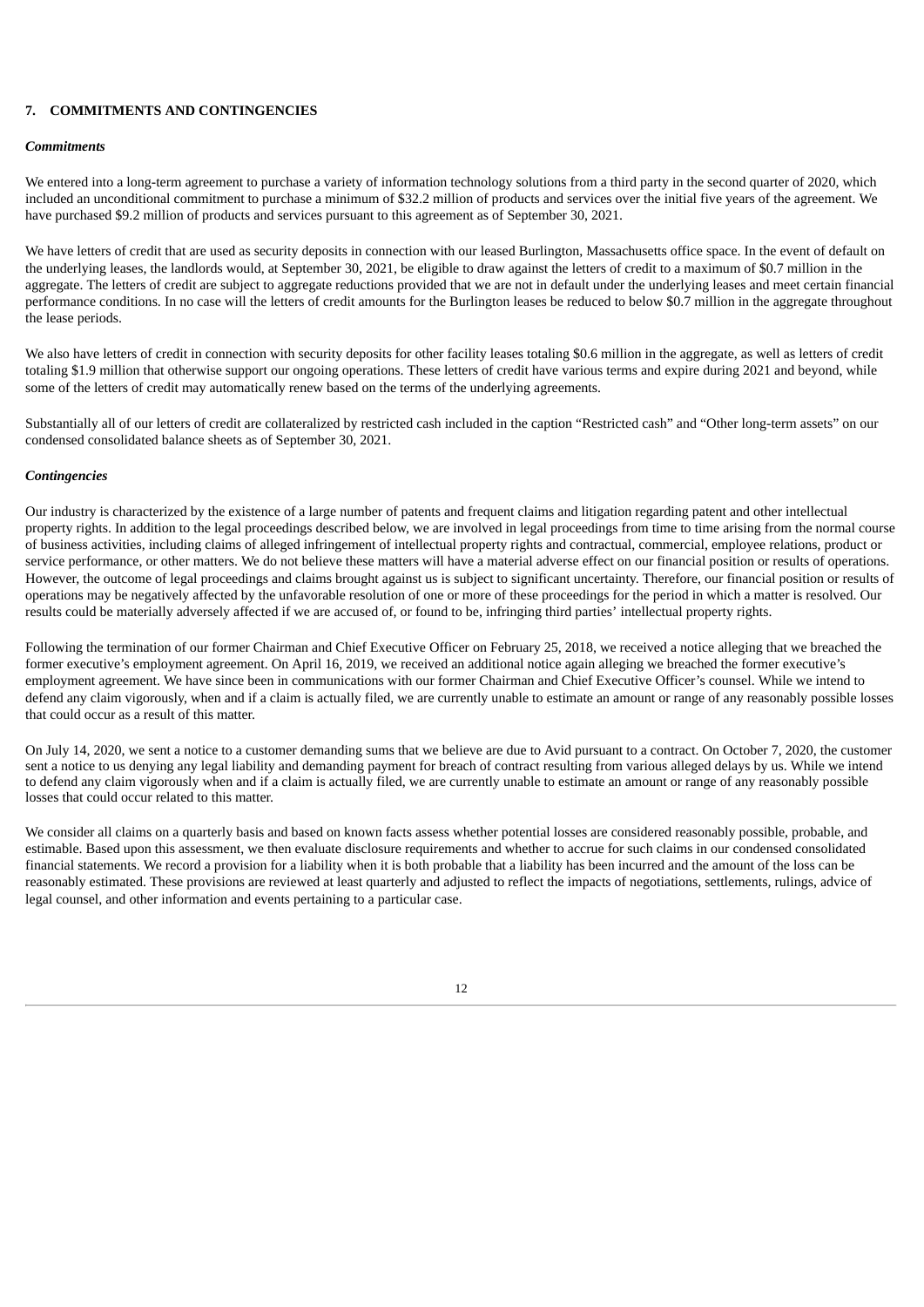At September 30, 2021 and as of the date of filing of these condensed consolidated financial statements, we believe that, other than as set forth in this note, no provision for liability nor disclosure is required related to any claims because: (a) there is no reasonable possibility that a loss exceeding amounts already recognized (if any) may be incurred with respect to such claim, (b) a reasonably possible loss or range of loss cannot be estimated, or (c) such estimate is immaterial.

Additionally, we provide indemnification to certain customers for losses incurred in connection with intellectual property infringement claims brought by third parties with respect to our products. These indemnification provisions generally offer perpetual coverage for infringement claims based upon the products covered by the agreement and the maximum potential amount of future payments we could be required to make under these indemnification provisions is theoretically unlimited. To date, we have not incurred material costs related to these indemnification provisions; accordingly, we believe the estimated fair value of these indemnification provisions is immaterial. Further, certain of our arrangements with customers include clauses whereby we may be subject to penalties for failure to meet certain performance obligations; however, we have not recorded any related material penalties to date.

We provide warranties on externally sourced and internally developed hardware. For internally developed hardware, and in cases where the warranty granted to customers for externally sourced hardware is greater than that provided by the manufacturer, we record an accrual for the related liability based on historical trends and actual material and labor costs. The following table sets forth the activity in the product warranty accrual account for the nine months ended September 30, 2021 and 2020 (in thousands):

|                                        | Nine Months Ended September 30, |  |         |  |  |
|----------------------------------------|---------------------------------|--|---------|--|--|
|                                        | 2021                            |  | 2020    |  |  |
| Accrual balance at beginning of period | 1.095                           |  | 1,337   |  |  |
| Accruals for product warranties        | 988                             |  | 1,030   |  |  |
| Costs of warranty claims               | (900)                           |  | (1,003) |  |  |
| Accrual balance at end of period       | 1.183                           |  | 1,364   |  |  |

The warranty accrual is included in the caption "accrued expenses and other current liabilities" in our condensed consolidated balance sheet.

# **8. RESTRUCTURING COSTS AND ACCRUALS**

In October 2020, we committed to a restructuring plan in order to undergo a strategic reorganization of our business. The strategic reorganization involved significant changes in business operations to better support our strategy and overall performance. The restructuring plan related to our strategic reorganization is expected to be substantially completed in 2021.

During the three months ended September 30, 2021, we recorded recoveries of \$0.1 million due to employee severance cost adjustments. During the nine months ended September 30, 2021, we recorded restructuring charges of \$1.0 million for employee severance costs related to approximately 24 positions eliminated throughout 2021.

During the three months and nine months ended September 30, 2020, we recorded restructuring charges of \$0.7 million and \$1.0 million, respectively, for employee severance costs.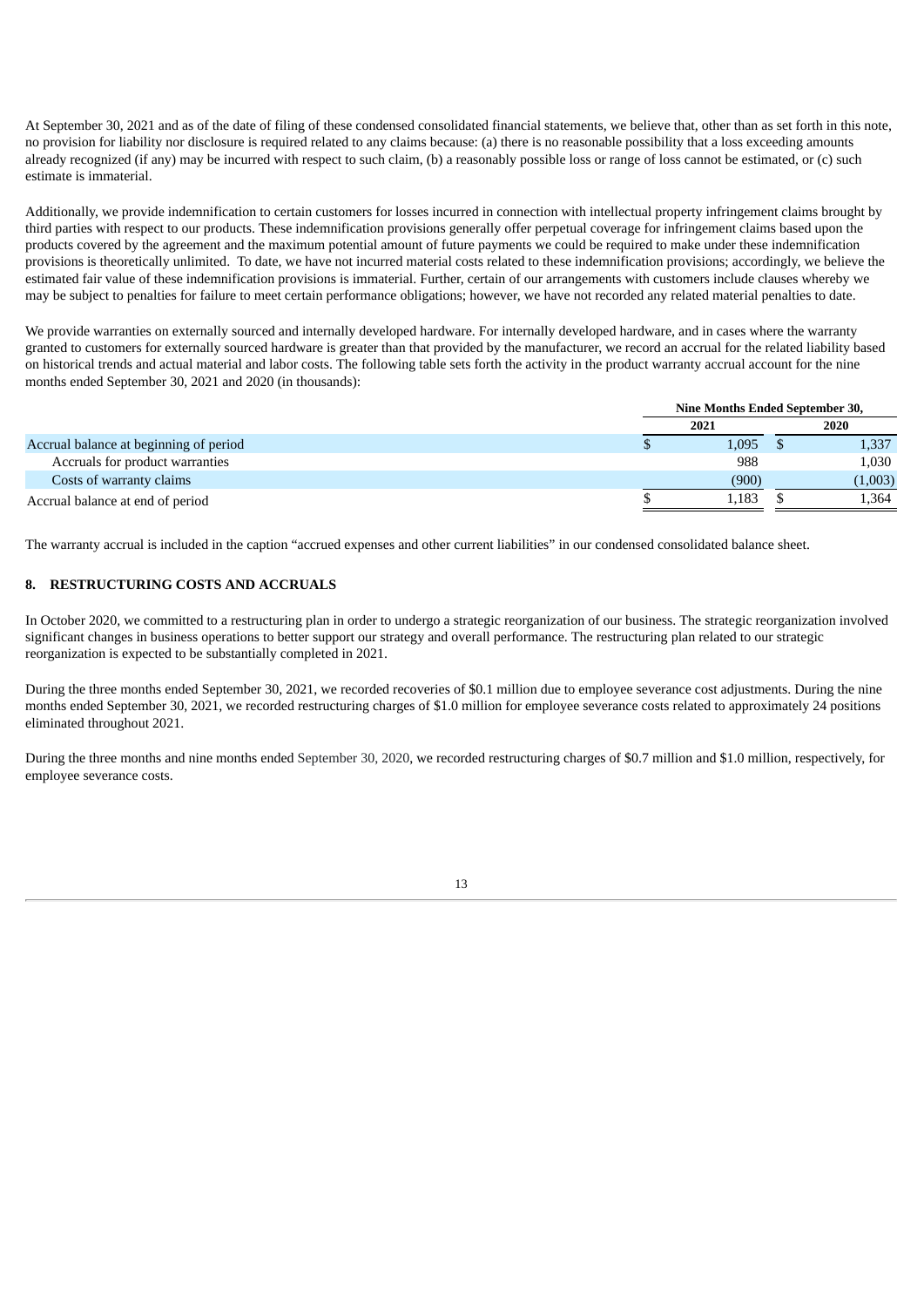The following table sets forth the activity in the restructuring accruals for the nine months ended September 30, 2021 (in thousands):

|                                           | Employee |
|-------------------------------------------|----------|
| Accrual balance as of December 31, 2020   | 3,687    |
| Restructuring charges and revisions       | 838      |
| Cash payments                             | (3,778)  |
| Foreign exchange impact on ending balance | (24)     |
| Accrual balance as of September 30, 2021  | 723      |

The employee restructuring accrual at September 30, 2021 represents severance costs to former employees that will be paid out within 12 months, and is, therefore, included in the caption "accrued expenses and other current liabilities" in our condensed consolidated balance sheets as of September 30, 2021.

# **9. REVENUE**

### *Disaggregated Revenue and Geography Information*

Through the evaluation of the discrete financial information that is regularly reviewed by the chief operating decision makers (our chief executive officer and chief financial officer), we have determined that we have one reportable segment.

The following table is a summary of our revenues by type for the three and nine months ended September 30, 2021 and 2020 (in thousands):

|                                                    | Three Months Ended September 30, |         |  |        | Nine Months Ended September 30, |         |  |         |
|----------------------------------------------------|----------------------------------|---------|--|--------|---------------------------------|---------|--|---------|
|                                                    |                                  | 2021    |  | 2020   |                                 | 2021    |  | 2020    |
| Products and solutions net revenues                |                                  | 36,850  |  | 35.775 |                                 | 107,295 |  | 98,121  |
| Subscription services                              |                                  | 28,008  |  | 17,907 |                                 | 74.384  |  | 48,292  |
| Maintenance                                        |                                  | 30,702  |  | 30,826 |                                 | 90,997  |  | 93,190  |
| Professional services, training and other services |                                  | 6.080   |  | 5.923  |                                 | 18.204  |  | 16,562  |
| Total net revenues                                 |                                  | 101.640 |  | 90,431 |                                 | 290,880 |  | 256,165 |

The following table sets forth our revenues by geographic region for the three and nine months ended September 30, 2021 and 2020 (in thousands):

|                                | Three Months Ended September 30, |                      |  |           | <b>Nine Months Ended September 30,</b> |         |  |         |  |  |  |      |
|--------------------------------|----------------------------------|----------------------|--|-----------|----------------------------------------|---------|--|---------|--|--|--|------|
|                                |                                  | 2021<br>2021<br>2020 |  |           |                                        |         |  |         |  |  |  | 2020 |
| Revenues:                      |                                  |                      |  |           |                                        |         |  |         |  |  |  |      |
| <b>United States</b>           | ۰D                               | 45.026               |  | 36,190 \$ |                                        | 126,084 |  | 105,166 |  |  |  |      |
| <b>Other Americas</b>          |                                  | 5,222                |  | 4,505     |                                        | 15,030  |  | 15,841  |  |  |  |      |
| Europe, Middle East and Africa |                                  | 38,782               |  | 37,537    |                                        | 109,400 |  | 99,478  |  |  |  |      |
| Asia-Pacific                   |                                  | 12.610               |  | 12.199    |                                        | 40.366  |  | 35,680  |  |  |  |      |
| Total net revenues             |                                  | 101.640              |  | 90,431    |                                        | 290,880 |  | 256,165 |  |  |  |      |
|                                |                                  |                      |  |           |                                        |         |  |         |  |  |  |      |

# *Contract Asset*

Contract asset activity for the nine months ended September 30, 2021 and 2020 was as follows (in thousands):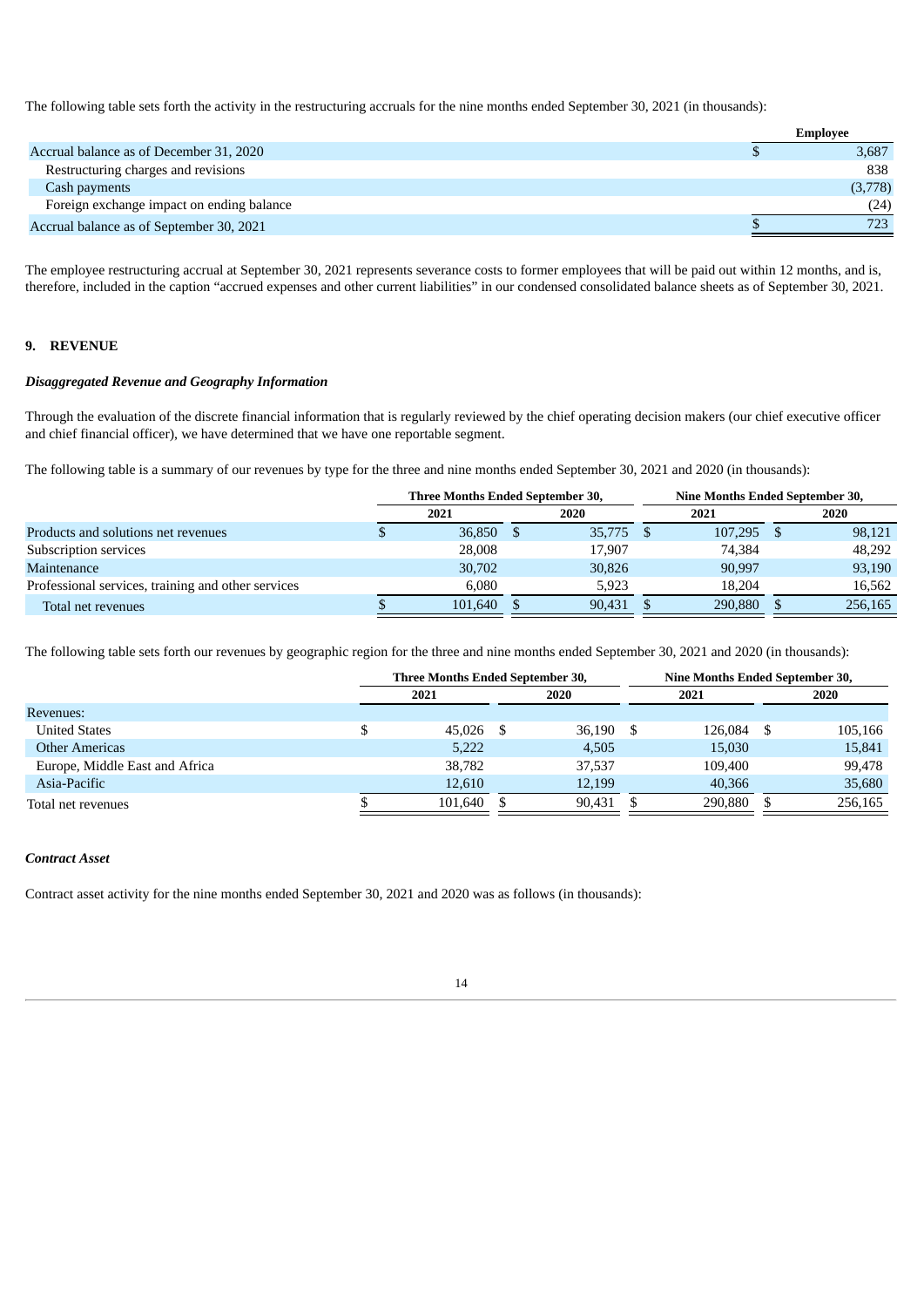|                                     | <b>September 30, 2021</b> | September 30, 2020 |
|-------------------------------------|---------------------------|--------------------|
| Contract asset at beginning of year | 18.579                    | 19,494             |
| Revenue in excess of billings       | 43.757                    | 22,045             |
| <b>Customer billings</b>            | (39, 724)                 | (26, 263)          |
| Contract asset at end of period     | 22.612                    | 15.276             |
|                                     |                           |                    |

### *Deferred Revenue*

Deferred revenue activity for the nine months ended September 30, 2021 and 2020 was as follows (in thousands):

|                                         | September 30, 2021 | September 30, 2020 |
|-----------------------------------------|--------------------|--------------------|
| Deferred revenue at beginning of period | 99.258             | 97.901             |
| Billings deferred                       | 56.846             | 47.723             |
| Recognition of prior deferred revenue   | (69, 337)          | (64, 460)          |
| Deferred revenue at end of period       | 86,767             | 81.164             |

A summary of the significant performance obligations included in deferred revenue is as follows (in thousands):

|                                           | <b>September 30, 2021</b> |
|-------------------------------------------|---------------------------|
| Product                                   | 4,364                     |
| Subscription                              | 7,380                     |
| Maintenance contracts                     | 66,676                    |
| Implied PCS                               | 6,400                     |
| Professional services, training and other | 1,947                     |
| Deferred revenue at September 30, 2021    | 86,767                    |

#### *Remaining Performance Obligations*

For transaction prices allocated to remaining performance obligations, we apply practical expedients and do not disclose quantitative or qualitative information for remaining performance obligations (i) that have original expected durations of one year or less and (ii) where we recognize revenue equal to what we have the right to invoice and that amount corresponds directly with the value to the customer of our performance to date.

Historically, for many of our products, we had an ongoing practice of making when-and-if-available software updates available to customers free of charge for a period of time after initial sales to customers. The expectation created by this practice of providing free Software Updates represents an implied obligation of a form of post-contract customer support ("Implied PCS") which represents a performance obligation. While we have ceased providing Implied PCS on new product offerings, we continue to provide Implied PCS for older products that were predominately sold in prior years. Revenue attributable to Implied PCS performance obligations is recognized over time on a ratable basis over the period that Implied PCS is expected to be provided, which is typically six years. We have remaining performance obligations of \$6.4 million attributable to Implied PCS recorded in deferred revenue as of September 30, 2021. We expect to recognize revenue for these remaining performance obligations of \$0.7 million for the remainder of 2021 and \$2.2 million, \$1.5 million, \$1.0 million and \$0.6 million for the years ending December 31, 2022, 2023, 2024, and 2025, respectively, and \$0.4 million thereafter.

As of September 30, 2021, we had approximately \$40.7 million of transaction price allocated to remaining performance obligations for certain enterprise agreements that have not yet been fully invoiced. Approximately \$32.0 million of these performance obligations were unbilled as of September 30, 2021. Remaining performance obligations represent obligations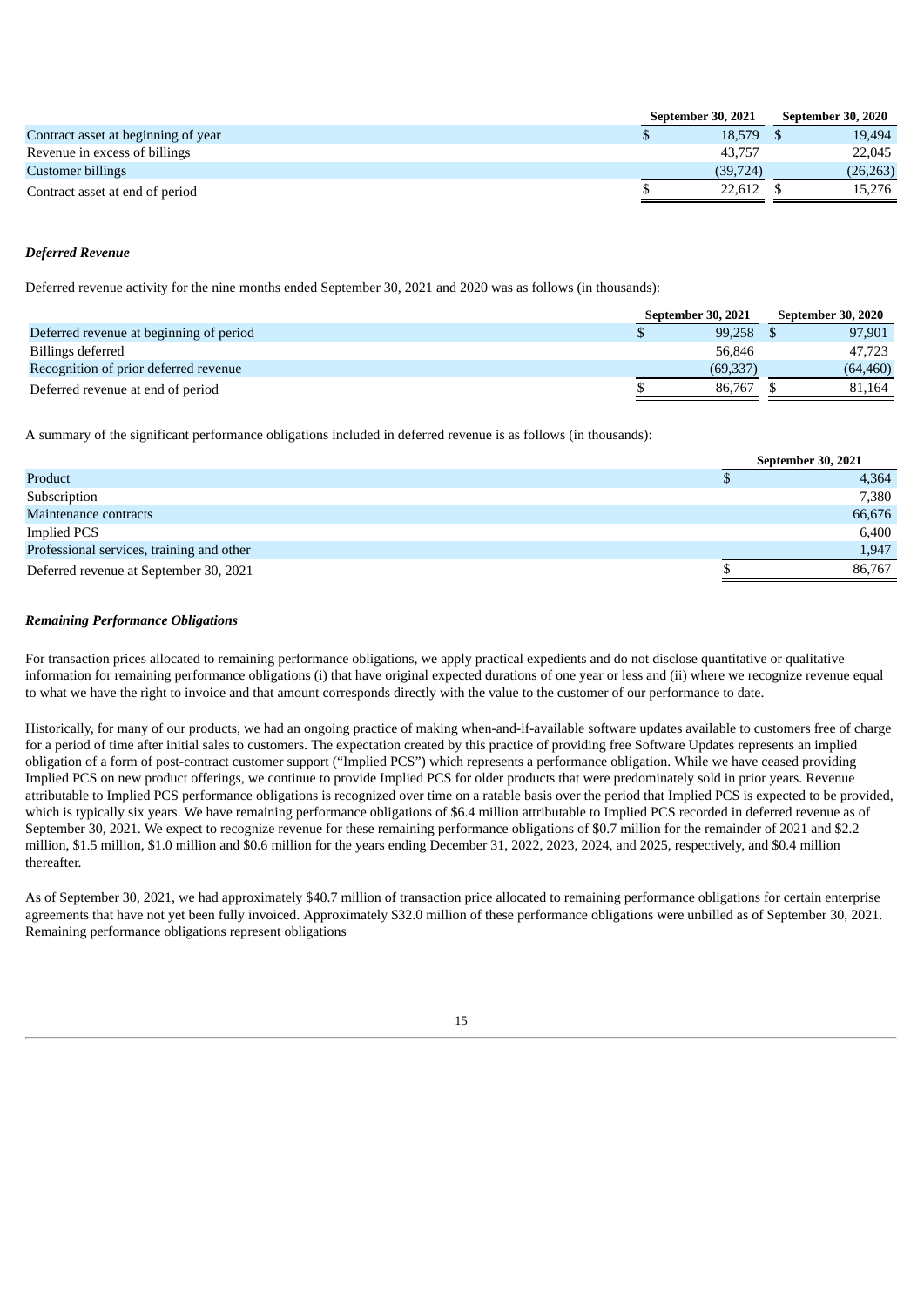we must deliver for specific products and services in the future where there is not yet an enforceable right to invoice the customer. Our remaining performance obligations do not include contractually committed minimum purchases that are common in our strategic purchase agreements with resellers since our specific obligations to deliver products or services is not yet known, as customers may satisfy such commitments by purchasing an unknown combination of current or future product offerings. While the timing of fulfilling individual performance obligations under the contracts can vary dramatically based on customer requirements, we expect to recognize the \$40.7 million in roughly equal installments through 2026.

Remaining performance obligation estimates are subject to change and are affected by several factors, including terminations due to contract breach, contract amendments, and changes in the expected timing of delivery.

# **10. LONG-TERM DEBT AND CREDIT AGREEMENT**

Long-term debt consisted of the following (in thousands):

|                                                                                                                                                    | September 30, 2021 | <b>December 31, 2020</b> |
|----------------------------------------------------------------------------------------------------------------------------------------------------|--------------------|--------------------------|
| Term Loan, net of unamortized issuance costs and debt discount of \$2,188 and \$2,579 at September<br>30, 2021 and December 31, 2020, respectively | 171,062            | 198,629                  |
| PPP loan                                                                                                                                           |                    | 7,800                    |
| Other long-term debt                                                                                                                               | 1.087              | 1,271                    |
| Total debt                                                                                                                                         | 172,149            | 207,700                  |
| Less: current portion                                                                                                                              | 9,159              | 4,941                    |
| Total long-term debt                                                                                                                               | 162,990            | 202,759                  |

The following table summarizes the contractual maturities of our borrowing obligations as of September 30, 2021 (in thousands):

|                                               |                         | <b>Other Long-Term</b> |      |              |
|-----------------------------------------------|-------------------------|------------------------|------|--------------|
| <b>Fiscal Year</b>                            | <b>Credit Agreement</b> | Debt                   |      | <b>Total</b> |
| 2021                                          | \$<br>2,250             | 39                     | - \$ | 2,289        |
| 2022                                          | 9,000                   | 162                    |      | 9,162        |
| 2023                                          | 13,500                  | 174                    |      | 13,674       |
| 2024                                          | 18,000                  | 186                    |      | 18,186       |
| 2025                                          | 18,000                  | 200                    |      | 18,200       |
| Thereafter                                    | 112,500                 | 326                    |      | 112,826      |
| Total before unamortized discount             | 173,250                 | 1,087                  |      | 174,337      |
| Less: unamortized discount and issuance costs | 2,188                   |                        |      | 2,188        |
| Less: current portion of long-term debt       | 9,000                   | 159                    |      | 9,159        |
| Total long-term debt                          | 162,062                 | 928                    |      | 162,990      |
|                                               |                         |                        |      |              |

#### *Credit Agreement*

On January 5, 2021, the Company entered into a Credit Agreement (the "Credit Agreement") with JPMorgan Chase Bank, N.A. as collateral and administrative agent, and a syndicate of banks, as lenders thereunder (the "Lenders"). Pursuant to the Credit Agreement, the Lenders agreed to provide the Company with (a) a term loan in the aggregate principal amount of \$180.0 million (the "Term Loan") and (b) a revolving credit facility (the "Credit Facility") of up to a maximum of \$70.0 million in borrowings outstanding at any time. The Credit Facility, which was undrawn at closing, can be used for working capital, other general corporate purposes and for other permitted uses. The proceeds from the Term Loan, plus available cash on hand, were used to repay outstanding borrowings of \$201 million under the Company's prior financing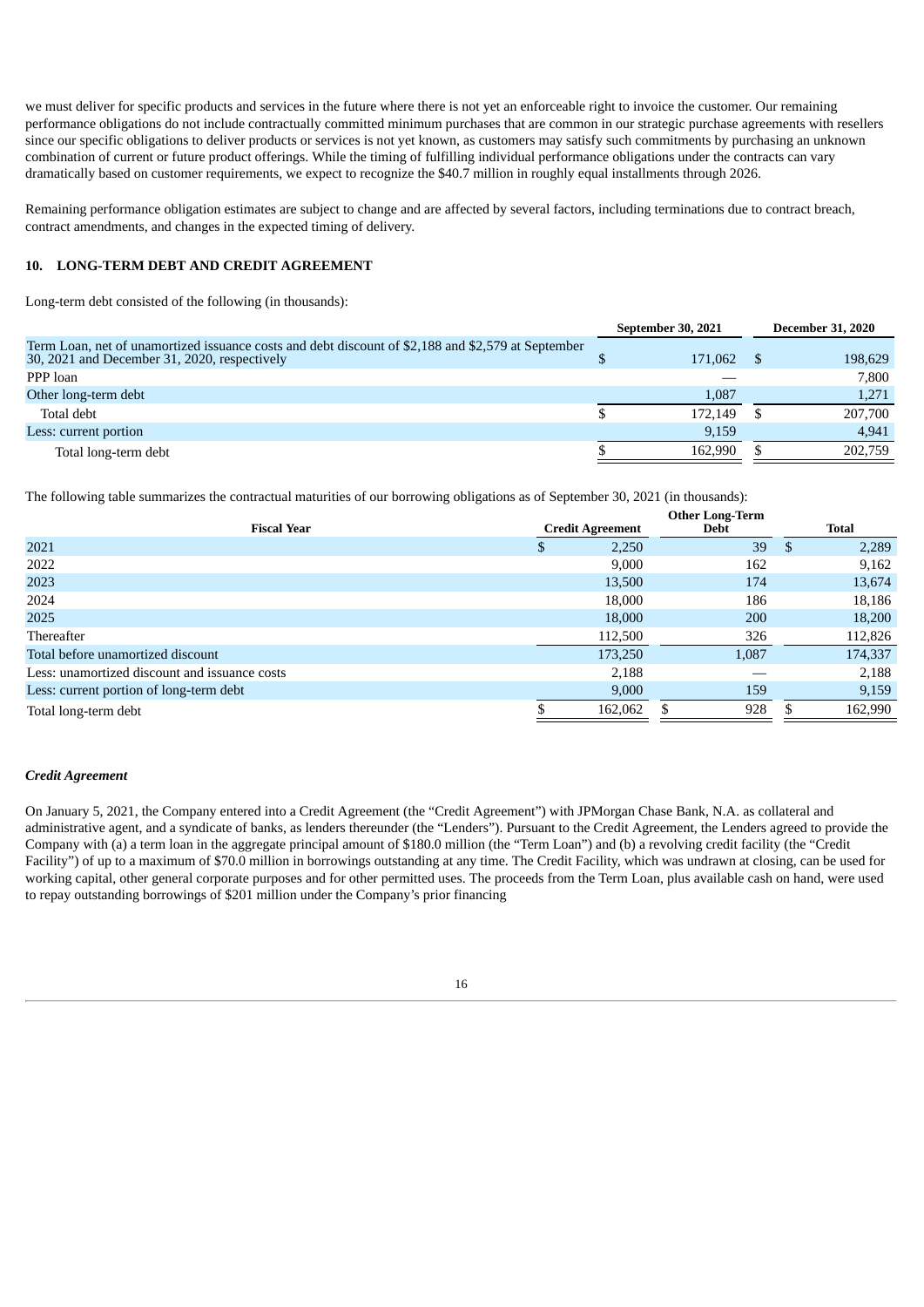agreement with Cerberus Business Finance, LLC ( the "Financing Agreement"), which was then terminated. As a result of this termination, the Company incurred a loss on extinguishment of debt of \$3.7 million as a result of writing off \$2.6 million of remaining unamortized issuance costs as well as a \$1.1 million prepayment penalty.

The Term Loan has an initial interest rate of LIBOR plus an applicable margin of 3.00%, with a 0.25% LIBOR floor. The applicable margin on the Term Loan and the Credit Facility ranges from 2.00% to 3.25%, depending on leverage. The effective interest rate for the three months ended September 30, 2021 was 2.86%.

The Term Loan requires quarterly principal payments which commenced in March 2021 equal to 5.0% of the original principal amount of the Term Loan in years one and two, 7.5% of the original principal amount of the Term Loan in year three, and 10% of the original principal amount of the Term Loan in years four and five, with the remaining aggregate principal amount due at maturity.

The Company granted a security interest on substantially all of its assets to secure the obligations under the Credit Facility and the Term Loan.

The Credit Agreement contains two financial covenants: (i) a requirement to maintain a total net leverage ratio, as defined in the Credit Agreement, of no more than 4.00 to 1.00 through June 30, 2021, with step downs thereafter, and (ii) a requirement to maintain a fixed charge coverage ratio, as defined in the Credit Agreement, of no less than 1.20 to 1.00. Both the Term Loan and the revolving Credit Facility mature on January 5, 2026. We were in compliance with the Credit Agreement covenants as of September 30, 2021.

In connection with the Credit Agreement, the Company incurred \$2.5 million of issuance discounts and an immaterial amount of issuance costs. The Term Loan discount and issuance costs will be amortized over the five year life of the Credit Agreement. We recorded \$1.3 million and \$4.1 million of interest expense on the Term Loan for the three and nine months ended September 30, 2021, respectively. As of September 30, 2021, there were no amounts drawn under the Credit Facility.

#### *PPP Loan*

On May 11, 2020, the Company received \$7.8 million of proceeds in connection with its incurrence of a loan under the Paycheck Protection Program ("PPP") which was created through the Coronavirus Aid, Relief, and Economic Act ("CARES Act") and is administered by the U.S. Small Business Administration ("SBA"). The application for these funds required the Company to, in good faith, certify that the economic uncertainty at the time of application made the loan request necessary to support the ongoing operations of the Company. This certification further required the Company to take into account its then-current business activity and ability to access other sources of liquidity sufficient to support ongoing operations in a manner that is not significantly detrimental to the business. The receipt of these funds, and the forgiveness of the loan attendant to these funds, was dependent on the Company having initially qualified for the loan and qualifying for the forgiveness of such loan based on its future adherence to the forgiveness criteria. On July 6, 2021, the Company received notification from the Lender that the SBA approved the Company's PPP loan forgiveness application for the entire PPP loan balance of \$7.8 million plus all accrued interest. The Company recorded the forgiveness of \$7.8 million of principal as a gain on forgiveness of debt, included in the Statements of Operations as other income.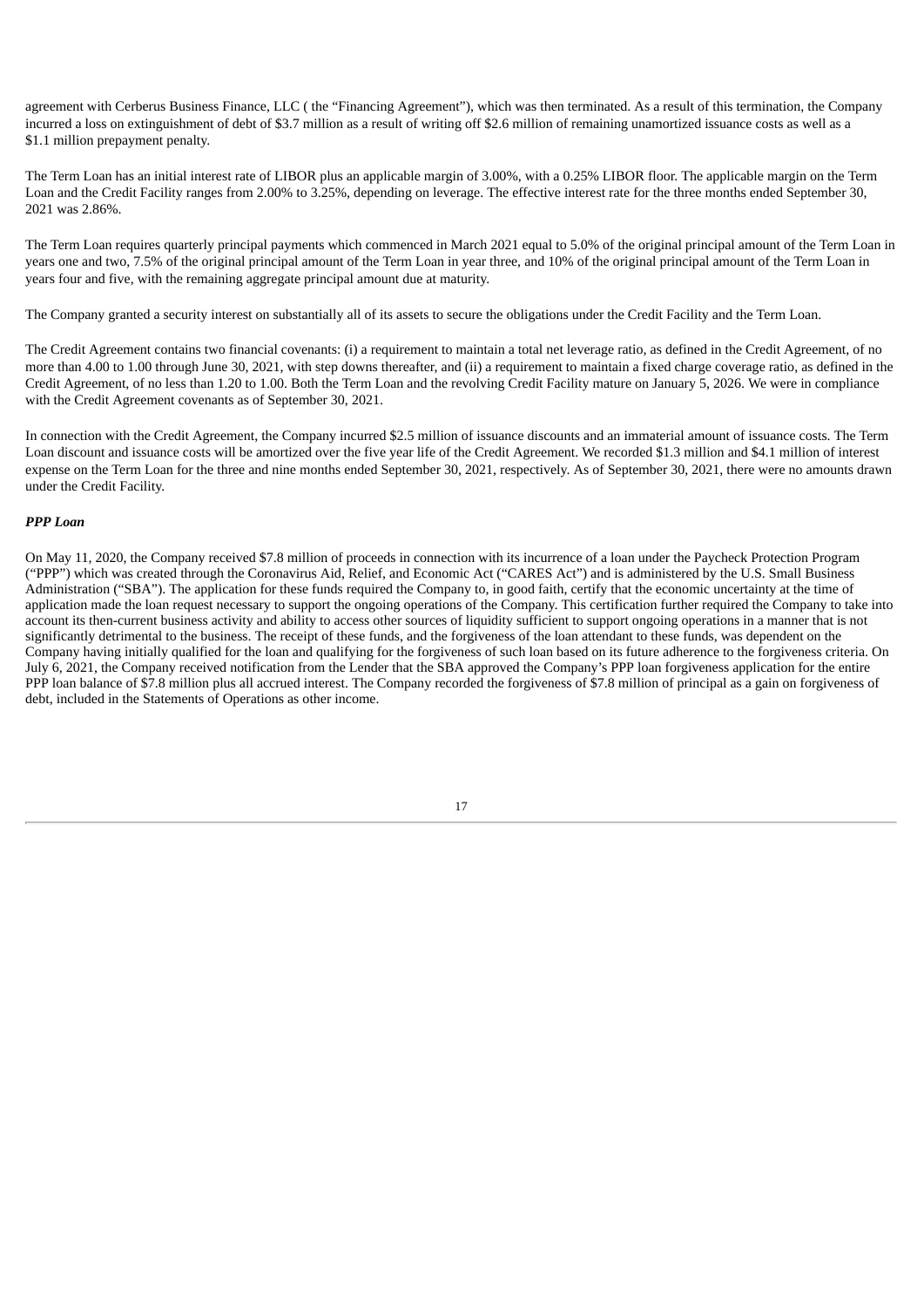# **11. STOCKHOLDERS' EQUITY**

# *Stock-Based Compensation*

Information with respect to the Company's option shares granted under all of our stock incentive plans for the nine months ended September 30, 2021 was as follows:

|                                           | <b>Total Number of</b><br><b>Options</b> | Weighted-<br>Average<br><b>Exercise</b><br>Price | Weighted-<br>Average<br>Remaining<br>Contractual<br>Term (years) | Aggregate<br>Intrinsic<br>Value<br>(in thousands) |
|-------------------------------------------|------------------------------------------|--------------------------------------------------|------------------------------------------------------------------|---------------------------------------------------|
| Options outstanding at January 1, 2021    | 246,000                                  | \$7.48                                           |                                                                  |                                                   |
| Granted                                   |                                          | __                                               |                                                                  |                                                   |
| Exercised                                 | (246,000)                                | 7.48                                             |                                                                  |                                                   |
| Forfeited or canceled                     |                                          | __                                               |                                                                  |                                                   |
| Options outstanding at September 30, 2021 |                                          |                                                  |                                                                  |                                                   |

Information with respect to the Company's non-vested restricted stock units for the nine months ended September 30, 2021 was as follows:

| Number of<br><b>Restricted Stock</b><br>Units | Weighted-<br>Average<br>Grant-Date<br><b>Fair Value</b> | Average<br>Remaining<br>Contractual<br>Term (vears) | Aggregate<br>Intrinsic<br>Value<br>(in thousands) | <b>Shares Retained to</b><br><b>Cover Statutory</b><br><b>Minimum</b><br><b>Withholding Taxes</b> |
|-----------------------------------------------|---------------------------------------------------------|-----------------------------------------------------|---------------------------------------------------|---------------------------------------------------------------------------------------------------|
| 2,114,879                                     | \$7.01                                                  |                                                     |                                                   |                                                                                                   |
| 452.759                                       | 28.99                                                   |                                                     |                                                   |                                                                                                   |
| (1,269,341)                                   | 6.76                                                    |                                                     |                                                   | (414,070)                                                                                         |
| (41, 123)                                     | 9.25                                                    |                                                     |                                                   |                                                                                                   |
| 1,257,174                                     | \$15.09                                                 | 0.92                                                | \$36,345                                          |                                                                                                   |
|                                               |                                                         |                                                     | Weighted-                                         |                                                                                                   |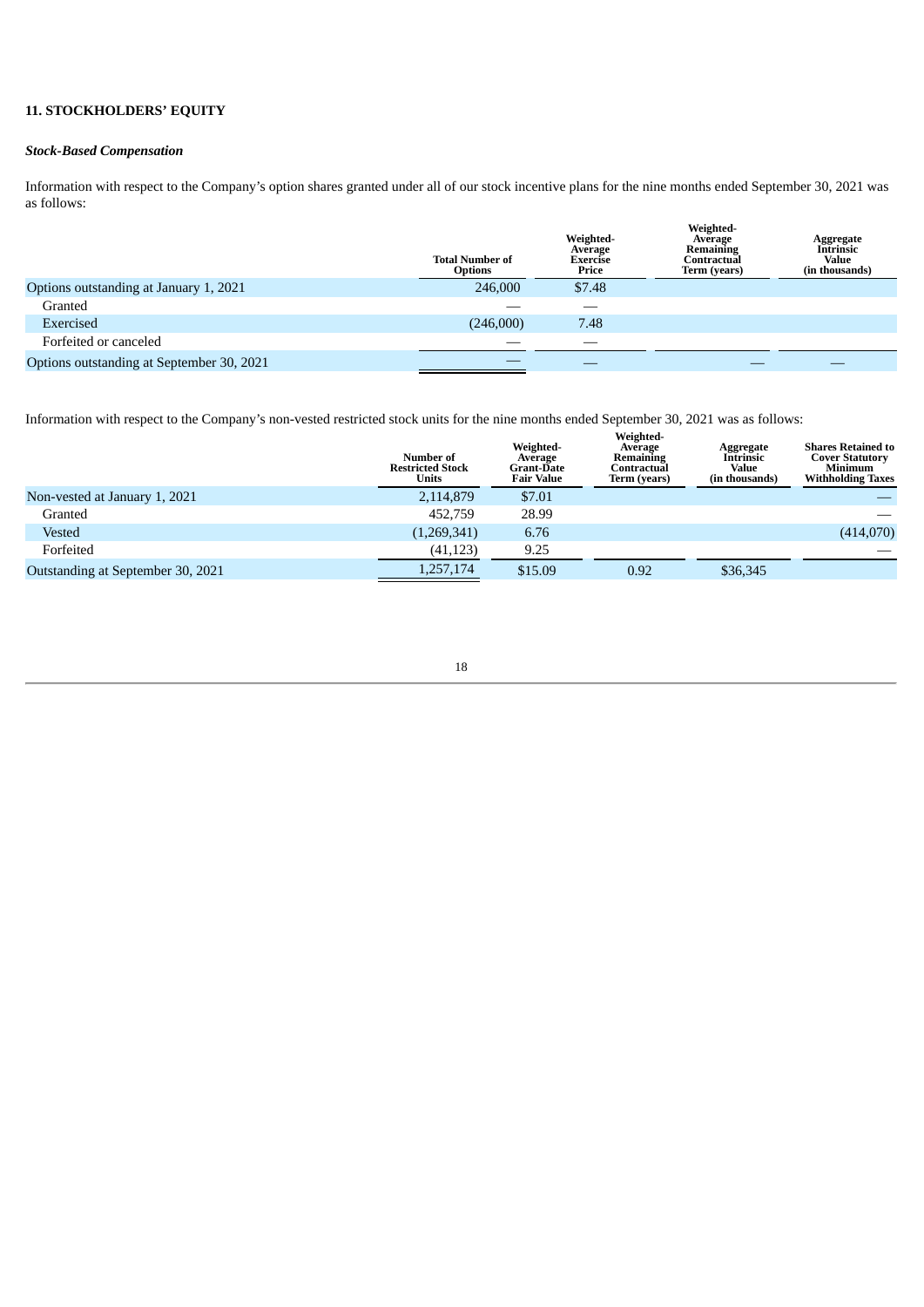Information with respect to the Company's non-vested performance-based restricted stock units for the nine months ended September 30, 2021 was as follows:

|                                  | Number of<br>Performance-based<br><b>Restricted Stock</b><br><b>Units</b> | Weighted-<br>Average<br>Grant-Date<br><b>Fair Value</b> | Weighted-<br>Average<br>Remaining<br>Contractual<br>Term (vears) | Aggregate<br><b>Intrinsic</b><br>Value<br>(in thousands) | <b>Shares Retained to</b><br><b>Cover Statutory</b><br><b>Minimum</b><br><b>Withholding Taxes</b> |
|----------------------------------|---------------------------------------------------------------------------|---------------------------------------------------------|------------------------------------------------------------------|----------------------------------------------------------|---------------------------------------------------------------------------------------------------|
| Non-vested at January 1, 2021    | 653,428                                                                   | \$6.74                                                  |                                                                  |                                                          |                                                                                                   |
| Granted                          | 397,048                                                                   | 15.07                                                   |                                                                  |                                                          |                                                                                                   |
| Vested                           | (471, 112)                                                                | 5.81                                                    |                                                                  |                                                          | (196,703)                                                                                         |
| Forfeited                        |                                                                           |                                                         |                                                                  |                                                          |                                                                                                   |
| Non-vested at September 30, 2021 | 579,364                                                                   | \$13.20                                                 | 1.04                                                             | \$16,749                                                 |                                                                                                   |

Stock-based compensation was included in the following captions in the Company's condensed consolidated statements of operations for the three and nine months ended September 30, 2021 and 2020 (in thousands):

|                                           | Three Months Ended September 30, |        |  |            |  | Nine Months Ended September 30, |  |       |  |
|-------------------------------------------|----------------------------------|--------|--|------------|--|---------------------------------|--|-------|--|
|                                           |                                  | 2021   |  | 2020       |  | 2021                            |  | 2020  |  |
| Share-based compensation expense by type: |                                  |        |  |            |  |                                 |  |       |  |
| Time-based Restricted Stock Units         |                                  | 2.507S |  | $2.515$ \$ |  | $7.528$ \$                      |  | 6.032 |  |
| Performance-based Restricted Stock Units  |                                  | 977    |  | 756        |  | 2,599                           |  | 2,021 |  |
| <b>ESPP</b>                               |                                  | 30     |  | 26         |  | 89                              |  | 79    |  |
| Total share-based compensation expense    |                                  | 3.514  |  | 3,297      |  | 10.216                          |  | 8.132 |  |

`

|                                        | Three Months Ended September 30, |      | Nine Months Ended September 30, |      |        |  |       |
|----------------------------------------|----------------------------------|------|---------------------------------|------|--------|--|-------|
|                                        | 2021                             | 2020 |                                 | 2021 |        |  | 2020  |
| Cost of products revenues              | 132S                             |      | 150 \$                          |      | 423S   |  | 370   |
| Cost of services revenues              | 311                              |      | 283                             |      | 938    |  | 539   |
| Research and development expenses      | 340                              |      | 546                             |      | 1,270  |  | 1,199 |
| Marketing and selling expenses         | 639                              |      | 739                             |      | 1,858  |  | 1,761 |
| General and administrative expenses    | 2,092                            |      | 1,579                           |      | 5.727  |  | 4,263 |
| Total share-based compensation expense | 3,514                            |      | 3,297                           |      | 10.216 |  | 8,132 |

<span id="page-22-0"></span>On September 9, 2021, our Board of Directors approved the repurchase of up to \$115.0 million of our outstanding shares. This authorization does not have a prescribed expiration date. As of September 30, 2021, approximately \$103.8 million of the \$115.0 million share repurchase authorization remained available. The Company has no obligation to repurchase any amount of its common stock, and the program may be suspended or discontinued at any time. For the three months ended September 30, 2021, the Company repurchased 412,175 shares of its common stock for \$11.2 million. These amounts may differ from the repurchases of common stock amounts in the condensed consolidated statements of cash flows due to unsettled share repurchases at the end of a period.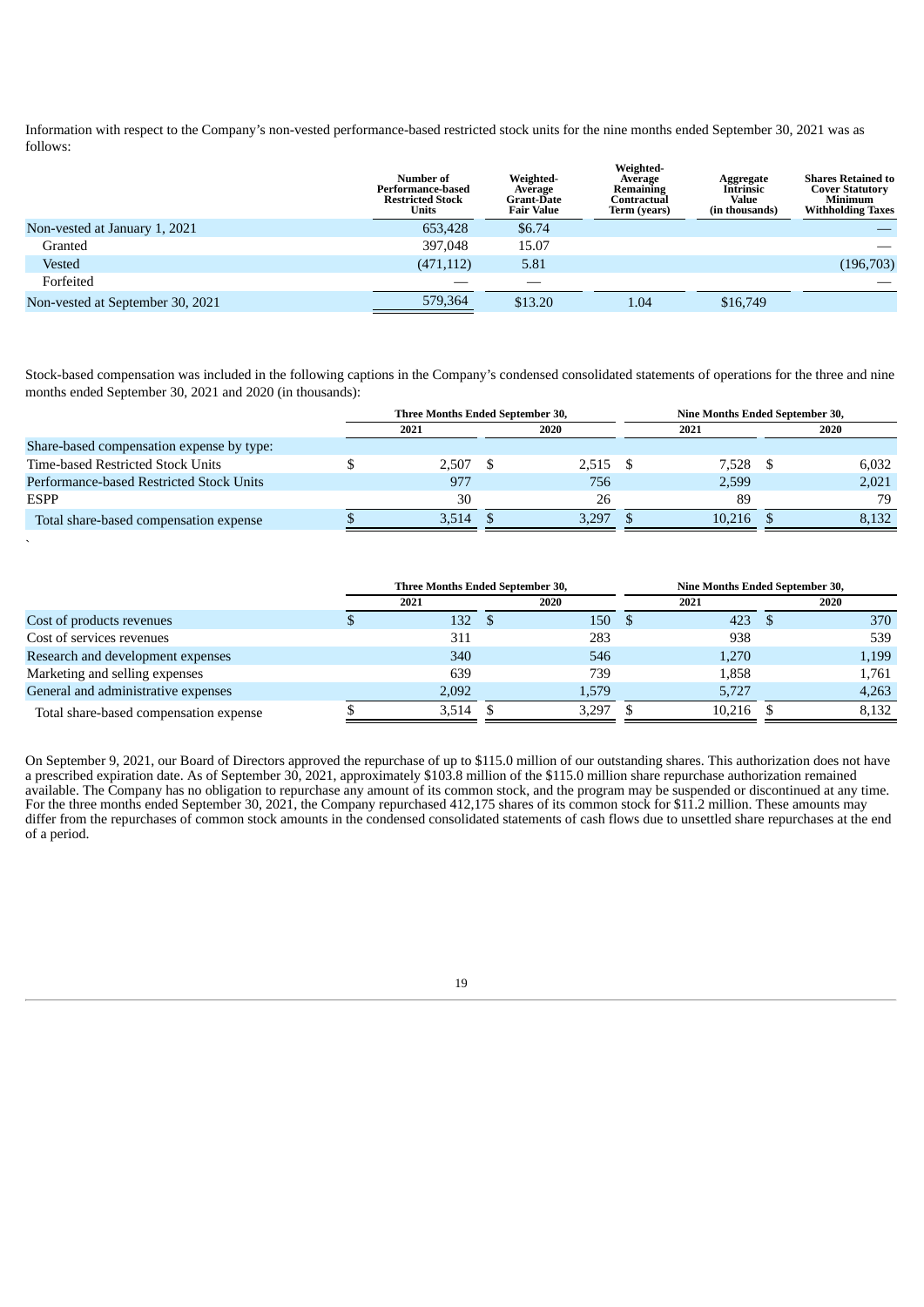#### **ITEM 2. MANAGEMENT'S DISCUSSION AND ANALYSIS OF FINANCIAL CONDITION AND RESULTS OF OPERATIONS**

#### **EXECUTIVE OVERVIEW**

#### *Business Overview*

We develop, market, sell, and support software and integrated solutions for video and audio content creation, management and distribution. We are a leading technology provider that powers the media and entertainment industry. We do this by providing an open and efficient platform for digital media, along with a comprehensive set of tools and workflow solutions. Our solutions are used in production and post-production facilities; film studios; network, affiliate, independent and cable television stations; recording studios; live-sound performance venues; advertising agencies; government and educational institutions; corporate communications departments; and by independent video and audio creative professionals, as well as aspiring professionals. Projects produced using our tools, platform, and ecosystem include feature films, television programming, live events, news broadcasts, sports productions, commercials, music, video, and other digital media content. With over one million creative users and thousands of enterprise clients relying on our technology platforms and solutions around the world, Avid enables the industry to thrive in today's connected media and entertainment world.

Our mission is to empower media creators with innovative technology and collaborative tools to entertain, inform, educate, and enlighten the world. Our clients rely on Avid's products and solutions to create prestigious and award-winning feature films, music recordings, television shows, live concerts, sporting events, and news broadcasts. Avid has been honored for technological innovation with 18 Emmy Awards, one Grammy Award, two Oscars, and the first ever America Cinema Editors Technical Excellence Award. In 2018, Avid was named the recipient of the prestigious Philo T. Farnsworth Award by the Television Academy to honor Avid's 30 years of continuous, transformative technology innovations, including products that have improved and accelerated the editing and post production process for television.

#### *Operations Overview*

Our strategy for connecting creative professionals and media enterprises with audiences in a powerful, efficient, collaborative, and profitable way leverages our creative software tools, including Pro Tools for audio and Media Composer for video, and our MediaCentral Platform - the open, extensible, and customizable foundation that streamlines and simplifies content workflows by integrating all Avid or third-party products and services that run on top of it. The platform provides secure and protected access, and enables fast and easy creation, delivery, and monetization of content.

We work to ensure that we are meeting customer needs, staying ahead of industry trends, and investing in the right areas through a close and interactive relationship with our customer base. The Avid Customer Association was established to be an innovative and influential media technology community. It represents thousands of organizations and over 30,000 professionals from all levels of the industry including inspirational and award-winning thought leaders, innovators, and storytellers. The Avid Customer Association fosters collaboration between Avid, its customers, and other industry colleagues to help shape our product offerings and provide a means to shape our industry together.

A key element of our strategy is our transition to a recurring revenue-based model through a combination of subscription offerings and long-term agreements. As of September 30, 2021, we had approximately 389,000 paid subscriptions. Starting in the third quarter of 2021, subscription count includes all paid and active seats under multi-seat licenses. These licensing options offer choices in pricing and deployment to suit our customers' needs. Our subscription offerings to date have mostly been sold to creative professionals, although in the third quarter of 2020 we introduced subscription offerings for our enterprise software solutions. We expect to increase subscription sales to media enterprises going forward as we expand offerings and move through customer upgrade cycles, which we expect will further increase recurring revenue on a longer-term basis. Our long-term agreements are comprised of multi-year agreements with large media enterprise customers to provide specified products and services, including SaaS offerings, and channel partners and resellers to purchase minimum amounts of products and service over a specified period of time.

During the third quarter of 2021, Avid began implementing a Digital Transformation which focuses on optimizing systems, processes, and back-office functions with the objective of improving our operations related to our digital and subscription business. Over the next four years, we plan to significantly invest in transforming our enterprise-wide infrastructure and technologies to benefit customers and drive enhanced performance across the company.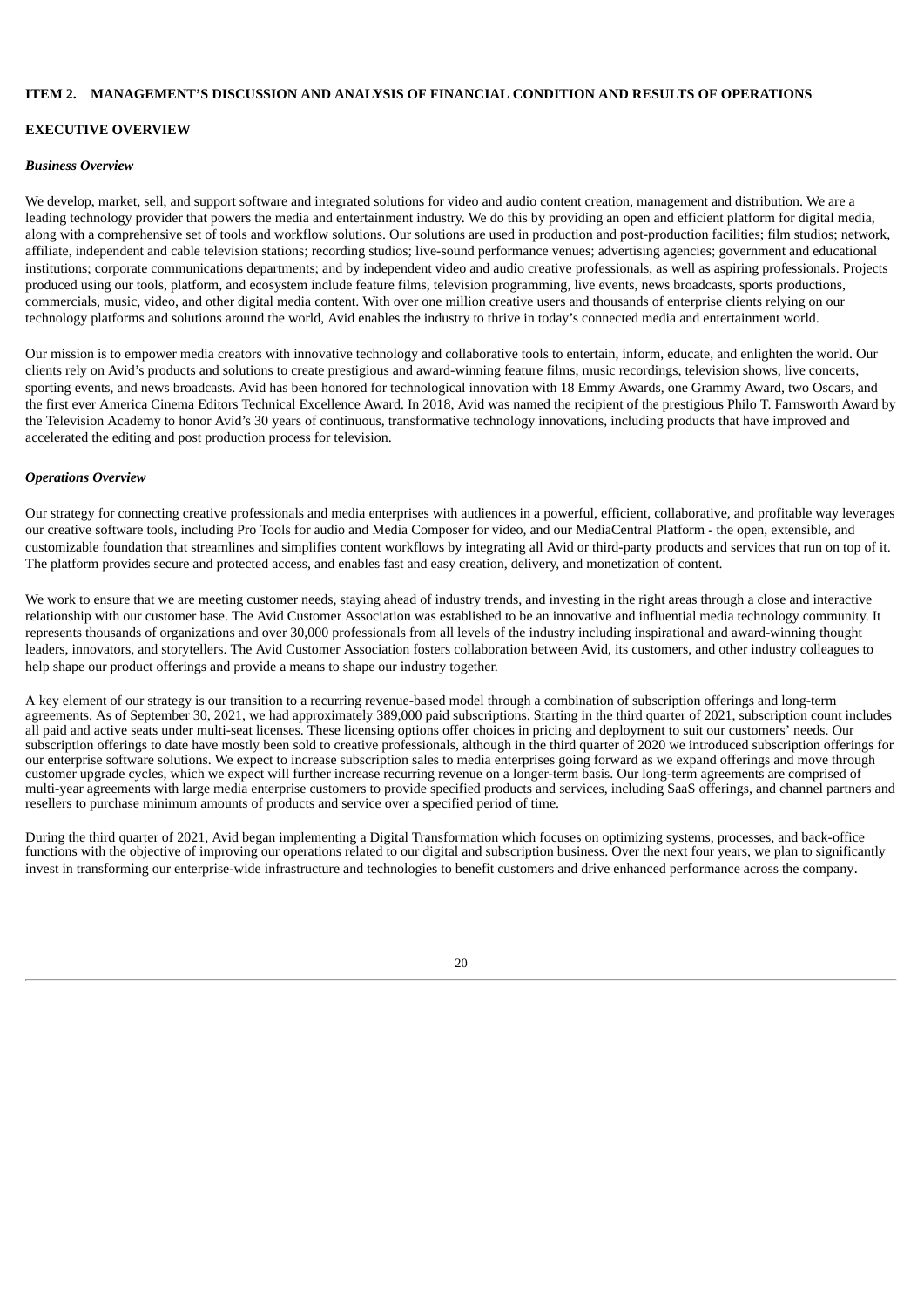A summary of our revenue sources for the three and nine months ended September 30, 2021 and 2020 is as follows (in thousands):

|                                   | <b>Three Months Ended September 30,</b> |         |      |        | Nine Months Ended September 30, |         |    |         |
|-----------------------------------|-----------------------------------------|---------|------|--------|---------------------------------|---------|----|---------|
|                                   |                                         | 2021    |      | 2020   |                                 | 2021    |    | 2020    |
| Subscriptions                     | J                                       | 28,008  | - \$ | 17,907 |                                 | 74.384  | -S | 48.292  |
| Maintenance                       |                                         | 30,702  |      | 30,826 |                                 | 90,997  |    | 93,190  |
| Subscriptions and Maintenance     |                                         | 58.710  |      | 48.733 |                                 | 165,381 |    | 141,482 |
| <b>Perpetual Licenses</b>         |                                         | 5,678   |      | 8,972  |                                 | 18,596  |    | 21,165  |
| Software Licenses and Maintenance |                                         | 64.388  |      | 57,705 |                                 | 183,977 |    | 162,647 |
| Integrated solutions              |                                         | 31,172  |      | 26,803 |                                 | 88,699  |    | 76,956  |
| Professional services & training  |                                         | 6.080   |      | 5,923  |                                 | 18,204  |    | 16,562  |
| Total revenue                     |                                         | 101,640 |      | 90,431 |                                 | 290,880 |    | 256,165 |

#### *Impact of COVID-19 on Our Business*

We have operations in a number of countries, which exposes us to risks associated with public health crises such as the novel coronavirus (COVID-19) that was declared a pandemic by the World Health Organization. COVID-19 adversely impacted our business operations and results of operations for the year ended 2020. These economic impacts are the result of, but not limited to:

- the postponement or cancellation of film and television productions, major sporting events, and live music events;
- delays in purchasing and projects by our enterprise customers and channel partners;
- disruption to the supply chain caused by distribution and other logistical issues, including disruptions arising from government restrictions; and
- decreased productivity due to travel restrictions, work-from-home policies or shelter-in-place orders.

Our results for the first nine months of 2021 reflect a gradual recovery towards pre-pandemic spending levels with the continuing positive signs of recovery from the impacts of the COVID-19 pandemic driven by vaccination and government stimulus programs, particularly in the US. At the same time, certain countries continue to face challenges with renewed lockdowns and travel restrictions and there remains uncertainty relating to the ongoing spread and severity of the virus and its variants. While we are encouraged by the trends we have seen so far in 2021, to the extent that the pandemic continues to have negative impacts on economies, our results could be affected and uneven. We may be required to take additional steps to preserve our liquidity depending on the duration and severity of the pandemic and its impact on our operations and cash flows. For further discussion of these issues, see "Liquidity and Capital Resources" below.

#### **CRITICAL ACCOUNTING POLICIES AND ESTIMATES**

Our condensed consolidated financial statements have been prepared in accordance with GAAP. The preparation of these financial statements requires us to make estimates and assumptions that affect the reported amounts of assets and liabilities and the disclosures of contingent assets and liabilities as of the date of the financial statements, and the reported amounts of revenues and expenses during the reporting period. We base our estimates and judgments on historical experience and various other factors we believe to be reasonable under the circumstances, the results of which form the basis for judgments about the carrying values of assets and liabilities and the amounts of revenues and expenses. Actual results may differ from these estimates.

We believe that our critical accounting policies and estimates are those related to revenue recognition and allowances for sales returns and exchanges, discount rates used for lease liabilities, stock-based compensation, income tax assets and liabilities, and restructuring charges and accruals. We believe these policies and estimates are critical because they most significantly affect the portrayal of our financial condition and results of operations and involve our most complex and subjective estimates and judgments. A discussion of our critical accounting policies and estimates may be found in our Annual Report on Form 10-K for the year ended December 31, 2020 in Item 7, "Management's Discussion and Analysis of Financial Condition and Results of Operations," under the heading "Critical Accounting Policies and Estimates" and below. There have been no significant changes to the identification of the accounting policies and estimates that are deemed critical.

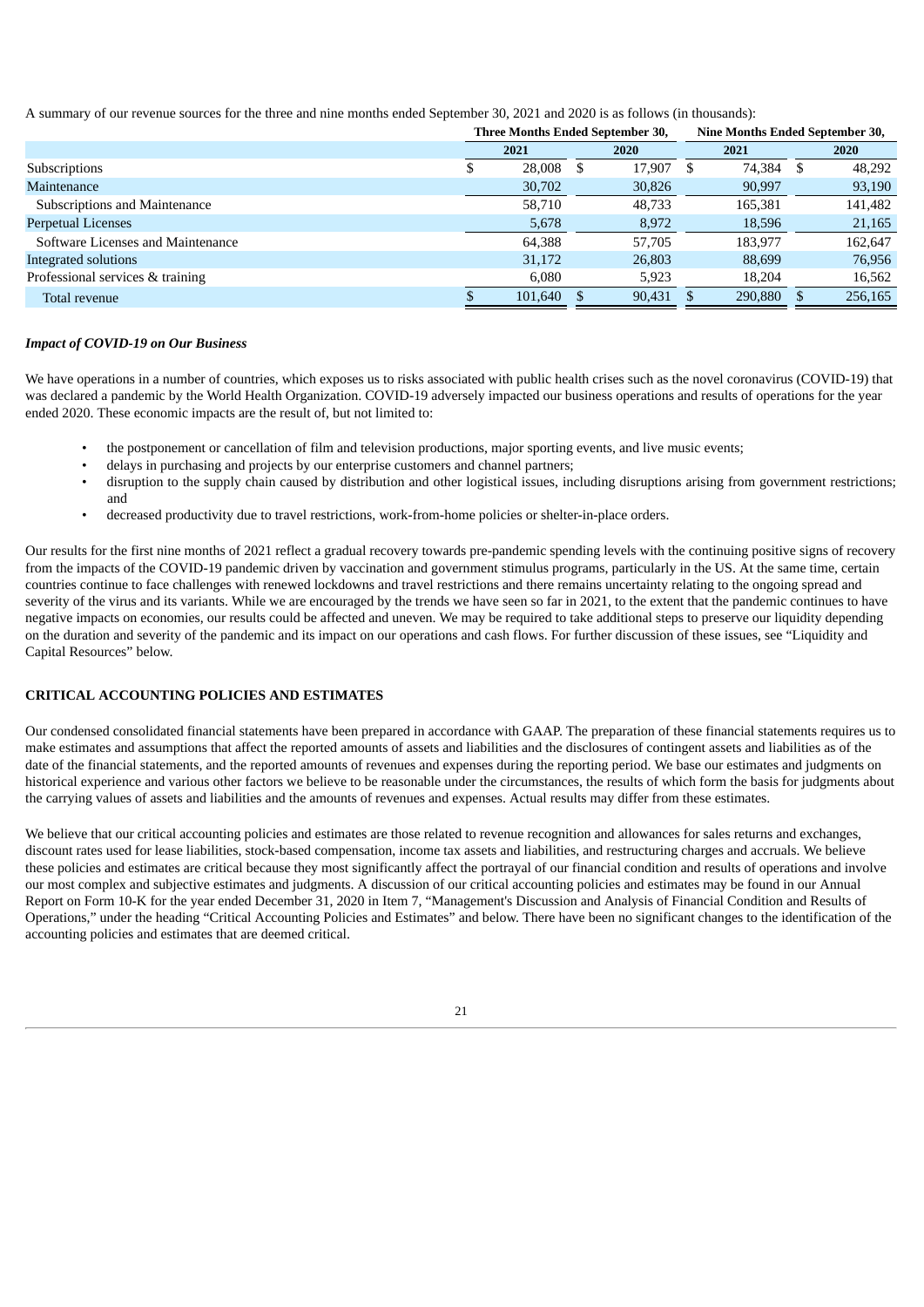#### *Revenue Recognition*

We enter into contracts with customers that include various combinations of products and services, which are typically capable of being distinct and are accounted for as separate performance obligations. We account for a contract when (i) it has approval and commitment from both parties, (ii) the rights of the parties have been identified, (iii) payment terms have been identified, (iv) the contract has commercial substance, and (v) collectability is probable. We recognize revenue upon transfer of control of promised products or services to customers, which typically occurs upon shipment or delivery depending on the terms of the underlying contracts, in an amount that reflects the consideration we expect to receive in exchange for those products or services.

We often enter into contractual arrangements that have multiple performance obligations, one or more of which may be delivered subsequent to the delivery of other performance obligations. These arrangements may include a combination of products, maintenance, training, and professional services. We allocate the transaction price of the arrangement based on the relative estimated standalone selling price of each distinct performance obligation.

See Note 9 "Revenue" of our Notes to Condensed Consolidated Financial Statements under Part 1, Item 1 of this Form 10-Q for disaggregated revenue schedules and further discussion on revenue and deferred revenue performance obligations and the timing of revenue recognition.

#### *Leases*

We have operating leases for facilities and certain equipment in North America, Europe, and Asia. Our operating lease right-of-use assets and liabilities are recognized based on the present value of the future minimum lease payments over the lease term at commencement date. As our leases generally do not provide an implicit rate, we use our incremental borrowing rate based on the information available at commencement date in determining the present value of future payments. An average incremental borrowing rate of 6% as of January 1, 2019, the adoption date of ASC 842, was used for our leases that commenced prior to that date. We determined that the rate of 6% is appropriate for our operating leases after we considered an estimated incremental borrowing rate provided by our bank, the interest rate of our prior credit facility, and the terms and geographic locations of our facilities.

See Note 5 "Leases" of our Notes to Condensed Consolidated Financial Statements under Part 1, Item 1 of this Form 10-Q for further discussion on our leases.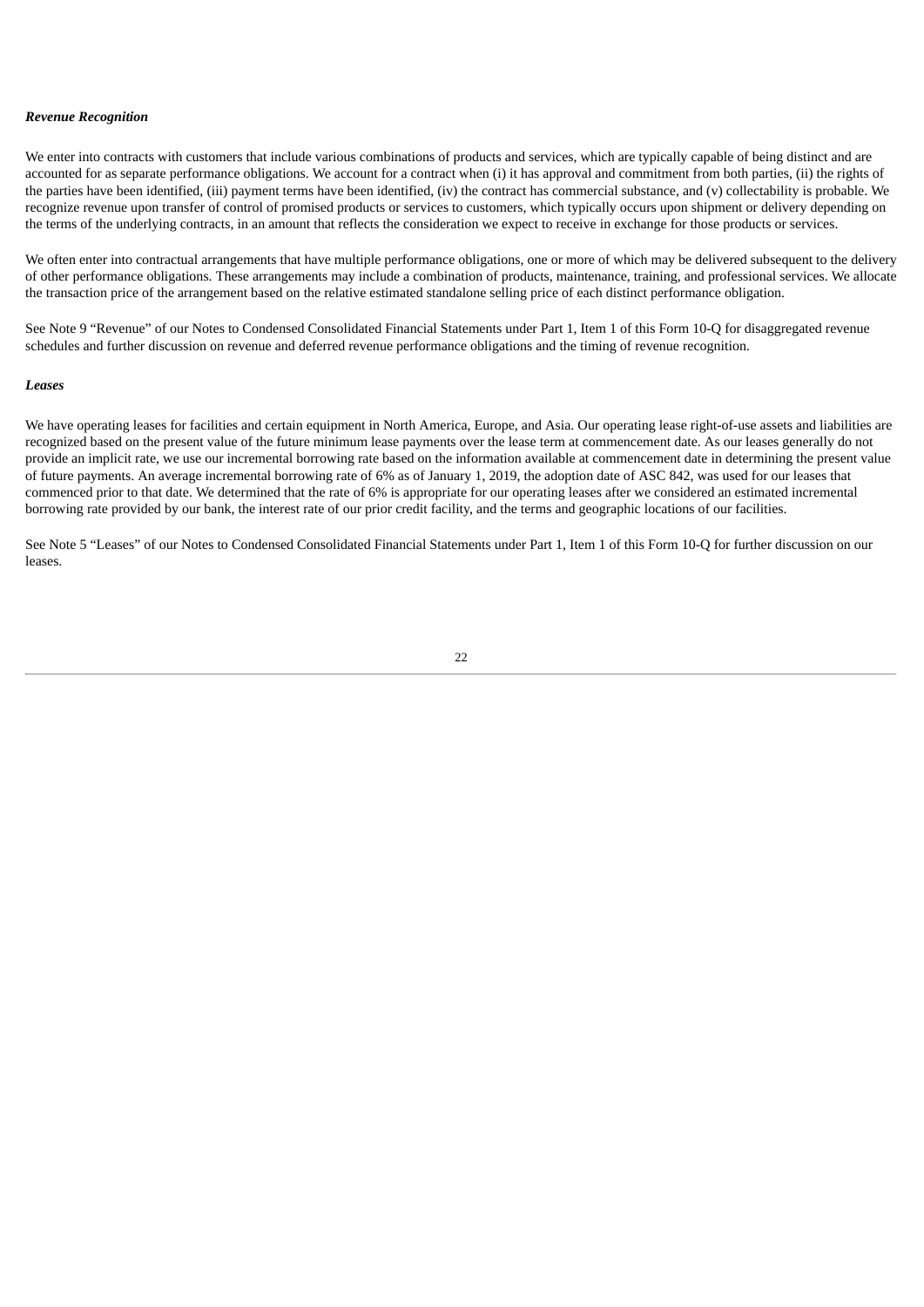### **RESULTS OF OPERATIONS**

The following table sets forth certain items from our condensed consolidated statements of operations as a percentage of net revenues for the three and nine months ended September 30, 2021 and 2020:

|                            | Three Months Ended September 30, |           | Nine Months Ended September 30, |           |  |
|----------------------------|----------------------------------|-----------|---------------------------------|-----------|--|
|                            | 2021                             | 2020      | 2021                            | 2020      |  |
| Net revenues:              |                                  |           |                                 |           |  |
| Product                    | 36.3 %                           | 39.6 %    | 36.9%                           | 38.3 %    |  |
| <b>Services</b>            | 63.7 %                           | 60.4 %    | 63.1 %                          | 61.7%     |  |
| Total net revenues         | 100.0%                           | 100.0%    | 100.0%                          | 100.0%    |  |
| Cost of revenues           | 35.2 %                           | 35.6 %    | 35.6 %                          | 36.4 %    |  |
| Gross margin               | 64.8 %                           | 64.4 %    | 64.4 %                          | 63.6 %    |  |
| Operating expenses:        |                                  |           |                                 |           |  |
| Research and development   | 16.9%                            | 15.1 %    | 16.7%                           | 16.4 %    |  |
| Marketing and selling      | 24.0 %                           | 22.1 %    | 22.9 %                          | 25.4 %    |  |
| General and administrative | 14.7 %                           | 11.9 %    | 14.5 %                          | 13.3 %    |  |
| Restructuring costs, net   | $(0.1)\%$                        | $0.8 \%$  | $0.3\%$                         | $0.4\%$   |  |
| Total operating expenses   | 55.4 %                           | 49.9 %    | 54.4 %                          | 55.5 %    |  |
| Operating income           | 9.4%                             | 14.5 %    | 10.0 %                          | 8.1 %     |  |
| Interest expense, net      | $(1.6)\%$                        | $(5.0)\%$ | (1.9)%                          | $(6.0)\%$ |  |
| Other income, net          | $7.7\%$                          | $0.1 \%$  | 1.5 %                           | $0.1 \%$  |  |
| Income before income taxes | 15.5 %                           | $9.6\%$   | 9.6 %                           | $2.2\%$   |  |
| Provision for income taxes | 1.0%                             | $0.8 \%$  | $0.6\%$                         | 0.6 %     |  |
| Net income                 | 14.5 %                           | 8.8%      | 9.0%                            | 1.6 %     |  |

### *Net Revenues*

Our net revenues are derived mainly from sales of products and solutions for digital media content production, management and distribution, and related professional services and maintenance contracts. We also sell individual licenses for our software products through our webstore. We commonly sell large, complex solutions to our customers that, due to their strategic nature, have long lead times where the timing of order execution and fulfillment can be difficult to predict. In addition, the rapid evolution of the media industry is changing our customers' needs, businesses, and revenue models, which is influencing their short-term and long-term purchasing decisions. As a result of these factors, the timing and amount of product revenue recognized related to these large orders, as well as the services associated with them, can fluctuate from quarter to quarter and cause significant volatility in our quarterly operating results. For a discussion of these factors, see the risk factors discussed in Part I, Item 1A under the heading "Risk Factors" in our Annual Report on Form 10-K for the year ended December 31, 2020.

#### **Net Revenues for the Three Months Ended September 30, 2021 and 2020**

|                        |      | (dollars in thousands) |  |        |       |      |                     |  |
|------------------------|------|------------------------|--|--------|-------|------|---------------------|--|
|                        | 2021 |                        |  | Change |       | 2020 |                     |  |
|                        |      | <b>Net Revenues</b>    |  |        | $\%$  |      | <b>Net Revenues</b> |  |
| Products and solutions | D    | 36,850                 |  | 1,075  | 3.0%  | Ψ    | 35,775              |  |
| Services               |      | 64.790                 |  | 10,134 | 18.5% |      | 54,656              |  |
| Total net revenues     |      | 101,640                |  | 11,209 | 12.4% |      | 90,431              |  |
|                        |      |                        |  |        |       |      |                     |  |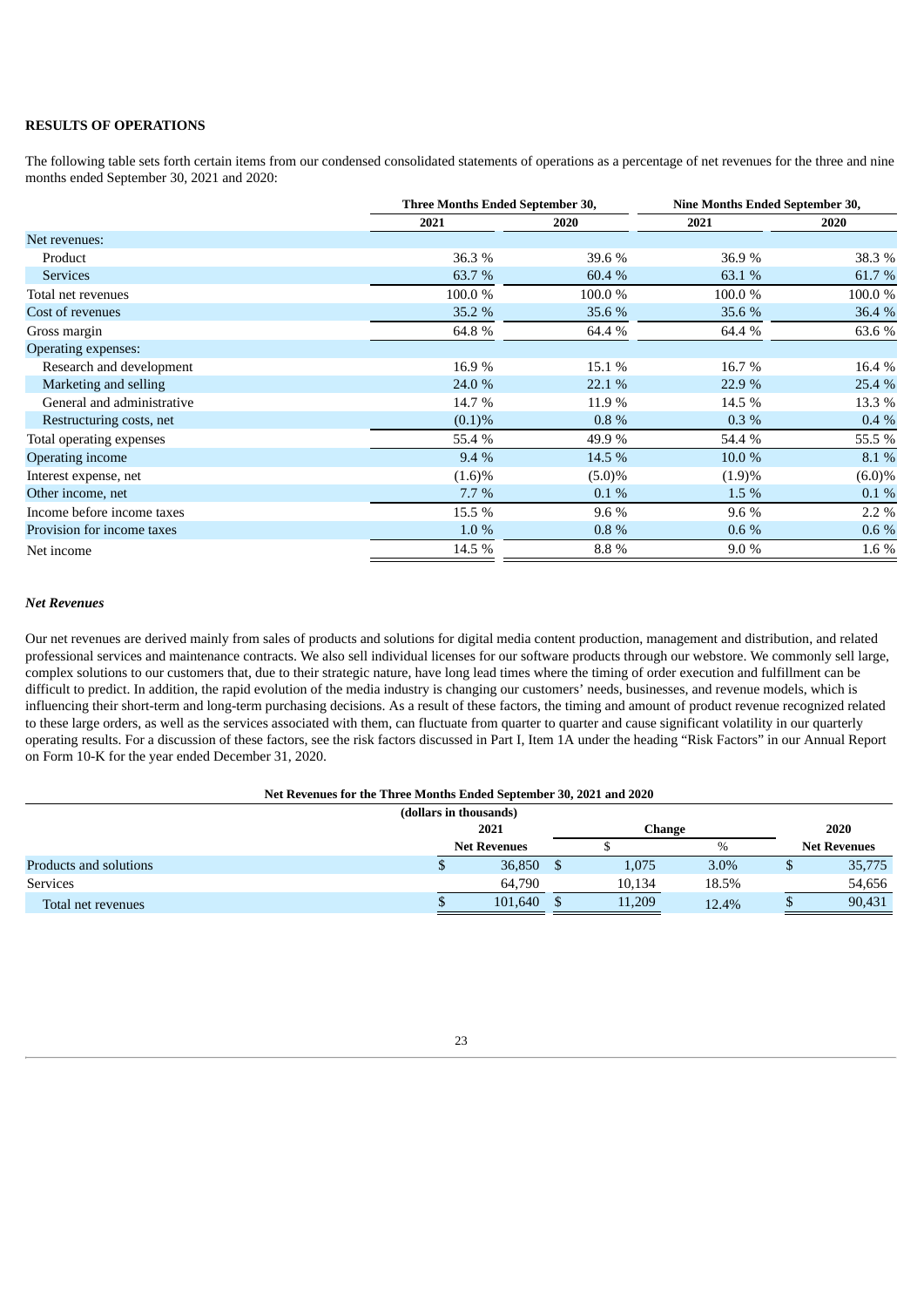#### **Net Revenues for the Nine Months Ended September 30, 2021 and 2020 (dollars in thousands)**

| (uviidi s ili uluusallus) |                             |  |         |        |        |       |                     |         |
|---------------------------|-----------------------------|--|---------|--------|--------|-------|---------------------|---------|
|                           | 2021<br><b>Net Revenues</b> |  |         | Change |        | 2020  |                     |         |
|                           |                             |  |         |        | %      |       | <b>Net Revenues</b> |         |
| Products and solutions    |                             |  | 107,295 |        | 9,174  | 9.3%  | لا                  | 98,121  |
| <b>Services</b>           |                             |  | 183,585 |        | 25,541 | 16.2% |                     | 158.044 |
| Total net revenues        |                             |  | 290,880 |        | 34,715 | 13.6% |                     | 256,165 |

The following table sets forth the percentage of our net revenues attributable to geographic regions for the three and nine months ended September 30, 2021 and 2020:

|                                | Three Months Ended September 30, |      |      | Nine Months Ended September 30, |
|--------------------------------|----------------------------------|------|------|---------------------------------|
|                                | 2021                             | 2020 | 2021 | 2020                            |
| <b>United States</b>           | 44%                              | 40%  | 43%  | 41%                             |
| <b>Other Americas</b>          | 5%                               | 5%   | 5%   | 6%                              |
| Europe, Middle East and Africa | 38%                              | 42%  | 38%  | 39%                             |
| Asia-Pacific                   | 13%                              | 13%  | 14%  | 14%                             |

#### *Products and Solutions Revenues*

Our products and solutions revenues are derived primarily from sales of our storage and workflow solutions, media management solutions, video creative tools, digital audio software and workstation solutions, and our control surfaces, consoles, and live-sound systems. Products and solutions revenues increased \$1.1 million, or 3.0%, for the three months ended September 30, 2021, and increased \$9.2 million, or 9.3%, for the nine months ended September 30, 2021, compared to the same periods in 2020. The increase for the three and nine months ended September 30, 2021 was primarily due to higher sales as a result of the economy recovering from the COVID-19 pandemic, which negatively impacted products and solutions revenues in 2020 for the reasons discussed above under "Executive Overview – Impact of COVID-19 on Our Business."

#### *Services Revenues*

Services revenues are derived primarily from maintenance contracts, subscription services, and professional services and training. Services revenues increased \$10.1 million, or 18.5%, for the three months ended September 30, 2021, and increased \$25.5 million, or 16.2% for the nine months ended September 30, 2021 compared to the same periods in 2020. The increase for the three and nine months ended September 30, 2021 was primarily due to increased subscription services and professional services as a result of the economy recovering from the COVID-19 pandemic, which negatively impacted products and solutions revenues in 2020 for the reasons discussed above under "Executive Overview – Impact of COVID-19 on Our Business."

#### *Cost of Revenues, Gross Profit and Gross Margin Percentage*

Cost of revenues consists primarily of costs associated with:

- procurement of components and finished goods;
- assembly, testing and distribution of finished products;
- warehousing;
- customer support related to maintenance;
- royalties for third-party software and hardware included in our products; and
- providing professional services and training.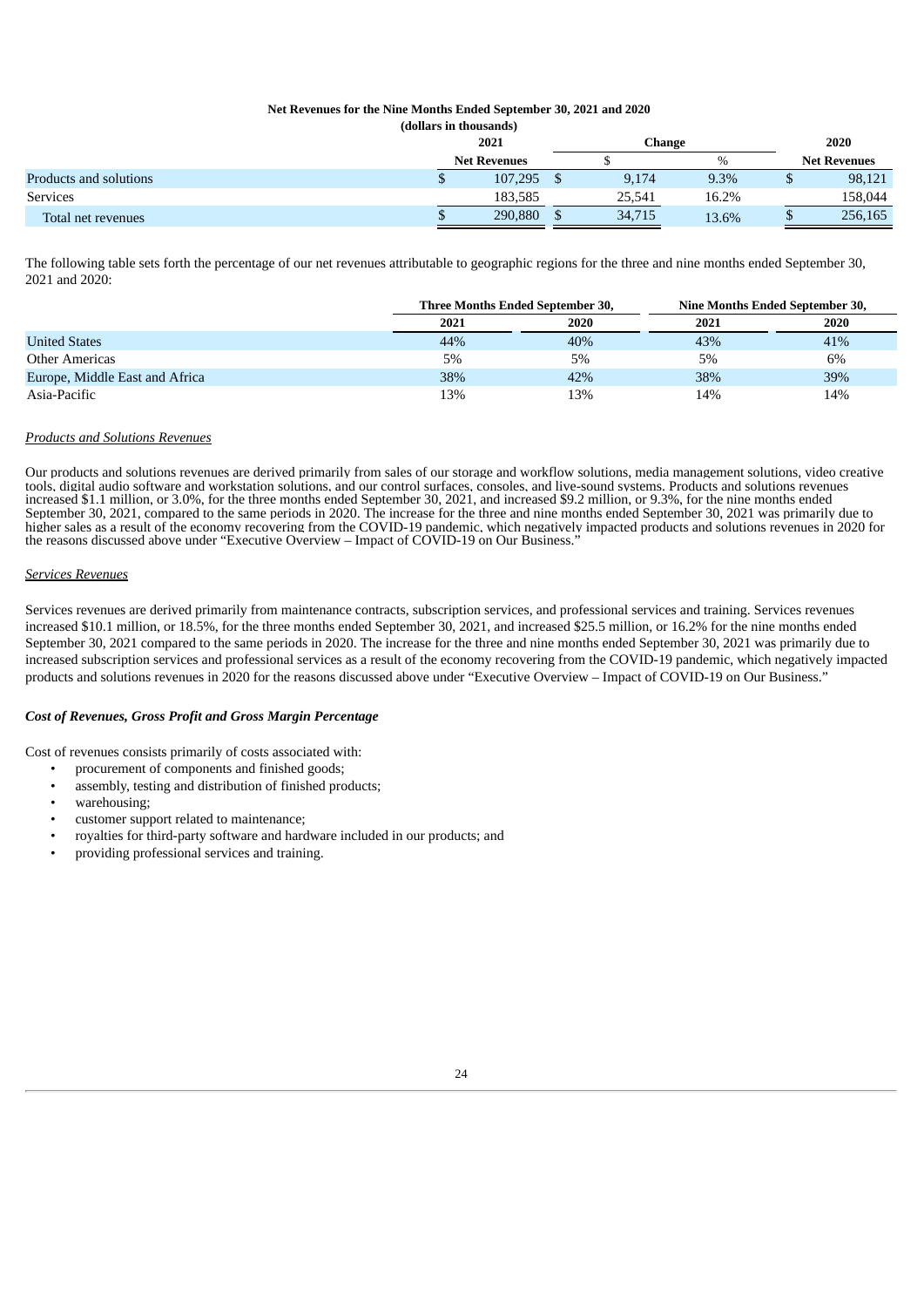### *Costs of Revenues and Gross Profit*

#### **Costs of Revenues and Gross Profit for the Three Months Ended September 30, 2021 and 2020**

|                        | (dollars in thousands) |               |               |           |   |        |
|------------------------|------------------------|---------------|---------------|-----------|---|--------|
|                        | 2021                   |               | <b>Change</b> |           |   | 2020   |
|                        | Costs                  |               |               | $\%$      |   | Costs  |
| Products               | 20,468                 | <sup>\$</sup> | (489)         | $(2.3)\%$ | Φ | 20,957 |
| Services               | 15,269                 |               | 4,052         | 36.1%     |   | 11,217 |
| Total cost of revenues | 35,737                 |               | 3,563         | 11.1%     |   | 32,174 |
|                        |                        |               |               |           |   |        |
| Gross profit           | \$<br>65,903           | \$            | 7,646         | 13.1%     | D | 58,257 |
|                        |                        |               |               |           |   |        |

# **Costs of Revenues and Gross Profit for the Nine Months Ended September 30, 2021 and 2020**

|                        | (dollars in thousands) |         |               |       |   |         |
|------------------------|------------------------|---------|---------------|-------|---|---------|
|                        |                        | 2021    | <b>Change</b> |       |   | 2020    |
|                        |                        | Costs   |               | $\%$  |   | Costs   |
| Products               |                        | 60,044  | 1,171         | 2.0%  | Φ | 58,873  |
| Services               |                        | 43,379  | 9,057         | 26.4% |   | 34,322  |
| Total cost of revenues |                        | 103,423 | 10,228        | 11.0% |   | 93,195  |
|                        |                        |         |               |       |   |         |
| Gross profit           |                        | 187,457 | 24,487        | 15.0% | D | 162,970 |

# *Gross Margin Percentage*

Gross margin percentage, which is net revenues less costs of revenues divided by net revenues, fluctuates based on factors such as the mix of products sold, the cost and proportion of third-party hardware and software included in the systems sold, the offering of product upgrades, price discounts and other salespromotion programs, the distribution channels through which products are sold, the timing of new product introductions, sales of aftermarket hardware products, and currency exchange-rate fluctuations. For a discussion of these factors, see the risk factors discussed in Part I, Item 1A under the heading "Risk Factors" in our Annual Report on Form 10-K for the year ended December 31, 2020.

Our gross margin percentage for the three months ended September 30, 2021 increased to 64.8% from 64.4% and for the nine months ended September 30, 2021 increased to 64.4% from 63.6%, compared to the same periods in 2020. These increases were primarily due to increased products and subscription revenue as a result of higher volumes, slightly offset by the increase in our stock based compensation expense and reduction in professional services revenue while maintaining the same cost structure.

| Gross Margin % for the Three Months Ended September 30, 2021 and 2020 |                        |           |                        |  |  |
|-----------------------------------------------------------------------|------------------------|-----------|------------------------|--|--|
|                                                                       | 2021 Gross<br>Margin % | Change    | 2020 Gross<br>Margin % |  |  |
| <b>Products</b>                                                       | 44.5%                  | 3.1%      | 41.4%                  |  |  |
| <b>Services</b>                                                       | 76.4%                  | $(3.1)\%$ | 79.5%                  |  |  |
| <b>Total</b>                                                          | 64.8%                  | 0.4%      | 64.4%                  |  |  |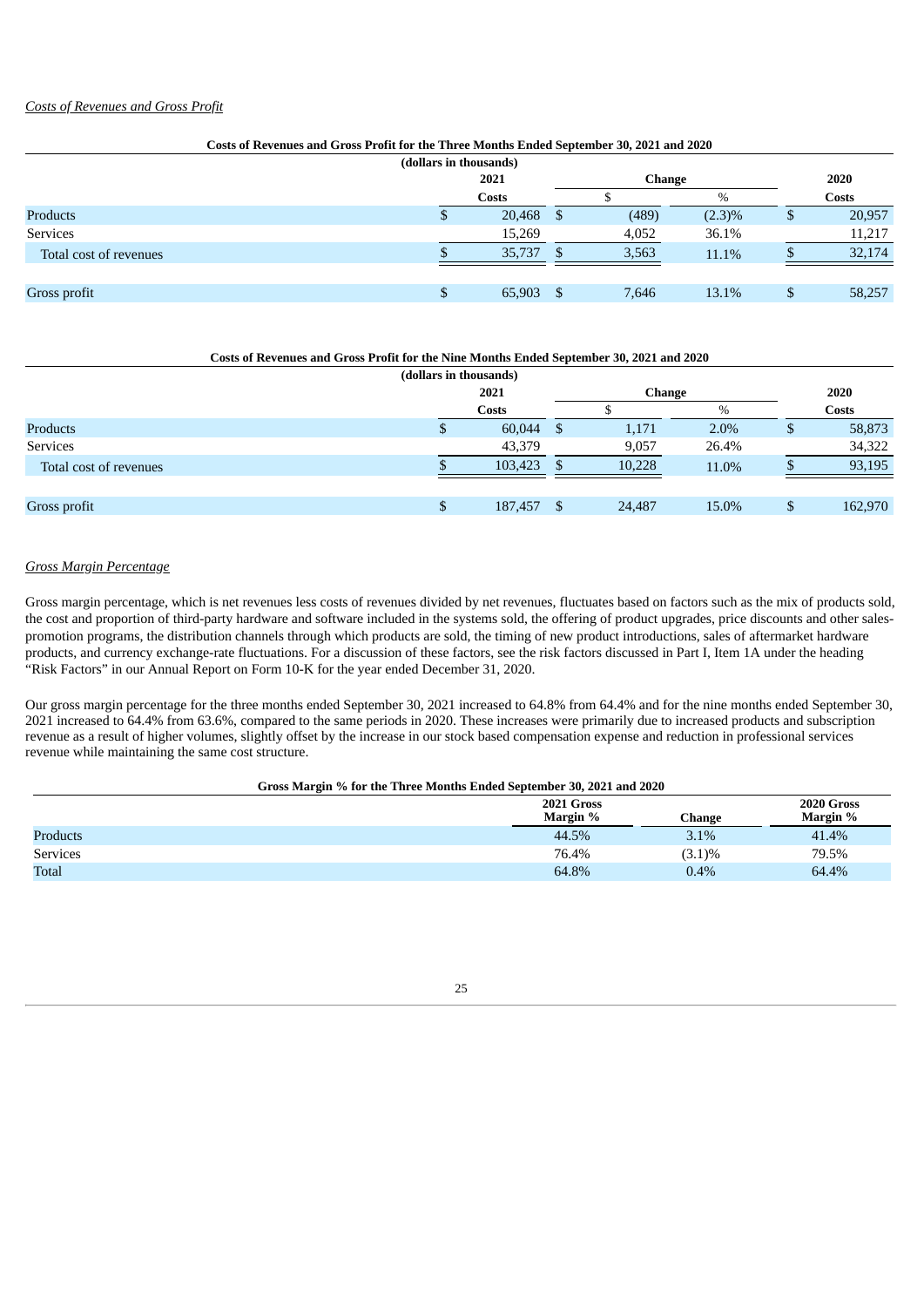| Gross Margin % for the Nine Months Ended September 30, 2021 and 2020 |                        |        |                        |  |  |
|----------------------------------------------------------------------|------------------------|--------|------------------------|--|--|
|                                                                      | 2021 Gross<br>Margin % | Change | 2020 Gross<br>Margin % |  |  |
| Products                                                             | 44.0%                  | 4.0%   | 40.0%                  |  |  |
| <b>Services</b>                                                      | 76.4%                  | (1.9)% | 78.3%                  |  |  |
| Total                                                                | 64.4%                  | 0.8%   | 63.6%                  |  |  |

# *Operating Expenses and Operating Income*

| Operating Expenses and Operating Income for the Three Months Ended September 30, 2021 and 2020 |  |                        |  |               |               |    |                 |
|------------------------------------------------------------------------------------------------|--|------------------------|--|---------------|---------------|----|-----------------|
|                                                                                                |  | (dollars in thousands) |  |               |               |    |                 |
|                                                                                                |  | 2021                   |  | <b>Change</b> |               |    | 2020            |
|                                                                                                |  | <b>Expenses</b>        |  |               | $\frac{9}{6}$ |    | <b>Expenses</b> |
| Research and development                                                                       |  | 17,129                 |  | 3,506         | 25.7%         | S  | 13,623          |
| Marketing and selling                                                                          |  | 24,413                 |  | 4,415         | 22.1%         |    | 19,998          |
| General and administrative                                                                     |  | 14,901                 |  | 4,105         | 38.0%         |    | 10,796          |
| Restructuring costs, net                                                                       |  | (88)                   |  | (811)         | $(112.2)\%$   |    | 723             |
| Total operating expenses                                                                       |  | 56,355                 |  | 11,215        | 24.8%         |    | 45,140          |
|                                                                                                |  |                        |  |               |               |    |                 |
| Operating income                                                                               |  | 9,548                  |  | (3,569)       | $(27.2)\%$    | \$ | 13,117          |

# **Operating Expenses and Operating Income for the Nine Months Ended September 30, 2021 and 2020**

|                            |    | (dollars in thousands) |     |               |        |    |                 |
|----------------------------|----|------------------------|-----|---------------|--------|----|-----------------|
|                            |    | 2021                   |     | <b>Change</b> |        |    | 2020            |
|                            |    | <b>Expenses</b>        |     |               | $\%$   |    | <b>Expenses</b> |
| Research and development   | D  | 48,639                 | S   | 6,523         | 15.5%  | D  | 42,116          |
| Marketing and selling      |    | 66,511                 |     | 1,534         | 2.4%   |    | 64,977          |
| General and administrative |    | 42,214                 |     | 8,070         | 23.6%  |    | 34,144          |
| Restructuring costs, net   |    | 1,001                  |     |               | (0.7)% |    | 1,008           |
| Total operating expenses   |    | 158,365                | \$. | 16,120        | 11.3%  |    | 142,245         |
|                            |    |                        |     |               |        |    |                 |
| Operating income           | \$ | 29,092                 |     | 8,367         | 40.4%  | \$ | 20,725          |

# *Research and Development Expenses*

Research and development ("R&D") expenses include costs associated with the development of new products and the enhancement of existing products, and consist primarily of employee compensation and benefits, facilities costs, depreciation, costs for consulting and temporary employees, and prototype and other development expenses. R&D expenses increased \$3.5 million, or 25.7%, for the three months ended September 30, 2021 and \$6.5 million, or 15.5%, for the nine months ended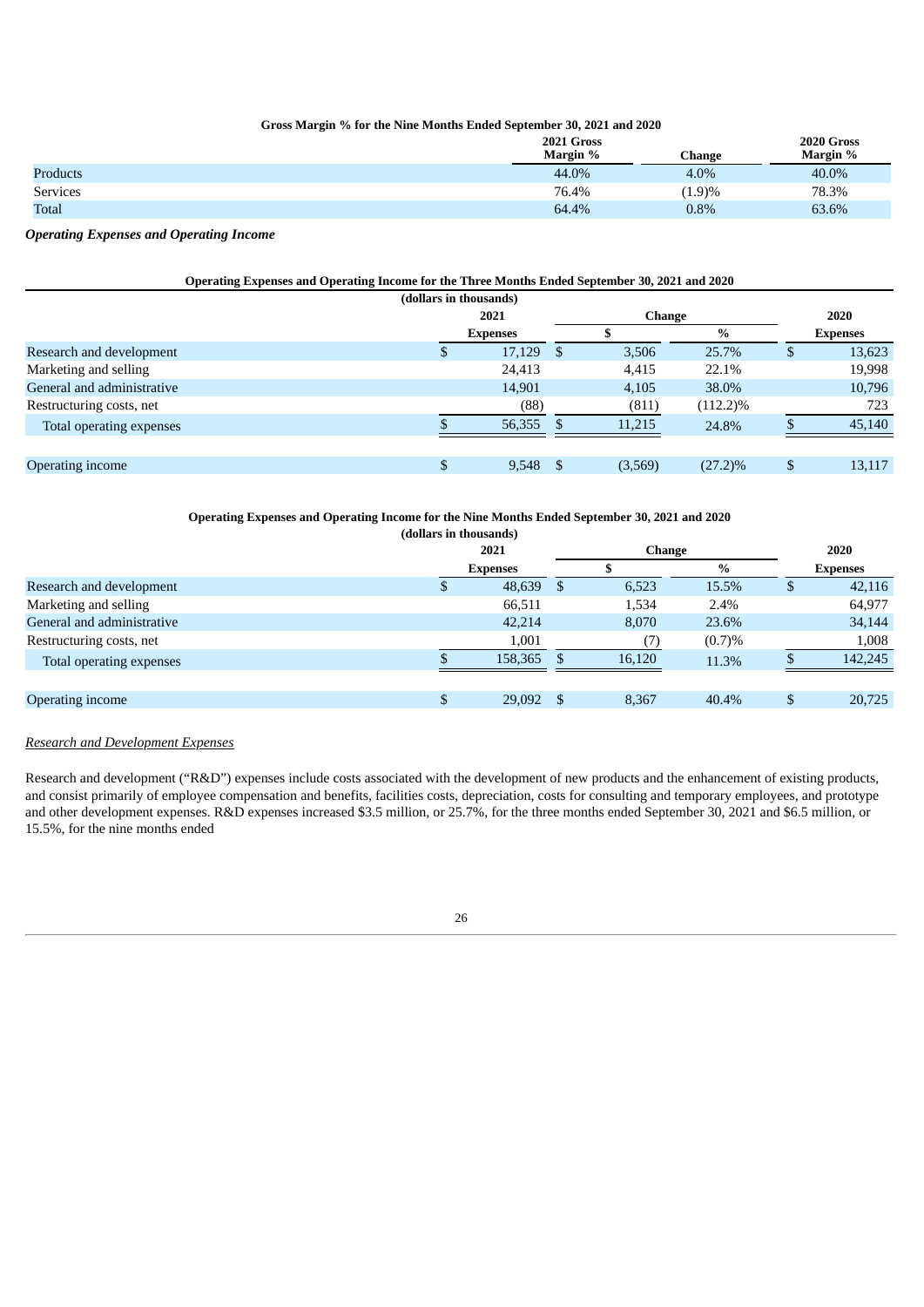September 30, 2021, compared to the same periods in 2020. The tables below provide further details regarding the changes in components of R&D expenses.

# **Change in R&D Expenses for the Three Months Ended September 30, 2021 and 2020**

| (dollars in thousands)                |       |                                   |
|---------------------------------------|-------|-----------------------------------|
|                                       |       | 2021 Increase<br><b>From 2020</b> |
|                                       |       | %                                 |
| Personnel-related                     | 1,615 | 18.4 %                            |
| Facilities and information technology | 878   | 35.7 %                            |
| Consulting and outside services       | 645   | 32.3 %                            |
| Other                                 | 368   | 92.4 %                            |
| Total R&D expenses decrease           | 3,506 | 25.7 %                            |

#### **Change in R&D Expenses for the Nine Months Ended September 30, 2021 and 2020**

| (dollars in thousands)                |       |                                   |
|---------------------------------------|-------|-----------------------------------|
|                                       |       | 2021 Increase<br><b>From 2020</b> |
|                                       |       | $\%$                              |
| Personnel-related                     | 3,585 | 13.7 %                            |
| Facilities and information technology | 1,484 | 18.9%                             |
| Consulting and outside services       | 536   | 7.8 %                             |
| Computer hardware                     | 480   | 55.4 %                            |
| Other                                 | 438   | 124.5 %                           |
| Total R&D expenses decrease           | 6,523 | 15.5 %                            |

The increase in facilities and information technology expenses and personnel-related expenses for the three and nine months ended September 30, 2021, compared to the same periods in 2020, was primarily the result of the wind-down of our employee furlough program, which was implemented in the second and third quarters of 2020 to reduce costs in response to COVID-19. The increase in consulting and outside services for the three and nine months ended September 30, 2021, compared to the same periods in 2020, was primarily the result of increased use if external contractors utilized for research and development efforts. The increase in computer hardware and other expenses for the three and nine months ended September 30, 2021, compared to the same periods in 2020, was primarily the result of increased hardware purchases to aid in the testing of our new product developments and prototypes.

#### *Marketing and Selling Expenses*

Marketing and selling expenses consist primarily of employee compensation and benefits for selling, marketing and pre-sales customer support personnel, commissions, travel expenses, advertising and promotional expenses, web design costs, and facilities costs. Marketing and selling expenses increased \$4.4 million, or 22.1%, for the three months ended September 30, 2021, and increased \$1.5 million, or 2.4%, for the nine months ended September 30, 2021, compared to the same periods in 2020. The tables below provide further details regarding the changes in components of marketing and selling expenses.

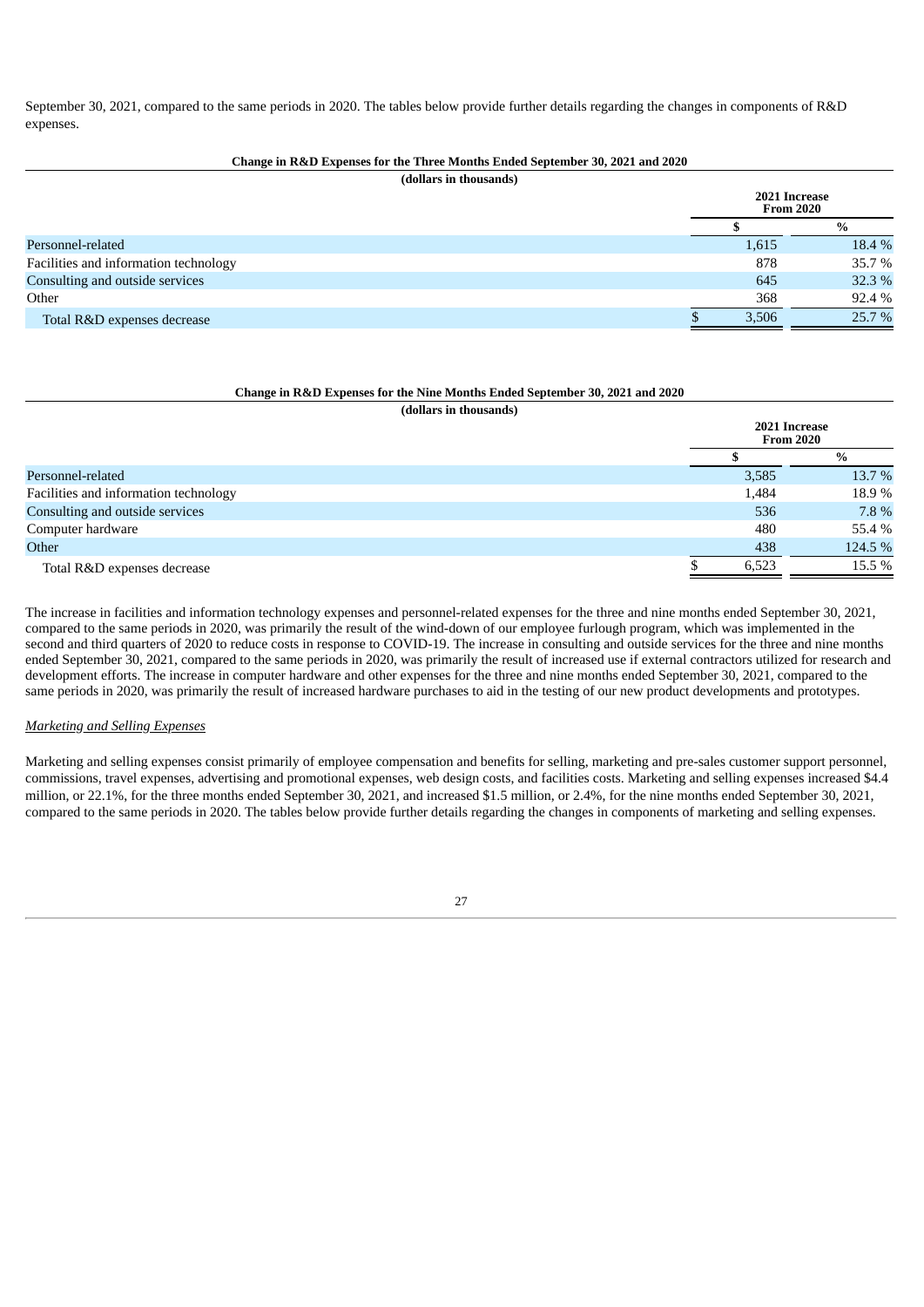#### **Change in Marketing and Selling Expenses for the Three Months Ended September 30, 2021 and 2020**

|  |  | (dollars in thousands) |  |
|--|--|------------------------|--|
|--|--|------------------------|--|

|  | 2021 Increase From 2020 |               |
|--|-------------------------|---------------|
|  |                         | $\frac{9}{6}$ |
|  | 2,120                   | 14.1 %        |
|  | 819                     | 633.8%        |
|  | 908                     | 117.6 %       |
|  | 534                     | 769.2 %       |
|  | 34                      | $0.1 \%$      |
|  | 4.415                   | 22.1 %        |
|  |                         |               |

#### **Change in Marketing and Selling Expenses for the Nine Months Ended September 30, 2021 and 2020 (dollars in thousands)**

| , aonaro m arouoanao,                         |         |                                    |
|-----------------------------------------------|---------|------------------------------------|
|                                               |         | 2021 Increase (Decrease) From 2020 |
|                                               |         | $\%$                               |
| Personnel-related                             | 4,481   | 10.0 %                             |
| Facilities and information technology         | (1,556) | $(13.5)\%$                         |
| Advertising and promotions                    | 1,182   | 108.8 %                            |
| Foreign exchange (gains) and losses           | (204)   | $(20.1)\%$                         |
| Consulting and outside services               | (794)   | $(21.2)\%$                         |
| Other                                         | (1,575) | $(59.1)\%$                         |
| Total marketing and selling expenses increase | 1,534   | $2.4\%$                            |
|                                               |         |                                    |

The increase in personnel-related expenses for the three and nine months ended September 30, 2021, compared to the same periods in 2020, was primarily due to an increase in salary expense as a result of the furlough program and reduced travel expenses in the 2020 periods in response to the COVID-19 pandemic. The increase in advertising and promotions expenses for the three and nine months ended September 30, 2021, compared to the same periods in 2020, were primarily the result of resuming our programs that were paused in 2020 in response to COVID-19. The increase in consulting and outside services for the three months ended September 30, 2021 are primarily due to an increased used of in external contractors to provide marketing and promotional support as well as assist in our digital transformation initiative. The decrease in consulting and outside services for the nine months ended September 30, 2021 was due to the cancellation of certain trade shows and internal meetings in 2021, which still took place during Q1 2020 before the COVID-19 pandemic began. The decrease in facilities and information technology and other for the nine months ended September 30, 2021 was primarily the result of a one-time bad debt expense in 2020 and a decrease in our facilities related costs as we continue to decrease our footprint. The change in foreign exchange translations for the three and nine months ended September 30, 2021, compared to the same periods in 2020, was due to foreign exchange gains and losses from foreign currency denominated transactions and the revaluation of foreign currency denominated assets and liabilities. These foreign exchange changes were primarily due to the euro-dollar exchange rate volatility.

#### *General and Administrative Expenses*

General and administrative ("G&A") expenses consist primarily of employee compensation and benefits for administrative, executive, finance and legal personnel, audit, legal and strategic consulting fees, and insurance, information systems and facilities costs. Information systems and facilities costs reported within general and administrative expenses are net of allocations to other expenses categories. G&A expenses increased \$4.1 million, or 38.0%, for the three months ended September 30, 2021, and increased \$8.1 million, or 23.6%, for the nine months ended September 30, 2021, compared to the same periods in 2020. The tables below provide further details regarding the changes in components of G&A expenses.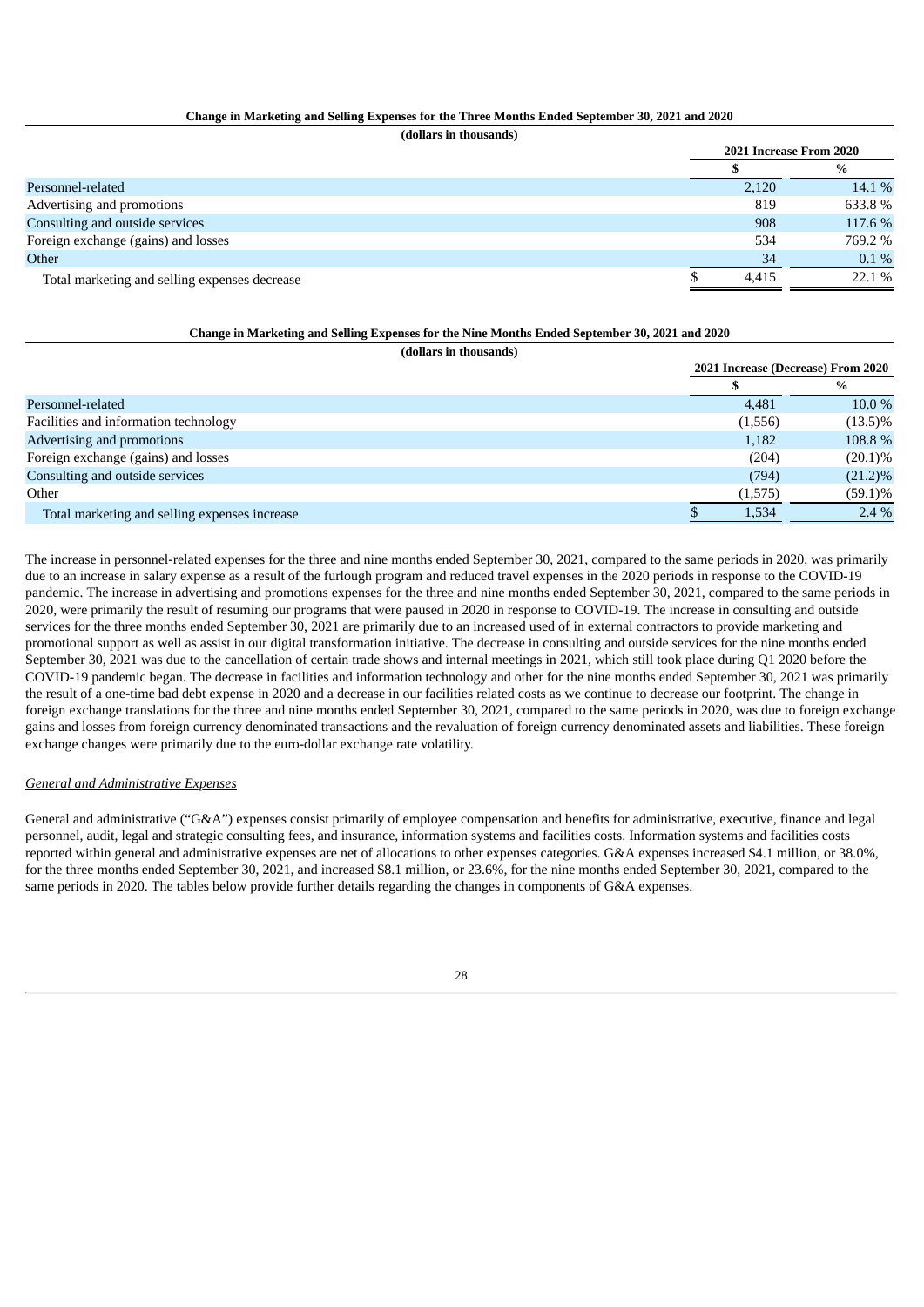# **Change in G&A Expenses for the Three Months Ended September 30, 2021 and 2020**

**(dollars in thousands)**

|                                 |       | 2021 Increase<br><b>From 2020</b> |
|---------------------------------|-------|-----------------------------------|
|                                 |       | $\%$                              |
| Personnel-related               | 1,595 | 26.8 %                            |
| Consulting and outside services | 1,430 | 75.9 %                            |
| Other                           | 1,080 | 36.5 %                            |
| Total G&A expenses increase     | 4.105 | 38.0 %                            |

#### **Change in G&A Expenses for the Nine Months Ended September 30, 2021 and 2020 (dollars in thousands)**

|                                       | 2021 Increase (Decrease)<br><b>From 2020</b> |            |  |
|---------------------------------------|----------------------------------------------|------------|--|
|                                       |                                              | $\%$       |  |
| Personnel-related                     | 4,306                                        | 25.1 %     |  |
| Consulting and outside services       | 2.472                                        | 32.0 %     |  |
| Facilities and information technology | (1,161)                                      | $(20.1)\%$ |  |
| Other                                 | 2,453                                        | 67.2 %     |  |
| Total G&A expenses decrease           | 8.070                                        | 23.6 %     |  |

The increase in personnel-related expenses for the three and nine months ended September 30, 2021, compared to the same periods in 2020, was primarily due to increase in salary expense as a result of our furlough program and reduced travel expenses in the prior year in response to the COVID-19 pandemic. The increase in consulting and outside services and other for the three and nine months ended September 30, 2021, compared to the same periods in 2020, was primarily a result of resuming our programs that were previously paused in response to COVID-19. In addition, we have incurred expenses in 2021 related to our share repurchase program, business development activities, and our digital transformation initiative.

#### *Provision for Income Taxes*

| 2021                                                                             |       | Change                                                   |      |               | 2020                                                                                        |       |  |  |
|----------------------------------------------------------------------------------|-------|----------------------------------------------------------|------|---------------|---------------------------------------------------------------------------------------------|-------|--|--|
|                                                                                  |       |                                                          |      | $\%$          |                                                                                             |       |  |  |
|                                                                                  | 991   |                                                          | 284  | 40.2%         | S                                                                                           | 707   |  |  |
| Provision for Income Taxes for the Nine Months Ended September 30, 2021 and 2020 |       |                                                          |      |               |                                                                                             |       |  |  |
|                                                                                  |       |                                                          |      |               |                                                                                             | 2020  |  |  |
|                                                                                  |       |                                                          |      | $\frac{9}{6}$ |                                                                                             |       |  |  |
| S                                                                                | 1,832 |                                                          | 286  | 18.5%         | S                                                                                           | 1,546 |  |  |
|                                                                                  |       | (dollars in thousands)<br>(dollars in thousands)<br>2021 | - \$ |               | Provision for Income Taxes for the Three Months Ended September 30, 2021 and 2020<br>Change |       |  |  |

The changes in the tax provision for the three month and nine-month periods ended September 30, 2021 compared to the same periods in 2020 were driven primarily by changes in income before income taxes and the jurisdictional mix of earnings. No provision or benefit was provided in the United States due to a full valuation on its deferred tax asset.

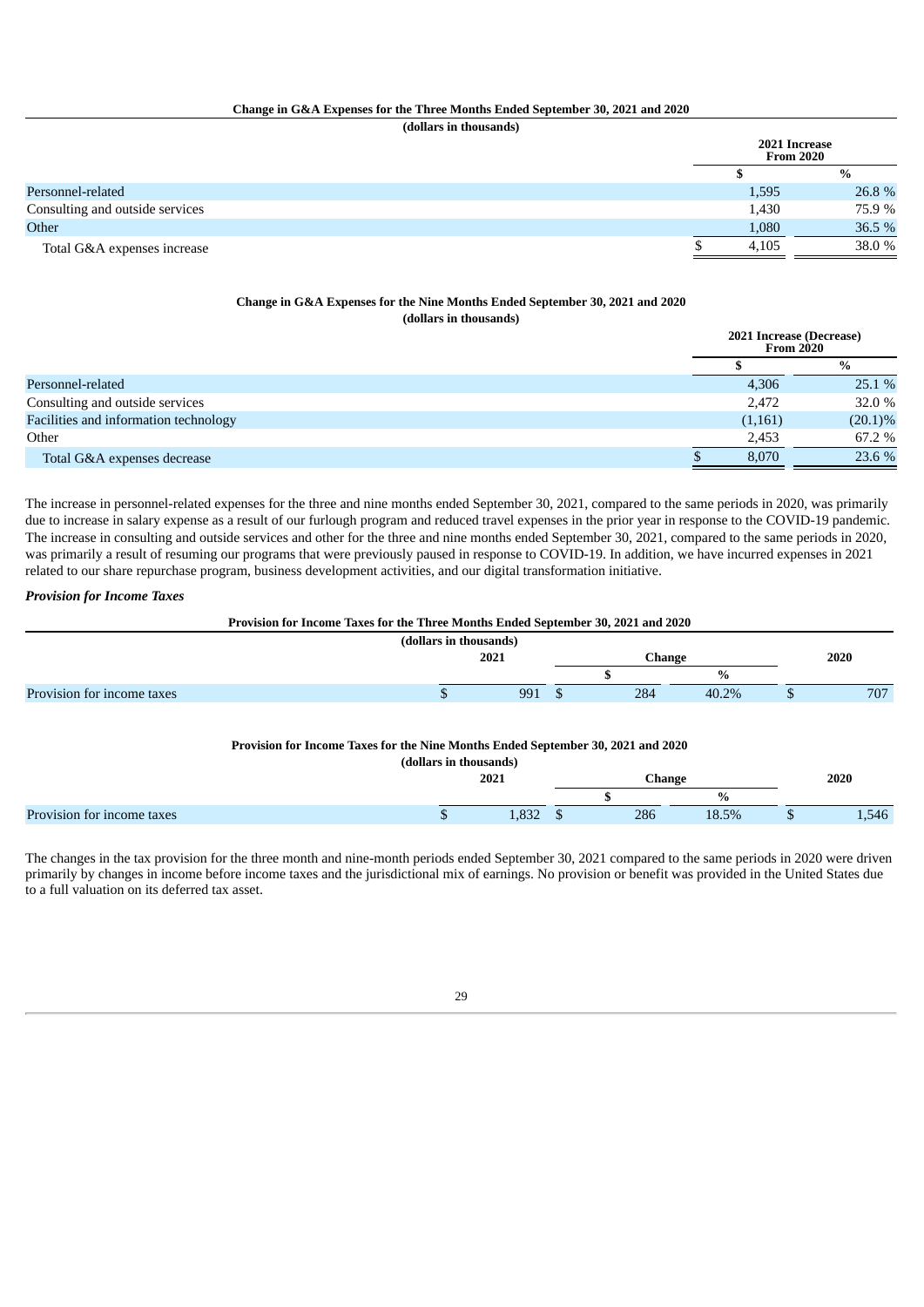# **LIQUIDITY AND CAPITAL RESOURCES**

#### *Liquidity and Sources of Cash*

Our principal sources of liquidity include cash and cash equivalents totaling \$50.5 million as of September 30, 2021, as well as the availability of borrowings of up to \$70.0 million under our revolving Credit Facility. We have generally funded operations in recent years through the use of existing cash balances, supplemented from time to time with the proceeds of long-term debt and borrowings under our credit facilities.

In quarter ended September 30, 2021, we committed to a digital transformation initiative focused around modernizing our enterprise-wide infrastructure and technologies to benefit our customers and drive enhanced performance across the company. Over the next four years we plan to invest significant funds and resources towards implementing these new technologies.

On January 5, 2021, we entered into the Credit Agreement with JPMorgan Chase Bank, N.A. and a syndicate of banks, as collateral and administrative agent, and the Lenders. Pursuant to the Credit Agreement, the Lenders agreed to provide us with the Term Loan and the Credit Facility. We borrowed the full amount of the Term Loan, or \$180.0 million, on the closing date, but did not borrow any of the \$70.0 million available under the Credit Facility on the closing date. The proceeds from the Term Loan, plus available cash on hand, were used to repay outstanding borrowings of \$201.0 million under the Company's prior credit facility with Cerberus Business Finance, LLC, which was then terminated. Prior to the maturity of the Credit Facility, any amounts borrowed under the Credit Facility may be repaid and, subject to the terms and conditions of the Credit Agreement, reborrowed in whole or in part without penalty. The Credit Agreement contains two financial covenants. The Company is required to maintain a maximum total net leverage ratio, generally defined as the ratio of (x) consolidated total indebtedness minus liquidity maintained in the United States up to \$25 million to (y) consolidated EBITDA, not to exceed 4.00 to 1.00 for the fiscal quarters ending March 31, 2021 through June 30, 2021; 3.75 to 1.00 for the fiscal quarters ending September 30, 2021 through December 31, 2021; 3.50 to 1.00 for the fiscal quarters ending March 31, 2022 through June 30, 2022; 3.25 to 1.00 for the fiscal quarters ending September 30, 2022 through December 31, 2022; and 3.00 to 1.00 for fiscal quarters ending on or after March 31, 2023. The Company is also required to maintain a fixed charge coverage ratio not less than 1.20 to 1.00 at the end of each fiscal quarter ending on or after March 31, 2021. The Credit Agreement's fixed charge coverage ratio is generally defined as the ratio of (x) consolidated EBITDA minus unfinanced capital expenditures, cash tax expense and certain restricted payments to (y) consolidated fixed charges.

Our ability to satisfy the two financial covenants in the future is dependent on our ability to maintain profitability at or above levels experienced over the last 12 months. In recent quarters, we have experienced volatility in revenues resulting from, among other things, (i) our transition towards subscription and recurring revenue streams and the resulting decline in traditional upfront product sales, (ii) dramatic changes in the media industry and the impact it has on our customers, (iii) the impact of new and anticipated product launches and features, (iv) volatility in currency rates, and (v) in the four most recent quarters, the economic impacts of the COVID-19 pandemic. If revenues were to decrease from the levels of the last 12 months, we would need to reduce expenses to maintain the required level of profitability. In light of the COVID-19 pandemic, we are closely monitoring our current and expected future liquidity levels and covenant compliance.

As discussed above, while the duration and severity of the COVID-19 pandemic, and resulting economic impacts, remain uncertain, we expect that our business operations and results of operations may be affected and uneven by these developments for at least the balance of 2021. To address actual and expected reductions in net revenues, we have continued to keep our discretionary spending low. We may be required to take additional remedial steps, depending on the duration and severity of the pandemic and its impact on our operations, which could include, among other things (and where allowed by the lenders), (i) further cost reductions, (ii) seeking replacement financing, (iii) raising funds through the issuance of additional equity or debt securities or the incurrence of additional borrowings, or (iv) disposing of certain assets or businesses. Such remedial actions, which may not be available on favorable terms or at all, could have a material adverse impact on our business. If we are not in compliance with the covenants and are unable to obtain an amendment or waiver, such noncompliance may result in an event of default under the Credit Agreement, which could permit acceleration of the outstanding indebtedness under the Credit Agreement and require us to repay such indebtedness before the scheduled due date. If an event of default were to occur, we might not have sufficient funds available to make the payments required. If we are unable to repay amounts owed, the lenders may be entitled to foreclose on and sell substantially all of our assets, which secure our borrowings under the Credit Agreement.

On May 11, 2020, we received \$7.8 million of proceeds in connection with our incurrence of a loan under the PPP. The loan had a fixed interest rate of 1% and was to mature on May 11, 2022. Interest payments are deferred until a forgiveness decision is returned by the SBA. Pursuant to the CARES Act and implementing rules and regulations, we applied to the SBA for the full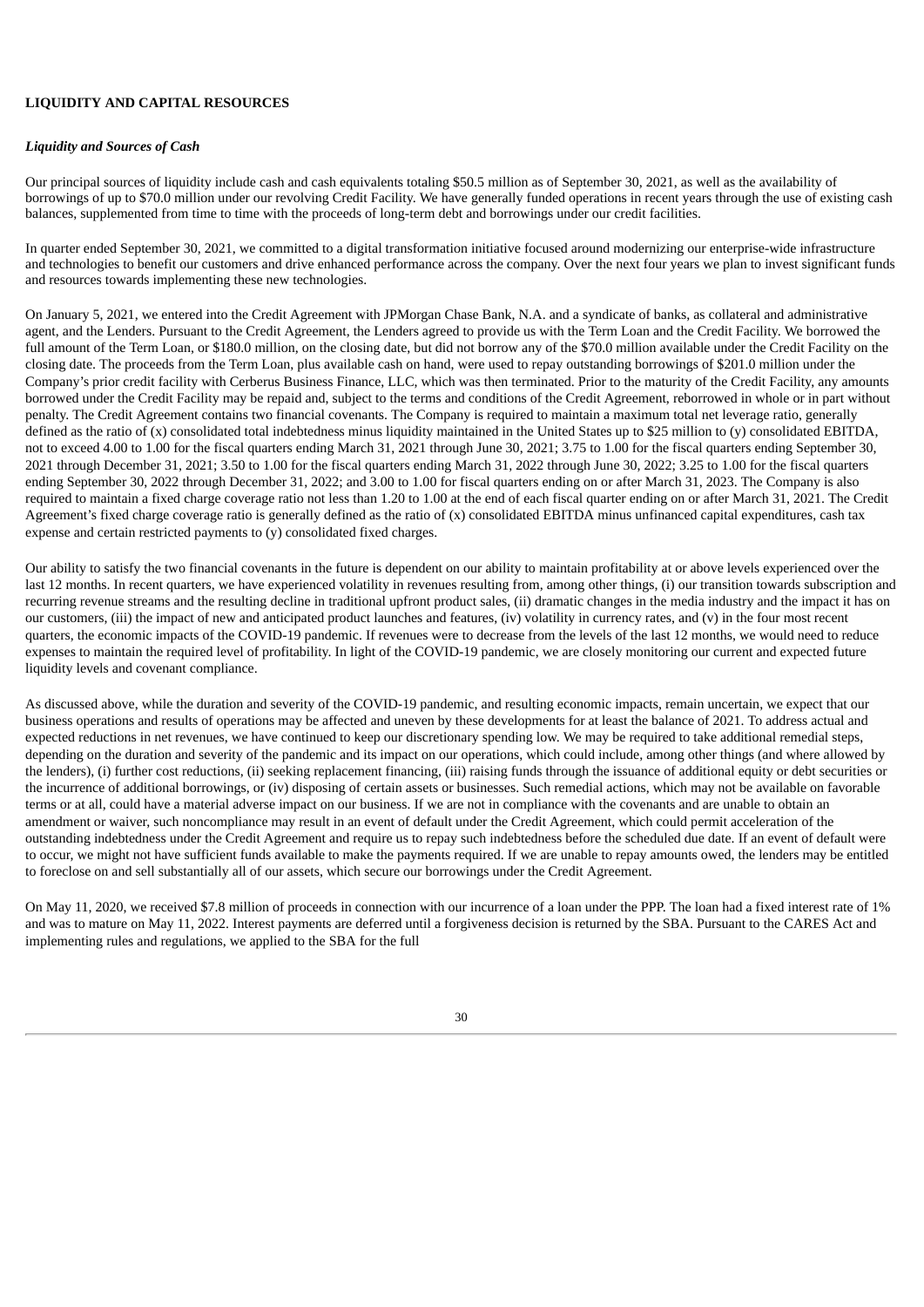amount of the PPP loan to be forgiven. On July 6, 2021, the Company received notification from the Lender that the SBA approved the Company's PPP loan forgiveness application for the entire PPP loan balance of \$7.8 million plus all accrued interest. The forgiveness of the PPP loan was recognized during the period ending September 30, 2021 within other income on our Statement of Operations.

Our cash requirements vary depending on factors such as the growth of the business, changes in working capital, and capital expenditures. We anticipate that we will have sufficient internal and external sources of liquidity to fund operations and anticipated working capital and other expected cash needs for at least the next 12 months as well as for the foreseeable future. We also believe that our financial resources will allow us to manage the anticipated impact of COVID-19 on our business operations and cash flows for the foreseeable future, which could include reductions in revenue and delays in payments from customers and partners. The challenges posed by COVID-19 on our business are constantly evolving. Consequently, we will continue to evaluate our financial position in light of future developments, particularly those relating to COVID-19.

#### *Cash Flows*

The following table summarizes our cash flows for the periods presented (in thousands):

|                                                                                         | Nine Months Ended September 30, |                |  |           |
|-----------------------------------------------------------------------------------------|---------------------------------|----------------|--|-----------|
|                                                                                         |                                 | 2021           |  | 2020      |
| Net cash provided by operating activities                                               |                                 | 35,418 \$      |  | 8.843     |
| Net cash used in investing activities                                                   |                                 | (4,750)        |  | (5,619)   |
| Net cash used in financing activities                                                   |                                 | (59, 156)      |  | (24,313)  |
| Effect of foreign currency exchange rates on cash, cash equivalents and restricted cash |                                 | (927)          |  | 1,394     |
| Net decrease in cash, cash equivalents and restricted cash                              |                                 | $(29, 415)$ \$ |  | (19, 695) |

#### *Cash Flows from Operating Activities*

Cash provided by operating activities aggregated \$35.4 million for the nine months ended September 30, 2021. The increase in cash provided by operations compared to the nine months ended September 30, 2020 was primarily due to an increase in revenue and a change in working capital.

#### *Cash Flows from Investing Activities*

For the nine months ended September 30, 2021, net cash flows used in investing activities reflected \$4.8 million used for the purchase of property and equipment. Our purchases of property and equipment largely consist of computer hardware and software to support R&D activities and information systems.

#### *Cash Flows from Financing Activities*

For the nine months ended September 30, 2021, net cash flows used in financing activities were primarily the result of our stock repurchase program and our common stock repurchases for tax withholdings for net settlement of equity awards. In addition, we paid down \$28 million on our term loan as part of our refinancing activity in January 2021.

# **RECENT ACCOUNTING PRONOUNCEMENTS**

#### *Recently Adopted Accounting Pronouncements and Recent Accounting Pronouncements To Be Adopted*

<span id="page-34-0"></span>Our recently adopted and to be adopted accounting pronouncements are set forth in Note 1 "Financial Information" of our Notes to Unaudited Condensed Consolidated Financial Statements under Part I, Item 1 of this Form 10-Q.

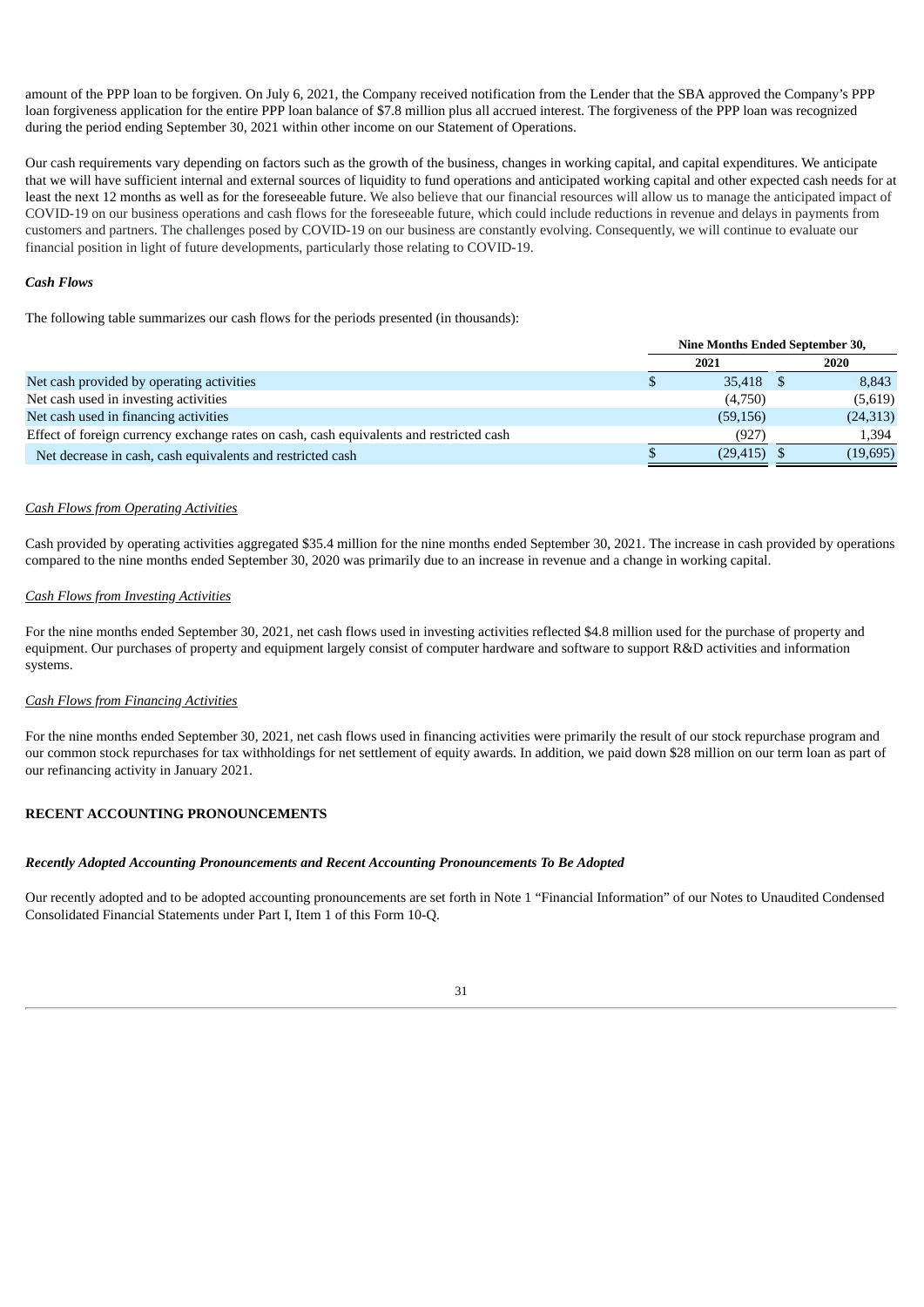#### **ITEM 3. QUANTITATIVE AND QUALITATIVE DISCLOSURE ABOUT MARKET RISK**

#### *Foreign Currency Exchange Risk*

We have significant international operations and derive more than half of our revenues from customers outside the United States. This business is, for the most part, transacted through international subsidiaries and generally in the currency of the end-user customers. Therefore, we are exposed to the changes in foreign currency exchange rates that could adversely affect our revenues, net income, and cash flow.

We recorded a net foreign exchange loss of \$0.8 million and \$1.0 million for the nine months ended September 30, 2021 and 2020, respectively. The foreign exchange losses resulted from foreign currency denominated transactions and the revaluation of foreign currency denominated assets and liabilities.

A hypothetical change of 10% in appreciation or depreciation of foreign currency exchange rates from the quoted foreign currency exchange rates as of September 30, 2021 would not have a significant impact on our financial position, results of operations, or cash flows.

#### *Interest Rate Risk*

On January 5, 2021, the Company entered into the Credit Agreement with JPMorgan Chase Bank, N.A., as collateral and administrative agent, and a syndicate of banks, as lenders thereunder. Pursuant to the Credit Agreement, the Lenders agreed to provide the Company with the Term Loan and the Credit Facility. Under the Credit Agreement, interest accrues on outstanding borrowings at a rate of the Adjusted LIBO Rate, the Adjusted EURIBO Rate or the Alternate Base Rate (each as defined in the Credit Agreement), at the option of the Company, plus a spread of 2.00% to 3.25% for Adjusted LIBO Rate and Adjusted EURIBO Rate loans, with a 0.25% LIBOR floor, and 1.00% to 2.25% for Alternate Base Rate loans, in each case depending on our leverage ratio. As of September 30, 2021, we have \$173 million outstanding under the Term Loan. A hypothetical 10% increase or decrease in interest rates paid on outstanding borrowings under the Credit Agreement would not have a material impact on our financial position, results of operations, or cash flows.

# <span id="page-35-0"></span>**ITEM 4. CONTROLS AND PROCEDURES**

#### *Evaluation of Disclosure Controls and Procedures*

Our management, with the participation and supervision of our Chief Executive Officer and Chief Financial Officer, is responsible for our disclosure controls and procedures pursuant to Rules 13a-15(e) and 15d-15(e) under the Exchange Act. Disclosure controls and procedures are controls and other procedures that are designed to ensure that information required to be disclosed in our reports filed or submitted under the Exchange Act is recorded, processed, summarized, and reported within the time periods specified under SEC rules and forms. Disclosure controls and procedures include controls and procedures designed to ensure that information required to be disclosed in our reports filed under the Exchange Act is accumulated and communicated to our principal executive officer and our principal financial officer, as appropriate, to allow timely decisions regarding required disclosure.

Our management, including the Chief Executive Officer and the Chief Financial Officer, carried out an evaluation of the effectiveness of our disclosure controls and procedures as of September 30, 2021. Management recognizes that any controls and procedures, no matter how well designed and operated, can provide only reasonable assurance of achieving their objectives and management necessarily applies its judgment in evaluating the cost-benefit relationship of possible controls and procedures. Based on this evaluation, our management concluded that, as of September 30, 2021, these disclosure controls and procedures were effective at a reasonable level of assurance.

### *Changes in Internal Control over Financial Reporting*

There were no changes in our internal control over financial reporting during the quarterly period ended September 30, 2021, that have materially affected, or are reasonably likely to materially affect, our internal control over financial reporting.

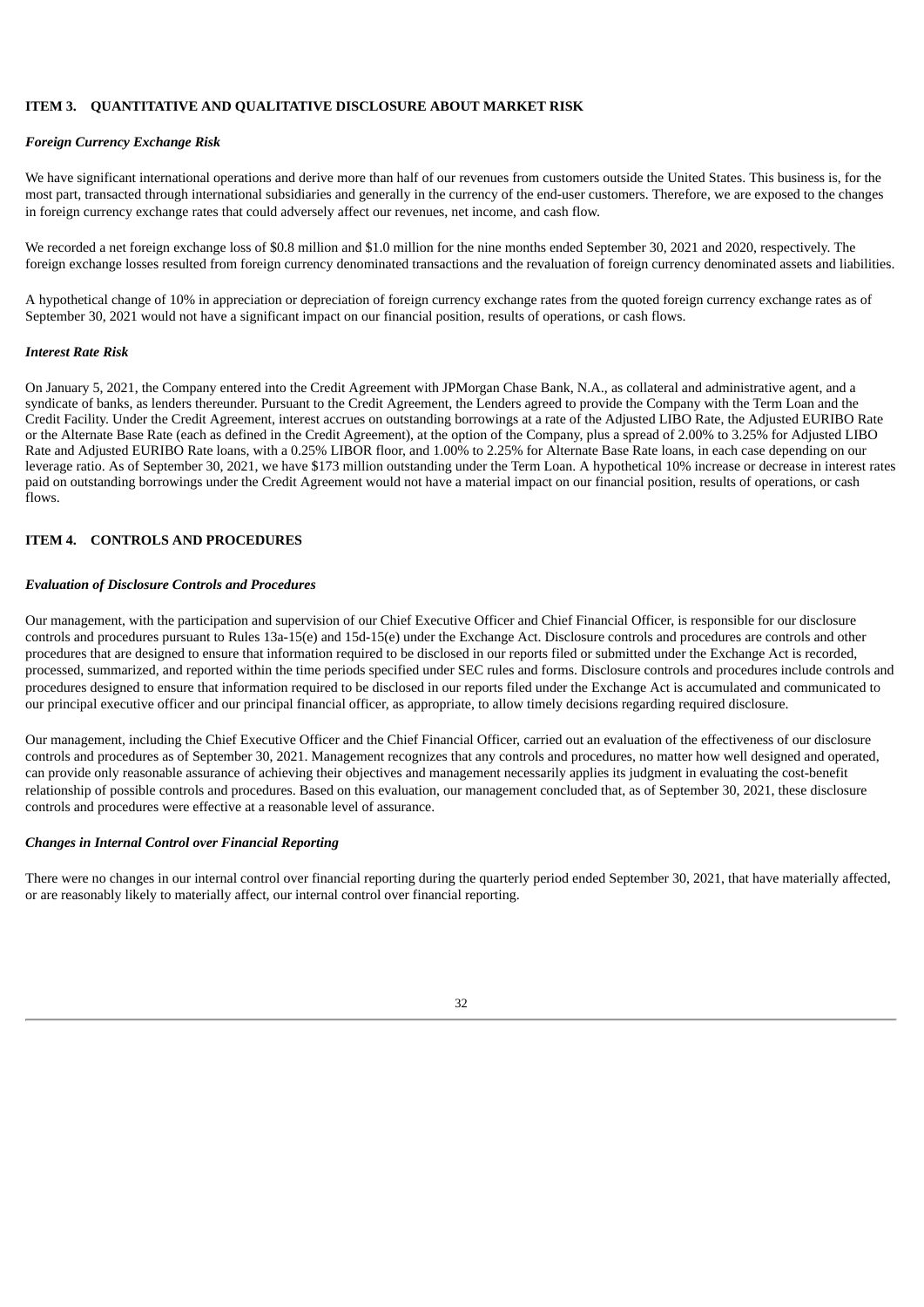### *Inherent Limitation on the Effectiveness of Internal Controls*

<span id="page-36-0"></span>The effectiveness of any system of internal control over financial reporting is subject to inherent limitations, including the exercise of judgment in designing, implementing, operating, and evaluating the controls and procedures, and the inability to eliminate misconduct completely. Accordingly, any system of internal control over financial reporting can only provide reasonable, not absolute, assurances. In addition, projections of any evaluation of effectiveness to future periods are subject to the risk that controls may become inadequate because of changes in conditions, or that the degree of compliance with the policies or procedures may deteriorate. We intend to continue to monitor and upgrade our internal controls as necessary or appropriate for our business, but cannot assure that such improvements will be sufficient to provide us with effective internal control over financial reporting.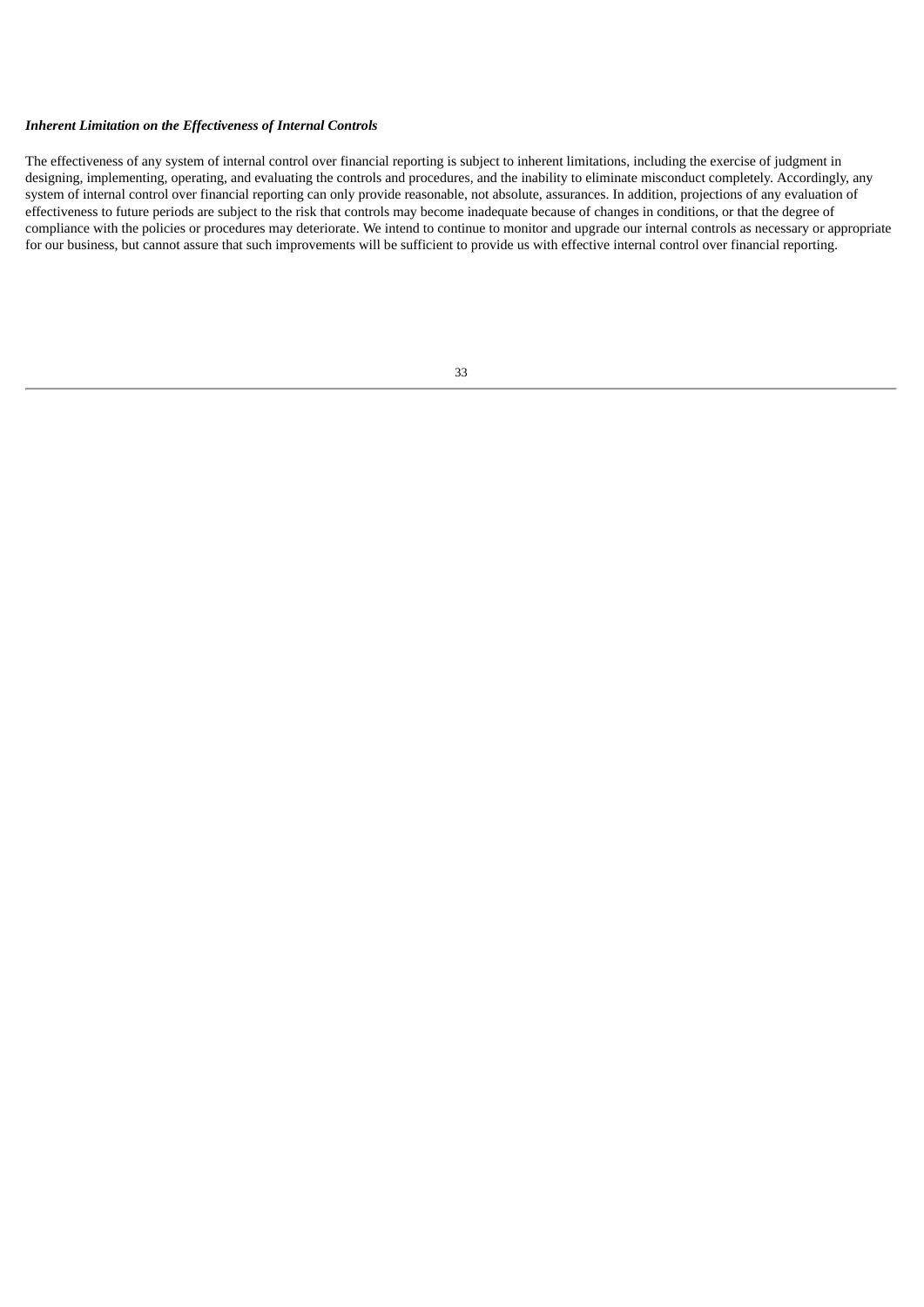## **PART II - OTHER INFORMATION**

#### <span id="page-37-0"></span>**ITEM 1. LEGAL PROCEEDINGS**

See Note 7 "Commitments and Contingencies" of our Notes to Unaudited Condensed Consolidated Financial Statements under Part 1, Item 1 of this Form 10-Q regarding our legal proceedings.

#### <span id="page-37-1"></span>**ITEM 1A. RISK FACTORS**

Investing in our common stock involves a high degree of risk. You should carefully consider the risks and uncertainties described in Part I, Item 1A under the heading "Risk Factors" in our Annual Report on Form 10-K for the year ended December 31, 2020 in addition to the other information included in this Form 10-Q before making an investment decision regarding our common stock. If any of these risks actually occurs, our business, financial condition, or operating results would likely suffer, possibly materially, the trading price of our common stock could decline, and you could lose part or all of your investment.

There has been no material change to the risk factors described in our Annual Report on Form 10-K for the year ended December 31, 2020.

# <span id="page-37-2"></span>**ITEM 2. UNREGISTERED SALES OF EQUITY SECURITIES AND USE OF PROCEEDS**

Share repurchase activity during the three months ended September 30, 2021 was as follows (in thousands, except number of shares and per share amounts):

| Period                                  | <b>Total number of</b><br>shares purchased | Average price<br>paid per share | <b>Total number of shares</b><br>purchased as part of<br>publicly announced<br>programs | Maximum approximate<br>dollar value of shares that<br>may yet be purchased under<br>the programs |  |
|-----------------------------------------|--------------------------------------------|---------------------------------|-----------------------------------------------------------------------------------------|--------------------------------------------------------------------------------------------------|--|
| September 13, 2021 - September 30, 2021 | 412.175 \$                                 | 27.07                           | 412.175                                                                                 | 103.844                                                                                          |  |

<span id="page-37-3"></span>See Note 11 of Notes to Unaudited Condensed Consolidated Financial Statements for further information regarding our share repurchase program.

# **ITEM 6. EXHIBITS**

<span id="page-37-4"></span>The list of exhibits, which are filed or furnished with this Form 10-Q or are incorporated herein by reference, is set forth in the Exhibit Index immediately preceding the exhibits and is incorporated herein by reference.

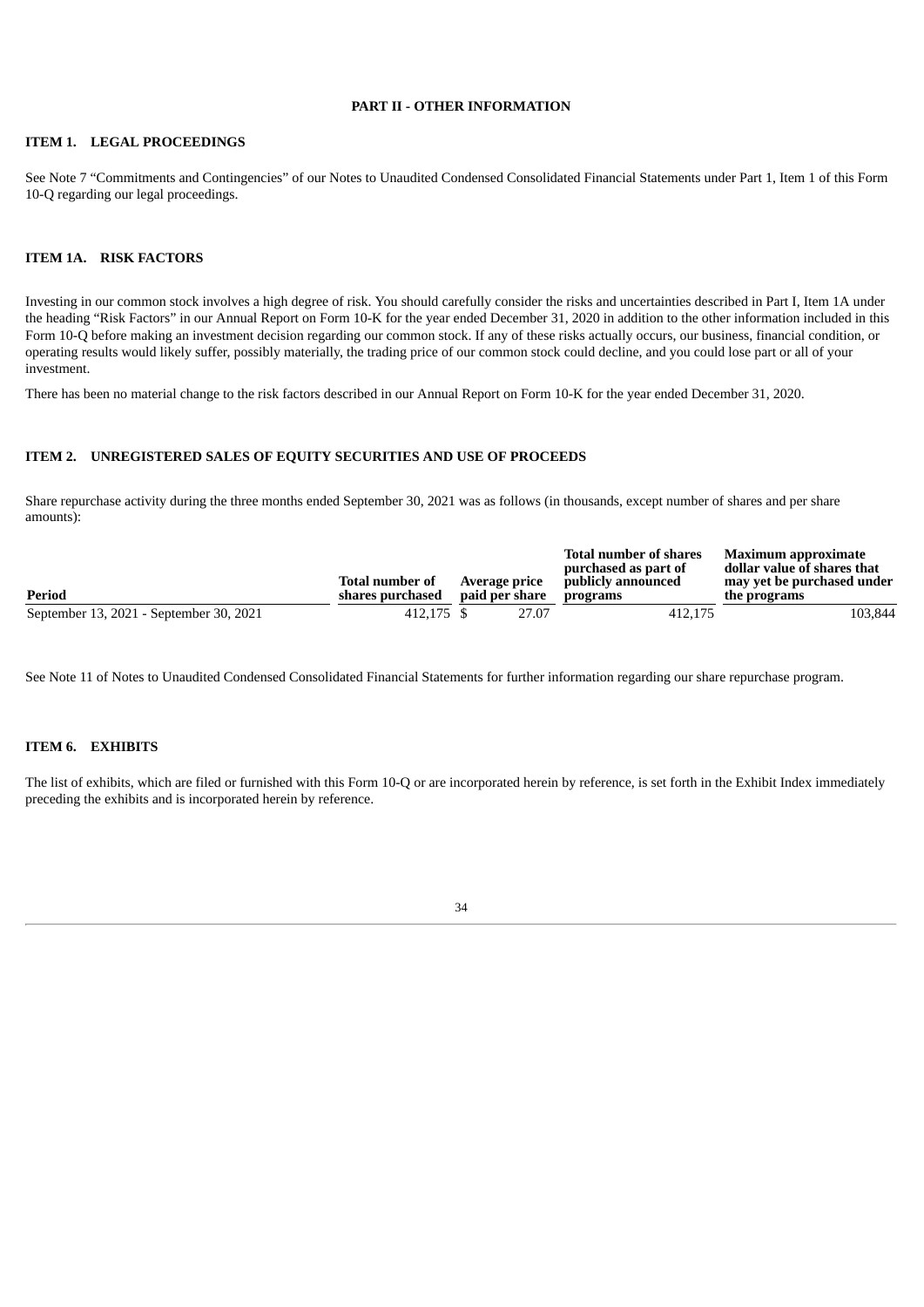# **EXHIBIT INDEX**

|                       |                                                                                                                                                                                                                   |                                          | <b>Incorporated by Reference</b> |                           |                                  |  |
|-----------------------|-------------------------------------------------------------------------------------------------------------------------------------------------------------------------------------------------------------------|------------------------------------------|----------------------------------|---------------------------|----------------------------------|--|
| <b>Exhibit</b><br>No. | <b>Description</b>                                                                                                                                                                                                | <b>Filed with</b><br>this Form<br>$10-Q$ | Form or<br><b>Schedule</b>       | <b>SEC Filing</b><br>Date | <b>SEC File</b><br><b>Number</b> |  |
| 3.1                   | <b>Amended and Restated By-Laws, amended</b>                                                                                                                                                                      |                                          | 8-K                              | March 31, 2017            | 001-36254                        |  |
| 3.2                   | Amendment to the Amended and Restated By-Laws                                                                                                                                                                     |                                          | $10-K$                           | March 9, 2020             | 001-36254                        |  |
| 31.1                  | Certification of Principal Executive Officer pursuant to Rules 13a-<br>14 and 15d-14 under the Securities Exchange Act of 1934, as<br>adopted pursuant to Section 302 of the Sarbanes-Oxley Act of<br>2002        | X                                        |                                  |                           |                                  |  |
| 31.2                  | Certification of Principal Financial Officer pursuant to Rules 13a-<br>14 and 15d-14 under the Securities Exchange Act of 1934, as<br>adopted pursuant to Section 302 of the Sarbanes-Oxley Act of<br>2002        | X                                        |                                  |                           |                                  |  |
| 32.1                  | Certifications pursuant to 18 U.S.C. Section 1350, as adopted<br>pursuant to Section 906 of the Sarbanes-Oxley Act of 2002                                                                                        | X                                        |                                  |                           |                                  |  |
| 101.INS               | eXtensible Business Reporting Language (XBRL) Instance<br>Document - the instance document does not appear in the<br>Interactive Data File because its XBRL tags are embedded within<br>the Inline XBRL document. |                                          |                                  |                           |                                  |  |
| $*101$ .SCH           | <b>XBRL Taxonomy Extension Schema Document</b>                                                                                                                                                                    | X                                        |                                  |                           |                                  |  |
| $*101.CAL$            | <b>XBRL Taxonomy Calculation Linkbase Document</b>                                                                                                                                                                | X                                        |                                  |                           |                                  |  |
| $*101.$ DEF           | <b>XBRL Taxonomy Definition Linkbase Document</b>                                                                                                                                                                 | X                                        |                                  |                           |                                  |  |
| $*101.LAB$            | XBRL Taxonomy Label Linkbase Document                                                                                                                                                                             | X                                        |                                  |                           |                                  |  |
| $*101.PRE$            | <b>XBRL Taxonomy Presentation Linkbase Document</b>                                                                                                                                                               | X                                        |                                  |                           |                                  |  |

<span id="page-38-0"></span>\* Pursuant to Rule 406T of Regulation S-T, XBRL (Extensible Business Reporting Language) information is deemed not filed or a part of a registration statement or prospectus for purposes of Sections 11 or 12 of the Securities Act of 1933, is deemed not filed for purposes of Section 18 of the Securities Exchange Act of 1934 and otherwise is not subject to liability under these sections.

 $\_$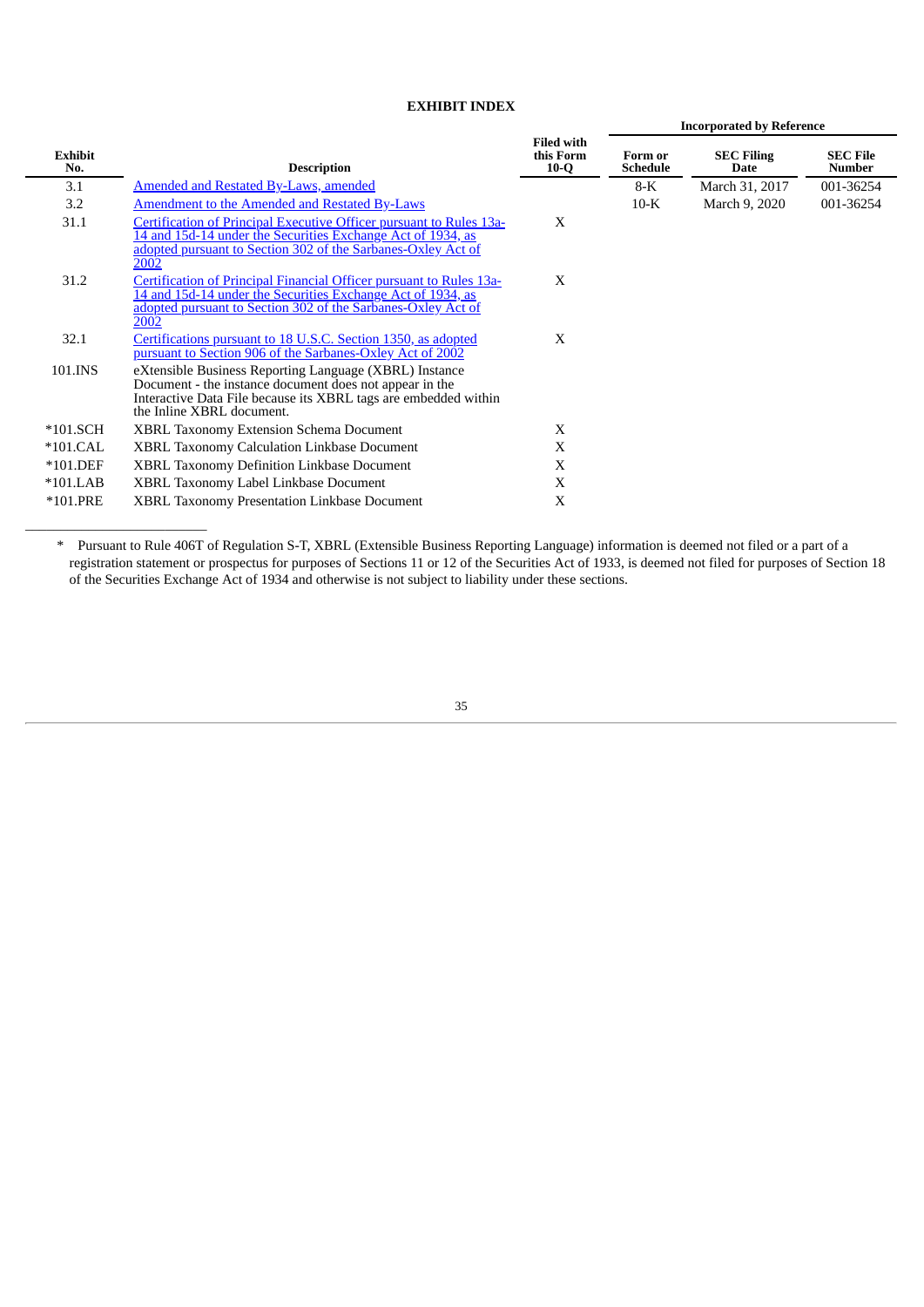### **SIGNATURE**

Pursuant to the requirements of the Securities Exchange Act of 1934, the registrant has duly caused this report to be signed on its behalf by the undersigned thereunto duly authorized.

# **AVID TECHNOLOGY, INC.** (Registrant)

Date: November 9, 2021 By: /s/ Kenneth Gayron Name: Kenneth Gayron<br>Title: Executive Vice P Executive Vice President and Chief Financial Officer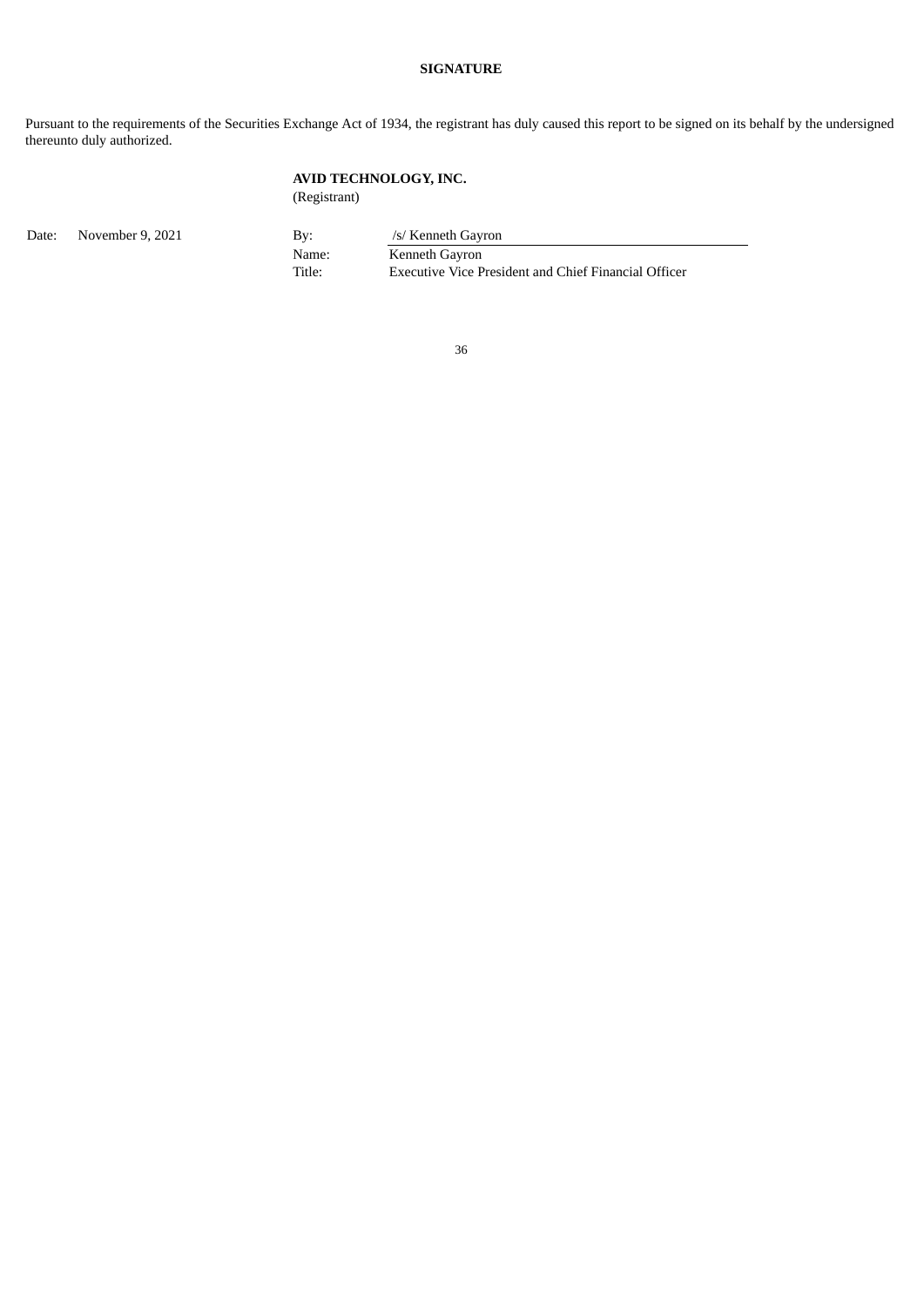# **CERTIFICATION**

<span id="page-40-0"></span>I, Jeff Rosica, certify that:

- 1. I have reviewed this Quarterly Report on Form 10-Q of Avid Technology, Inc.;
- 2. Based on my knowledge, this report does not contain any untrue statement of a material fact or omit to state a material fact necessary to make the statements made, in light of the circumstances under which such statements were made, not misleading with respect to the period covered by this report;
- 3. Based on my knowledge, the financial statements, and other financial information included in this report, fairly present in all material respects the financial condition, results of operations and cash flows of the registrant as of, and for, the periods presented in this report;
- 4. The registrant's other certifying officer and I are responsible for establishing and maintaining disclosure controls and procedures (as defined in Exchange Act Rules 13a-15(e) and 15d-15(e)) and internal control over financial reporting (as defined in Exchange Act Rules 13a-15(f) and 15d- $15(f)$ ) for the registrant and have:
	- a) Designed such disclosure controls and procedures, or caused such disclosure controls and procedures to be designed under our supervision, to ensure that material information relating to the registrant, including its consolidated subsidiaries, is made known to us by others within those entities, particularly during the period in which this report is being prepared;
	- b) Designed such internal control over financial reporting, or caused such internal control over financial reporting to be designed under our supervision, to provide reasonable assurance regarding the reliability of financial reporting and the preparation of financial statements for external purposes in accordance with generally accepted accounting principles;
	- c) Evaluated the effectiveness of the registrant's disclosure controls and procedures and presented in this report our conclusions about the effectiveness of the disclosure controls and procedures, as of the end of the period covered by this report based on such evaluation; and
	- d) Disclosed in this report any change in the registrant's internal control over financial reporting that occurred during the registrant's most recent fiscal quarter (the registrant's fourth fiscal quarter in the case of an annual report) that has materially affected, or is reasonably likely to materially affect, the registrant's internal control over financial reporting; and
- 5. The registrant's other certifying officer and I have disclosed, based on our most recent evaluation of internal control over financial reporting, to the registrant's auditors and the audit committee of the registrant's board of directors (or persons performing the equivalent functions):
	- a) All significant deficiencies and material weaknesses in the design or operation of internal control over financial reporting which are reasonably likely to adversely affect the registrant's ability to record, process, summarize and report financial information; and
	- b) Any fraud, whether or not material, that involves management or other employees who have a significant role in the registrant's internal control over financial reporting.

Date: November 9, 2021 /s/ Jeff Rosica

Jeff Rosica President and Chief Executive Officer *(Principal Executive Officer)*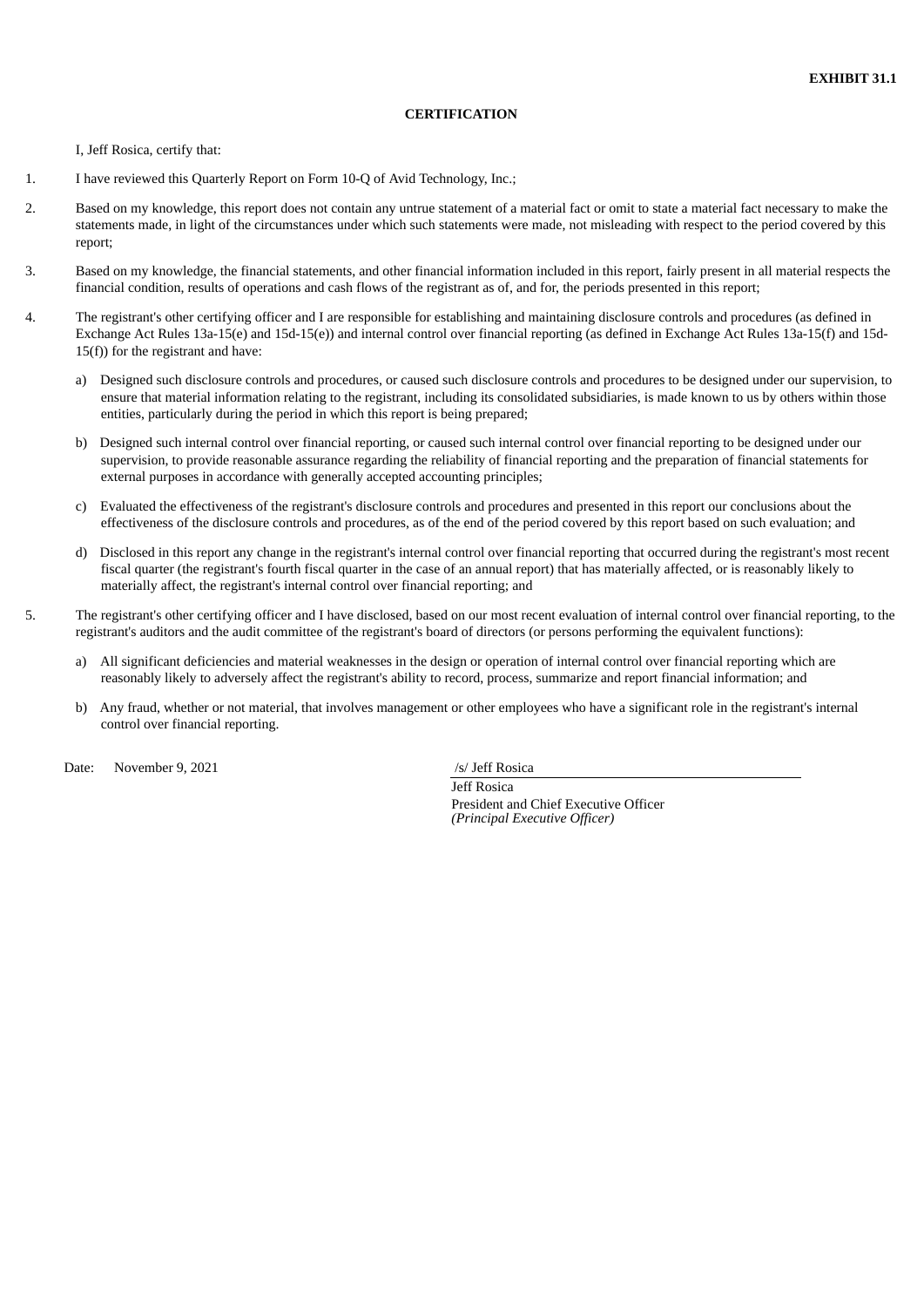# **CERTIFICATION**

<span id="page-41-0"></span>I, Kenneth Gayron, certify that:

- 1. I have reviewed this Quarterly Report on Form 10-Q of Avid Technology, Inc.;
- 2. Based on my knowledge, this report does not contain any untrue statement of a material fact or omit to state a material fact necessary to make the statements made, in light of the circumstances under which such statements were made, not misleading with respect to the period covered by this report;
- 3. Based on my knowledge, the financial statements, and other financial information included in this report, fairly present in all material respects the financial condition, results of operations and cash flows of the registrant as of, and for, the periods presented in this report;
- 4. The registrant's other certifying officer and I are responsible for establishing and maintaining disclosure controls and procedures (as defined in Exchange Act Rules 13a-15(e) and 15d-15(e)) and internal control over financial reporting (as defined in Exchange Act Rules 13a-15(f) and 15d- $15(f)$ ) for the registrant and have:
	- a) Designed such disclosure controls and procedures, or caused such disclosure controls and procedures to be designed under our supervision, to ensure that material information relating to the registrant, including its consolidated subsidiaries, is made known to us by others within those entities, particularly during the period in which this report is being prepared;
	- b) Designed such internal control over financial reporting, or caused such internal control over financial reporting to be designed under our supervision, to provide reasonable assurance regarding the reliability of financial reporting and the preparation of financial statements for external purposes in accordance with generally accepted accounting principles;
	- c) Evaluated the effectiveness of the registrant's disclosure controls and procedures and presented in this report our conclusions about the effectiveness of the disclosure controls and procedures, as of the end of the period covered by this report based on such evaluation; and
	- d) Disclosed in this report any change in the registrant's internal control over financial reporting that occurred during the registrant's most recent fiscal quarter (the registrant's fourth fiscal quarter in the case of an annual report) that has materially affected, or is reasonably likely to materially affect, the registrant's internal control over financial reporting; and
- 5. The registrant's other certifying officer and I have disclosed, based on our most recent evaluation of internal control over financial reporting, to the registrant's auditors and the audit committee of the registrant's board of directors (or persons performing the equivalent functions):
	- a) All significant deficiencies and material weaknesses in the design or operation of internal control over financial reporting which are reasonably likely to adversely affect the registrant's ability to record, process, summarize and report financial information; and
	- b) Any fraud, whether or not material, that involves management or other employees who have a significant role in the registrant's internal control over financial reporting.

Date: November 9, 2021 /s/ Kenneth Gayron

Kenneth Gayron Executive Vice President and Chief Financial Officer *(Principal Financial Officer)*